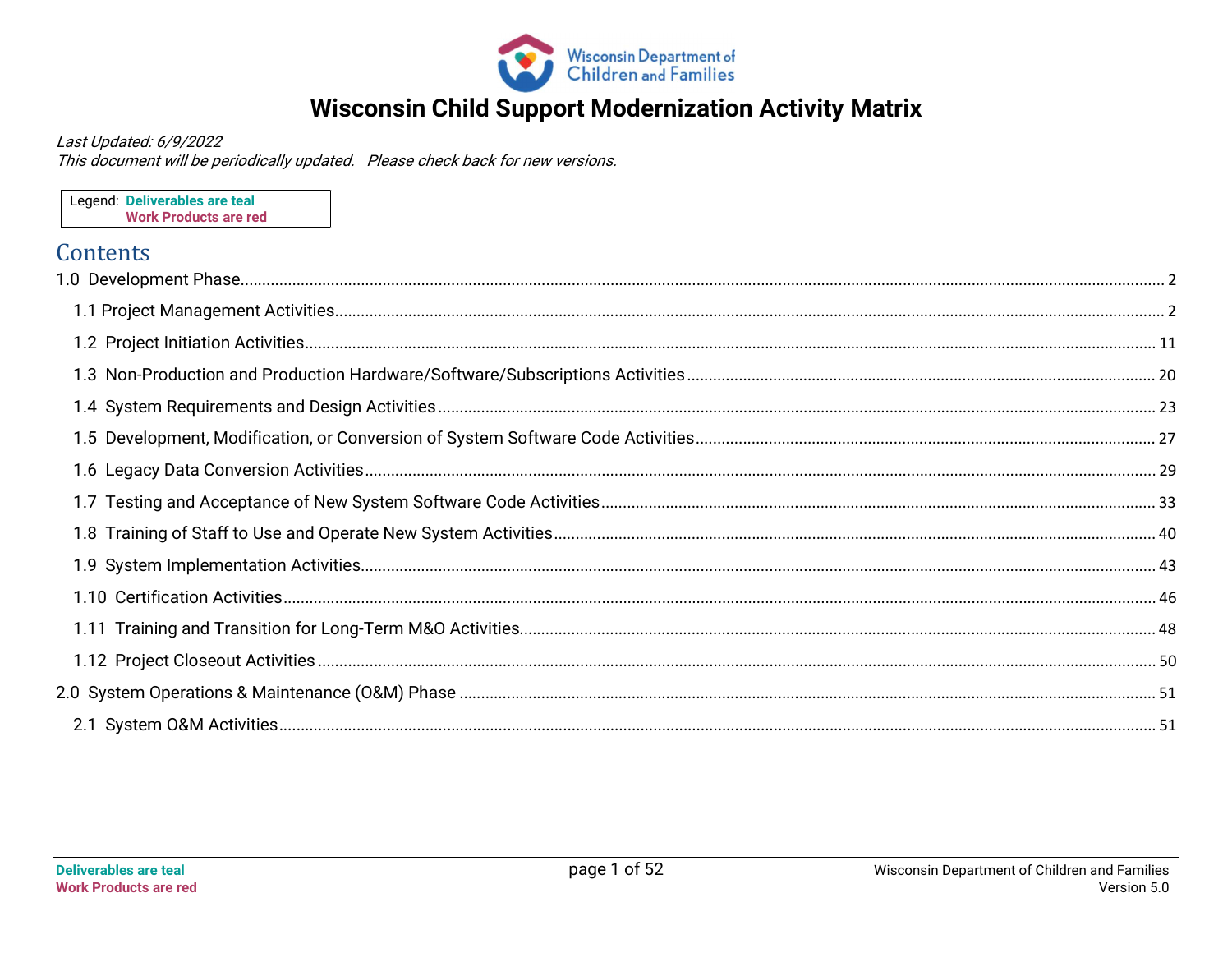## 1.0 Development Phase

### 1.1 Project Management Activities

| <b>Tasks</b>                                         | <b>State Team</b>                                                                                                                                                                                                                                                                                                                                                                                                                                                                            | PMO Vendor                                                                                                                                                                                                                                                                                                                                                             | QA Vendor                                                                                                                                      | <b>DDI Vendor</b>                                                                                                                              |  |
|------------------------------------------------------|----------------------------------------------------------------------------------------------------------------------------------------------------------------------------------------------------------------------------------------------------------------------------------------------------------------------------------------------------------------------------------------------------------------------------------------------------------------------------------------------|------------------------------------------------------------------------------------------------------------------------------------------------------------------------------------------------------------------------------------------------------------------------------------------------------------------------------------------------------------------------|------------------------------------------------------------------------------------------------------------------------------------------------|------------------------------------------------------------------------------------------------------------------------------------------------|--|
| 1.1.1 Monitor<br>and Update<br><b>Project Status</b> | Produce and submit<br>1)<br><b>Monthly Written Status</b><br>Updates to the PMO<br>Vendor.<br><b>Produce Periodic Project</b><br>(2)<br>Status Reports (for areas<br>where DCF has<br>management<br>responsibility)<br>Track issues in Issue Log<br>3)<br>Track action items in<br>4)<br>Action Item Log<br>5) Provide oversight of<br>project<br>Produce state and federal<br>6)<br>reports<br>Review and approve<br>7)<br>deliverables<br>Participate in periodic<br>8)<br>status meetings | Produce and submit<br>1)<br><b>Monthly Project Status</b><br>Reports, aggregating<br>status updates from the<br>state team, QA Vendor,<br>and DDI Vendor.<br>Organize and lead<br>2)<br>periodic status meetings<br>Track and manage issues<br>3)<br>in Issue Log<br>4) Track and manage action<br>items in Action Item Log<br>5) Facilitate review of<br>deliverables | Produce and submit<br>1)<br><b>Monthly Written Status</b><br>Updates to the PMO<br>Vendor.<br>Participate in periodic<br>2)<br>status meetings | Produce and submit<br>1)<br><b>Monthly Written Status</b><br>Updates to the PMO<br>Vendor.<br>2)<br>Participate in periodic<br>status meetings |  |
|                                                      | <b>Periodic Project Status</b><br>$\left( \begin{array}{c} 1 \end{array} \right)$<br><b>Reports</b><br><b>Monthly Written Status</b><br>2)<br><b>Updates</b><br><b>State and Federal</b><br>3)<br><b>Reports</b>                                                                                                                                                                                                                                                                             | <b>Monthly Project Status</b><br>1)<br><b>Reports</b><br><b>Issue Log</b><br>2)<br><b>Action Item Log</b><br>3)<br><b>Risk Register</b><br>4)                                                                                                                                                                                                                          | <b>Monthly Written Status</b><br>1)<br><b>Updates</b>                                                                                          | <b>Monthly Written Status</b><br><b>Updates</b>                                                                                                |  |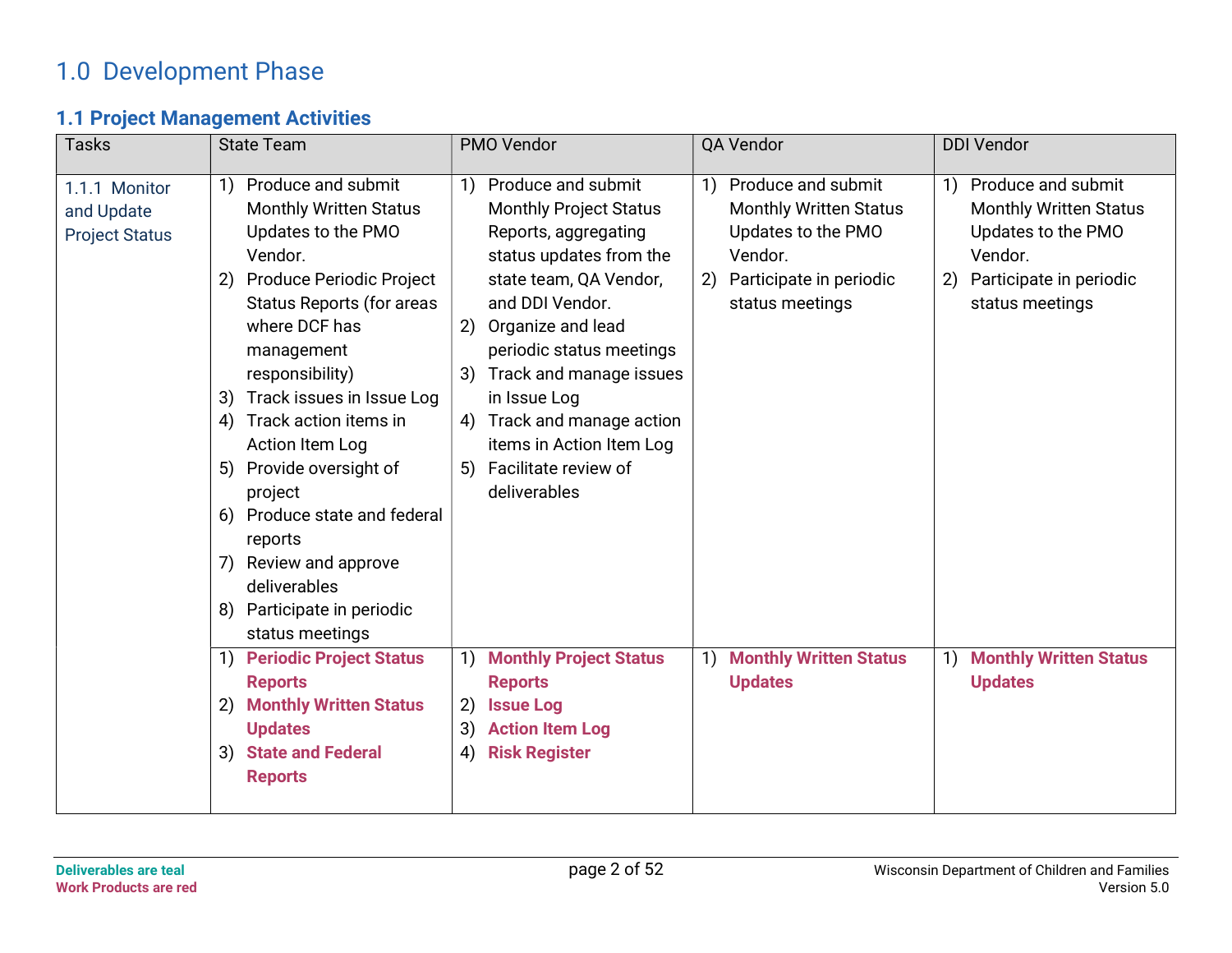| <b>Tasks</b>                                                       | <b>State Team</b>                                                                                               | PMO Vendor                                                                                                                                                                                                                                                  | QA Vendor                                                                                                                   | <b>DDI Vendor</b>                                                                                                   |
|--------------------------------------------------------------------|-----------------------------------------------------------------------------------------------------------------|-------------------------------------------------------------------------------------------------------------------------------------------------------------------------------------------------------------------------------------------------------------|-----------------------------------------------------------------------------------------------------------------------------|---------------------------------------------------------------------------------------------------------------------|
| 1.1.2 Monitor<br>and Update<br>Development<br><b>Phase Charter</b> | Review and approve<br>1)<br>deliverables                                                                        | Propose changes to<br>1)<br><b>Development Phase</b><br>Charter as a part of<br>project status reports<br><b>Update Development</b><br>2)<br><b>Phase Charter</b>                                                                                           | Propose changes to<br><b>Development Phase</b><br>Charter as a part of<br>Periodic Project Status<br>Reports                | Propose changes to<br><b>Development Phase</b><br>Charter as a part of<br><b>Periodic Project Status</b><br>Reports |
|                                                                    |                                                                                                                 | <b>Updated Development</b><br>1)<br><b>Phase Charter</b>                                                                                                                                                                                                    |                                                                                                                             |                                                                                                                     |
| 1.1.3 Monitor<br>and Update Major<br>Project Schedule<br>Changes   | Review and approve<br>$\left( \begin{matrix} 1 \end{matrix} \right)$<br>major schedule changes<br>(deliverable) | <b>Update the Master</b><br>1)<br>Project Schedule based<br>on the major updates<br>received<br>Facilitate review of<br>2)<br>schedule changes and<br>updated deliverables<br>across all teams.<br>Develop Schedule Health<br>3)<br><b>Variance Reports</b> | <b>Review Master Project</b><br>1)<br>Schedule for<br>completeness, accuracy,<br>and project's compliance<br>with schedule. | Draft, review and provide<br>major schedule changes                                                                 |
|                                                                    |                                                                                                                 | <b>Master Project Schedule</b><br>1)<br>(major schedule<br>changes)<br><b>Health Variance Reports</b><br>2)                                                                                                                                                 |                                                                                                                             |                                                                                                                     |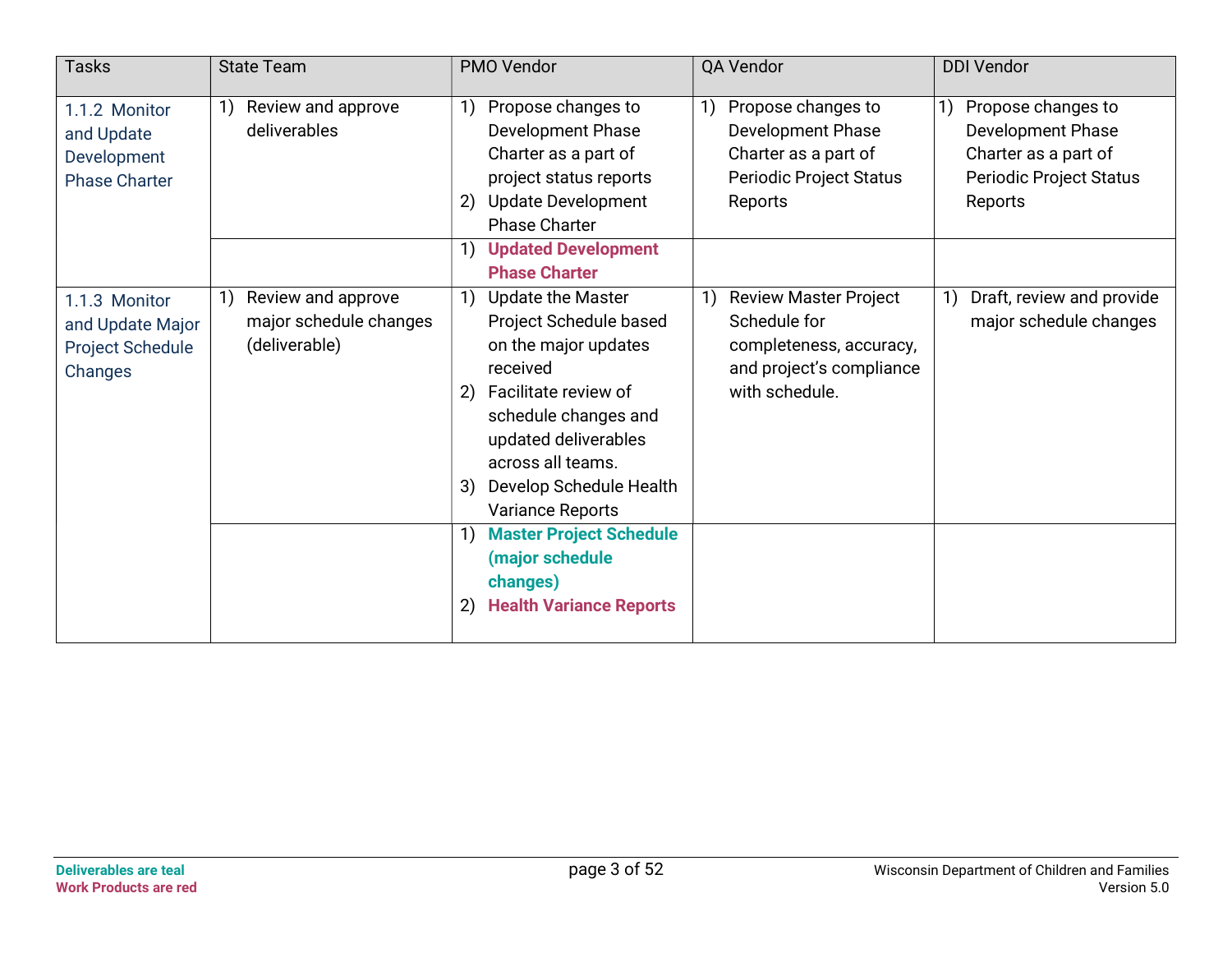| <b>Tasks</b>                                                                                                             | <b>State Team</b>                                                                                                                                                                                                                      | PMO Vendor                                                                                                                                                                                                                              | QA Vendor                                                                                                                   | <b>DDI Vendor</b>                                                                                                                                                                                        |
|--------------------------------------------------------------------------------------------------------------------------|----------------------------------------------------------------------------------------------------------------------------------------------------------------------------------------------------------------------------------------|-----------------------------------------------------------------------------------------------------------------------------------------------------------------------------------------------------------------------------------------|-----------------------------------------------------------------------------------------------------------------------------|----------------------------------------------------------------------------------------------------------------------------------------------------------------------------------------------------------|
| 1.1.4 Monitor<br>and Update Minor<br><b>Project Schedule</b><br>Changes                                                  | Review and approve<br>1)<br>minor scheduled changes                                                                                                                                                                                    | <b>Update the Master</b><br>1)<br>Project Schedule based<br>on the major updates<br>received<br>Facilitate reviews of<br>$\left( 2\right)$<br>schedule changes and<br>updated deliverables<br>across all teams.                         | <b>Review Master Project</b><br>Schedule for<br>completeness, accuracy,<br>and project's compliance<br>with schedule        | Draft, review and provide<br>minor schedule changes                                                                                                                                                      |
|                                                                                                                          |                                                                                                                                                                                                                                        | <b>Master Project Schedule</b><br>(minor schedule<br>changes)                                                                                                                                                                           |                                                                                                                             |                                                                                                                                                                                                          |
| 1.1.5 Monitor and<br>Update<br>Compliance with<br>Quality<br>Assurance and<br><b>Quality Control</b><br><b>Standards</b> | $\left( \begin{matrix} 1 \end{matrix} \right)$<br>Implement corrective<br>actions as necessary<br>Produce and submit<br>2)<br>periodic corrective<br>actions updates to the<br>QA Vendor.<br>3)<br>Review and approve<br>deliverables. | Facilitate review of<br>$\left( \begin{matrix} 1 \end{matrix} \right)$<br>deliverables<br>2)<br>Implement corrective<br>actions as necessary<br>Produce and submit<br>3)<br>periodic corrective<br>actions updates to the<br>QA Vendor. | Produce and submit<br>1)<br><b>Monthly Quality</b><br><b>Assessment Report</b><br>2)<br>Monitor corrective<br>actions plans | $\left( \begin{matrix} 1 \end{matrix} \right)$<br>Implement corrective<br>actions as necessary<br>Produce and submit<br>$\left( 2\right)$<br>periodic corrective<br>actions updates to the<br>QA Vendor. |
|                                                                                                                          |                                                                                                                                                                                                                                        |                                                                                                                                                                                                                                         | <b>Monthly Quality</b><br>1)<br><b>Assessment Reports</b>                                                                   |                                                                                                                                                                                                          |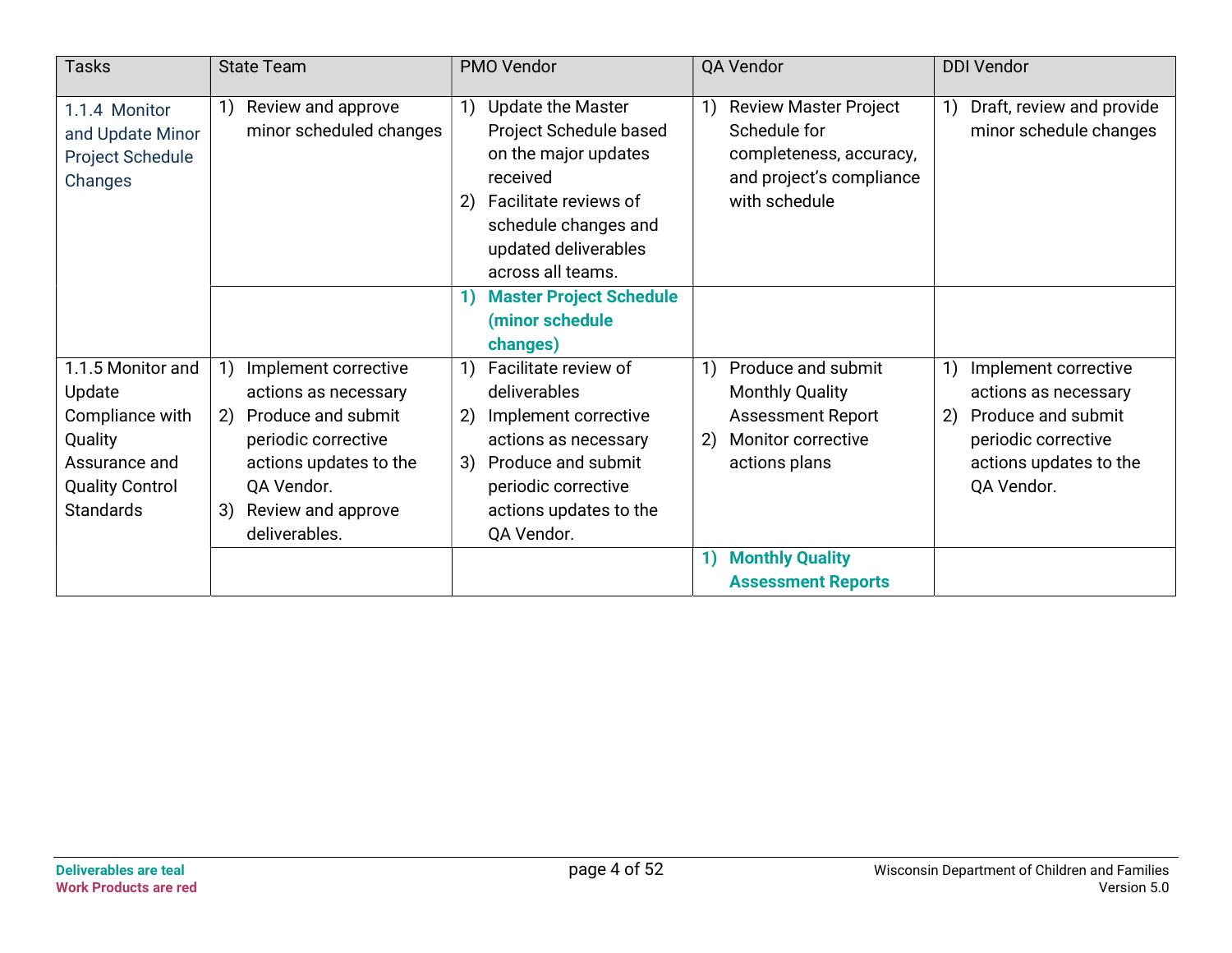| <b>Tasks</b>                                                                                 | <b>State Team</b>                                                                                                      | PMO Vendor                                                                                                                                                                                                                                                                                               | QA Vendor                                                                                                                                                                                                                                                                 | <b>DDI Vendor</b>                                                                                                                        |
|----------------------------------------------------------------------------------------------|------------------------------------------------------------------------------------------------------------------------|----------------------------------------------------------------------------------------------------------------------------------------------------------------------------------------------------------------------------------------------------------------------------------------------------------|---------------------------------------------------------------------------------------------------------------------------------------------------------------------------------------------------------------------------------------------------------------------------|------------------------------------------------------------------------------------------------------------------------------------------|
| 1.1.6 Develop<br>and Update<br>Responsible,<br>Accountable,<br>Consulted,<br>Informed (RACI) | Participate in the<br>1)<br>development of the RACI<br>Chart<br>Review and approve RACI<br>$\left( 2\right)$<br>Chart. | Facilitate development of,<br>1)<br>and updates to, the RACI<br>Chart across all teams.                                                                                                                                                                                                                  | Participate in the<br>1)<br>development of the RACI<br>Chart<br>Review the RACI Chart for<br>2)<br>completeness and<br>accuracy                                                                                                                                           | Participate in the<br>development of the RACI<br>Chart<br>Review RACI Chart.<br>2)                                                       |
| <b>Charts</b>                                                                                |                                                                                                                        | 1) RACI Chart                                                                                                                                                                                                                                                                                            |                                                                                                                                                                                                                                                                           |                                                                                                                                          |
| 1.1.7 Monitor<br>and Update<br>Project<br>Management<br><b>Plans</b>                         | Review and approve<br>1)<br>deliverables.                                                                              | Maintain and update<br>1)<br><b>Project Management</b><br>Plans.<br>Monitor for action taken<br>2)<br>on Project Management<br><b>Plan Updates</b><br>Monitor for compliance<br>3)<br>with Project Management<br>Plans<br>Propose Change<br>4)<br>Requests<br>Facilitate review of<br>5)<br>deliverables | Comply with project<br>1)<br>protocols and procedures<br>2)<br>Maintain and update QA<br><b>Management Plans</b><br>Review PMO and DDI<br>Vendor compliance with<br>project management<br>plans as needed as a part<br>of the monthly Quality<br><b>Assessment Report</b> | 1)<br>Comply with project<br>protocols and procedures<br>Maintain and update DDI<br>2)<br><b>Management Plans</b><br>update as necessary |
|                                                                                              |                                                                                                                        | <b>Updated Project</b><br>1)<br><b>Management Plans</b>                                                                                                                                                                                                                                                  | 1)<br><b>Updated QA</b><br><b>Management Plans</b>                                                                                                                                                                                                                        | <b>Updated DDI</b><br>$\left( \begin{matrix} 1 \end{matrix} \right)$<br><b>Management Plans</b>                                          |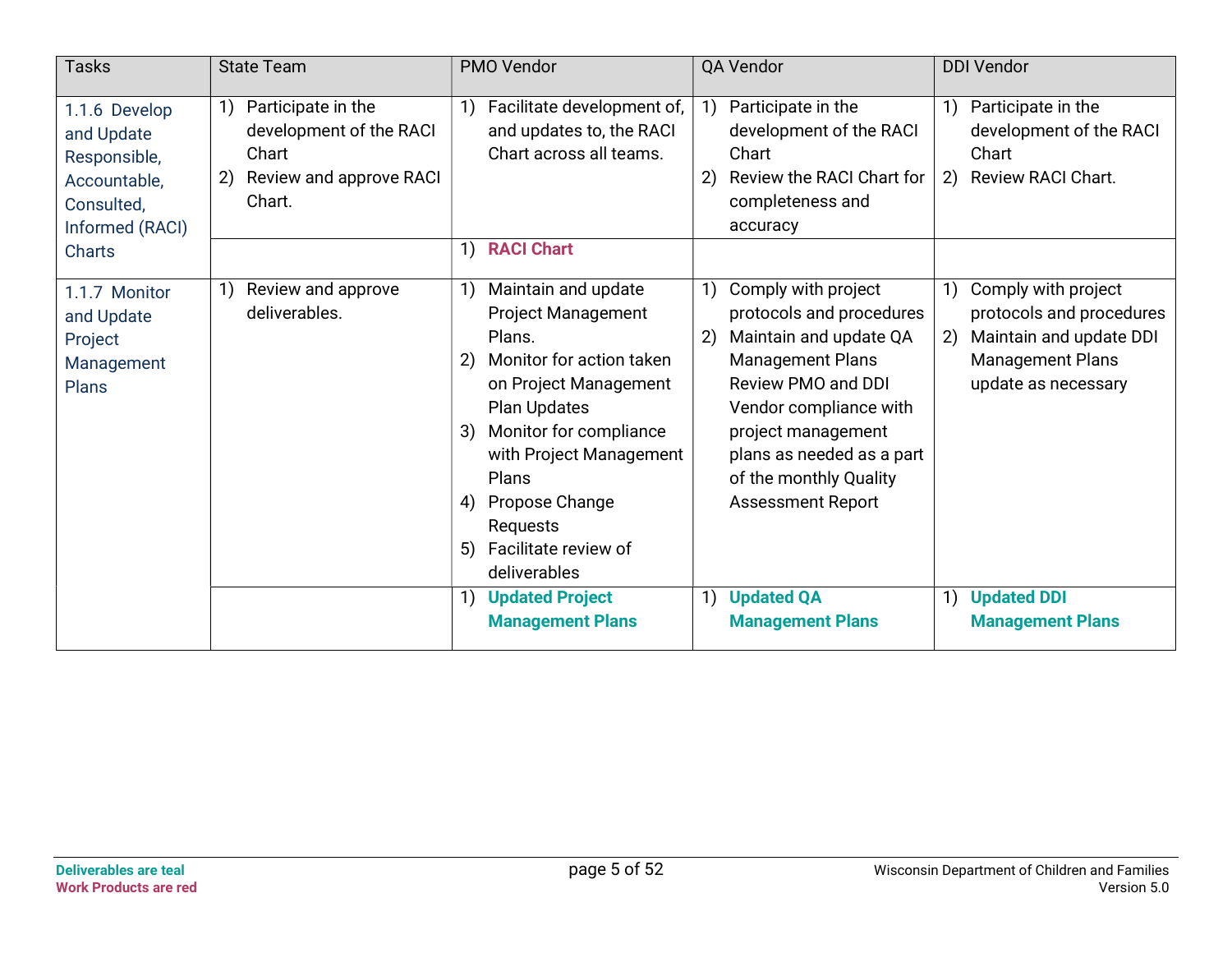| <b>Tasks</b>                                                 | <b>State Team</b>                                                                                                                                                                                                                                                                                   | PMO Vendor                                                                                                                                                                                                                                                                                                                                                                                                       | QA Vendor                                                                                                                                                                                                                                                                                                                                     | <b>DDI Vendor</b>                                                                                                                                                                                |
|--------------------------------------------------------------|-----------------------------------------------------------------------------------------------------------------------------------------------------------------------------------------------------------------------------------------------------------------------------------------------------|------------------------------------------------------------------------------------------------------------------------------------------------------------------------------------------------------------------------------------------------------------------------------------------------------------------------------------------------------------------------------------------------------------------|-----------------------------------------------------------------------------------------------------------------------------------------------------------------------------------------------------------------------------------------------------------------------------------------------------------------------------------------------|--------------------------------------------------------------------------------------------------------------------------------------------------------------------------------------------------|
| 1.1.8 Manage<br><b>Risks</b>                                 | Contribute to the tactical<br>1)<br><b>Risk Assessment</b><br>process.<br>Participate in risk<br>2)<br>identification,<br>assessment, monitoring,<br>and mitigation<br>Review and approve<br>3)<br>deliverables.<br>Determine risk and<br>4)<br>mitigation ownership if<br>there are disagreements. | Produce strategic and<br>1)<br>tactical Risk Assessment<br><b>Facilitate Risk</b><br>2)<br>Assessment, mitigation<br>strategies, and Risk<br>Register.<br>3)<br>Monitor risk management<br>process ensuring risks<br>are monitored and<br>tracked in Risk Register<br>Facilitate review of<br>4)<br>deliverables<br><b>Escalate risks that have</b><br>5)<br>occurred to issues.<br><b>Risk Assessment</b><br>1) | Review deliverables for<br>1)<br>compliance with quality<br>assurance standards and<br>provide recommended<br>changes.<br><b>Review the Risk</b><br>2)<br>Assessment<br>management process for<br>compliance with quality<br>assurance standards and<br>report findings, as<br>needed, in the monthly<br><b>Quality Assessment</b><br>Report. | <b>Contribute to tactical Risk</b><br>1)<br>Assessment process<br>Monitor and contribute to<br>2)<br>risk management<br>process to ensure risks<br>are monitored and<br>tracked in Risk Register |
| 1.1.9 Coordinate<br><b>Among Multiple</b><br><b>Entities</b> | Provide primary<br>1)<br>responsibility for<br>coordination among<br>entities                                                                                                                                                                                                                       | (2)<br><b>Risk Register</b><br>$\left( \begin{matrix} 1 \end{matrix} \right)$<br>Manage day-to-day<br>coordination among<br>teams<br>Assist with coordination<br>2)<br>among teams<br>Coordinate meeting<br>3)<br>schedules with the DDI<br>Vendor and State Team.                                                                                                                                               | Assist with coordination<br>$\left( \begin{matrix} 1 \end{matrix} \right)$<br>among teams.<br>Provide primary voice for<br>2)<br>the project during IV&V<br>visits and writing<br>corrective action plans                                                                                                                                     | Assist with coordination<br>1)<br>among teams                                                                                                                                                    |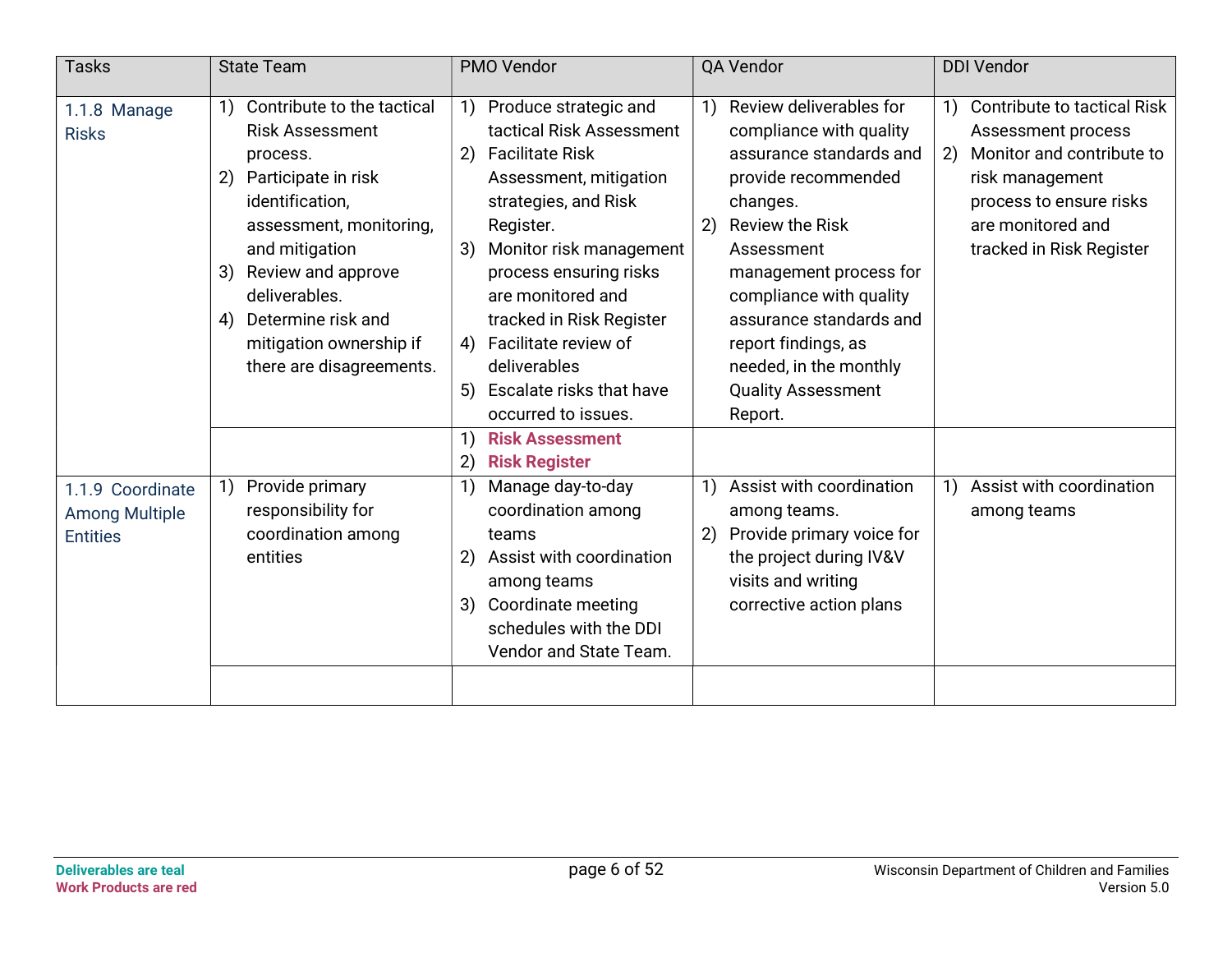| 1.1.10 Manage        | 1) | <b>Establish the Project</b> | 1) | Manage overall oversight   | $\left( \begin{matrix} 1 \end{matrix} \right)$ | Draft all QA deliverables, | 1) | Draft all DDI work         |
|----------------------|----|------------------------------|----|----------------------------|------------------------------------------------|----------------------------|----|----------------------------|
| Deliverables and     |    | <b>Document Repository</b>   |    | of deliverables being      |                                                | work products, and         |    | products and deliverables  |
| <b>Work Products</b> | 2) | Produce state work           |    | performed by the DDI       |                                                | project outputs in the     |    | in the Project Document    |
| Submission /         |    | products                     |    | Vendor.                    |                                                | <b>Project Document</b>    |    | Repository.                |
| Review / Approval    | 3) | Participate in review        | 2) | Assist with establishment  |                                                | Repository                 | 2) | Participate and            |
| / Control            |    | process                      |    | of Central Project         | 2)                                             | Participate and            |    | collaborate in review      |
|                      | 4) | Revise state work            |    | Repository                 |                                                | collaborate in review      |    | process                    |
|                      |    | products based on            | 3) | Draft all PMO work         |                                                | process                    |    | 3) Update work products    |
|                      |    | findings                     |    | products and deliverables  |                                                | 3) Update work products    |    | and deliverables based     |
|                      | 5) | Adhere to document           |    | in the Project Document    |                                                | and deliverables based     |    | on suggested changes       |
|                      |    | management processes         |    | Repository.                |                                                | on suggested changes       |    | using the Project          |
|                      |    | and plans                    | 4) | Update work products       |                                                | using the Project          |    | <b>Document Repository</b> |
|                      | 6) | <b>Update the Project</b>    |    | and deliverables based     |                                                | <b>Document Repository</b> | 4) | Maintain and update        |
|                      |    | <b>Document Repository</b>   |    | on suggested changes       | 4)                                             | Maintain and update        |    | deliverables within the in |
|                      |    | with drafts and final        |    | using the Project          |                                                | deliverables within the in |    | the Project Document       |
|                      |    | versions                     |    | <b>Document Repository</b> |                                                | the Project Document       |    | Repository using version   |
|                      | 7) | Review and approve           | 5) | Maintain and update        |                                                | Repository using version   |    | control                    |
|                      |    | deliverables                 |    | deliverables within the in |                                                | control                    | 5) | Adhere to document         |
|                      |    |                              |    | the Project Document       | 5)                                             | Adhere to document         |    | management processes       |
|                      |    |                              |    | Repository using version   |                                                | management processes       |    | and plans                  |
|                      |    |                              |    | control                    |                                                | and plans                  |    | 6) Use the State Central   |
|                      |    |                              | 6) | Adhere to document         | 6)                                             | <b>Track deliverables</b>  |    | Project Repository for all |
|                      |    |                              |    | management processes       |                                                | through review and         |    | work products and          |
|                      |    |                              |    | and plans                  |                                                | approval process per       |    | deliverables               |
|                      |    |                              | 7) | Manage the Project         |                                                | established time frames    |    |                            |
|                      |    |                              |    | <b>Document Repository</b> | 7)                                             | Monitor that the Project   |    |                            |
|                      |    |                              |    | 8) Use the State Central   |                                                | Document Repository is     |    |                            |
|                      |    |                              |    | Project Repository for all |                                                | being used for developing  |    |                            |
|                      |    |                              |    | work products and          |                                                | and storing all project    |    |                            |
|                      |    |                              |    | deliverables               |                                                | documentation              |    |                            |
|                      |    |                              | 9) | Facilitate review of       | 8)                                             | Use the State Central      |    |                            |
|                      |    |                              |    | deliverables               |                                                | Project Repository for all |    |                            |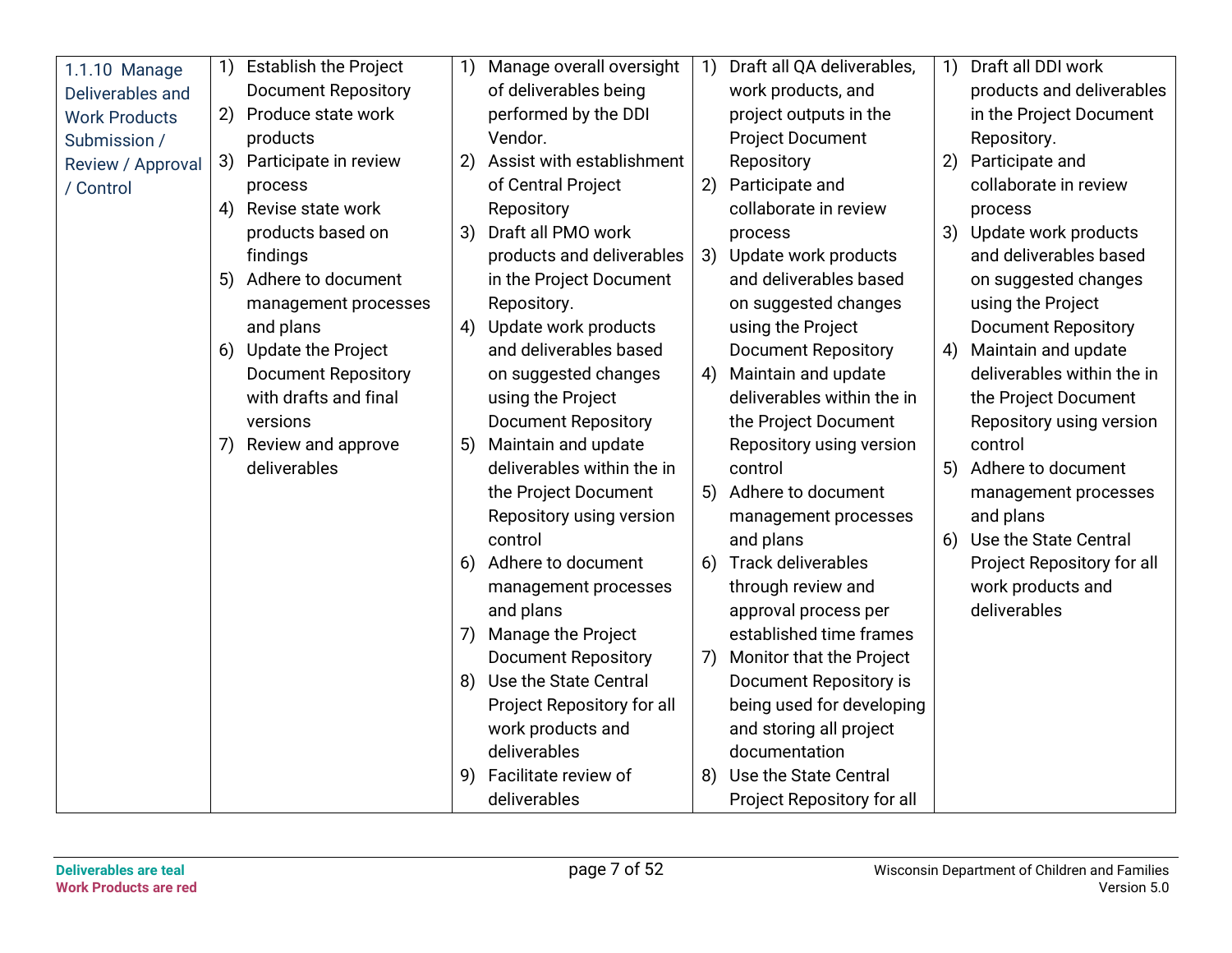| <b>Tasks</b>                                        | <b>State Team</b>                                                                                                                                                                                                                                                                                 | PMO Vendor                                                                                                                                                                                                                                                                                                                                                                                                                | QA Vendor                                                                                                                                                                                                                                                                                                                                                                     | <b>DDI Vendor</b>                                                                                                          |
|-----------------------------------------------------|---------------------------------------------------------------------------------------------------------------------------------------------------------------------------------------------------------------------------------------------------------------------------------------------------|---------------------------------------------------------------------------------------------------------------------------------------------------------------------------------------------------------------------------------------------------------------------------------------------------------------------------------------------------------------------------------------------------------------------------|-------------------------------------------------------------------------------------------------------------------------------------------------------------------------------------------------------------------------------------------------------------------------------------------------------------------------------------------------------------------------------|----------------------------------------------------------------------------------------------------------------------------|
|                                                     | <b>Project Document</b><br>$\left( \left  \right  \right)$                                                                                                                                                                                                                                        |                                                                                                                                                                                                                                                                                                                                                                                                                           | work products and<br>deliverables<br>9) Report on the use of the<br><b>Project Document</b><br>Repository and<br>deliverable review<br>timelines, as needed, in<br>the monthly Quality<br>Assessment Report.                                                                                                                                                                  |                                                                                                                            |
|                                                     | <b>Repository</b>                                                                                                                                                                                                                                                                                 |                                                                                                                                                                                                                                                                                                                                                                                                                           |                                                                                                                                                                                                                                                                                                                                                                               |                                                                                                                            |
| 1.1.11 Perform<br>Change<br>Management /<br>Control | Facilitate contract<br>1)<br>amendments<br><b>Submit Change Requests</b><br>2)<br>as needed<br><b>Review Change Requests</b><br>3)<br>and gather additional<br>information as needed.<br>4) Approve / deny Change<br>Requests based upon<br>review<br>Determine Change<br>5)<br>Request priority. | <b>Assess Change Request</b><br>1)<br>impacts<br>Assist with coordinating<br>2)<br>the implementation of<br>approved Change<br>Requests within project<br>schedule, budget, and<br>scope<br>Facilitate review of<br>3)<br><b>Change Requests to</b><br>ensure decision is made,<br>additional information is<br>received, priority is set<br>Propose and submit PMO<br>4)<br><b>Contract Change</b><br>Requests as needed | Review the change<br>1)<br>management process for<br>compliance with quality<br>assurance standards and<br>report findings, as<br>needed, in the monthly<br><b>Quality Assessment</b><br>Report.<br><b>Review Change Requests</b><br>2)<br>for unanticipated effects<br>on budget and schedule<br>Propose and submit QA<br>3)<br><b>Contract Change</b><br>Requests as needed | <b>Assess Change Request</b><br>1)<br>impacts<br>2) Propose and submit DDI<br><b>Contract Change</b><br>Requests as needed |
|                                                     | <b>Change Requests</b><br>$\left( \begin{matrix} 1 \end{matrix} \right)$<br><b>Amended Contracts</b><br>2)                                                                                                                                                                                        | <b>Change Management</b><br>1)<br>Log                                                                                                                                                                                                                                                                                                                                                                                     | 1) Change Requests                                                                                                                                                                                                                                                                                                                                                            | 1) Change Requests                                                                                                         |
|                                                     |                                                                                                                                                                                                                                                                                                   | <b>Change Requests</b><br>2)                                                                                                                                                                                                                                                                                                                                                                                              |                                                                                                                                                                                                                                                                                                                                                                               |                                                                                                                            |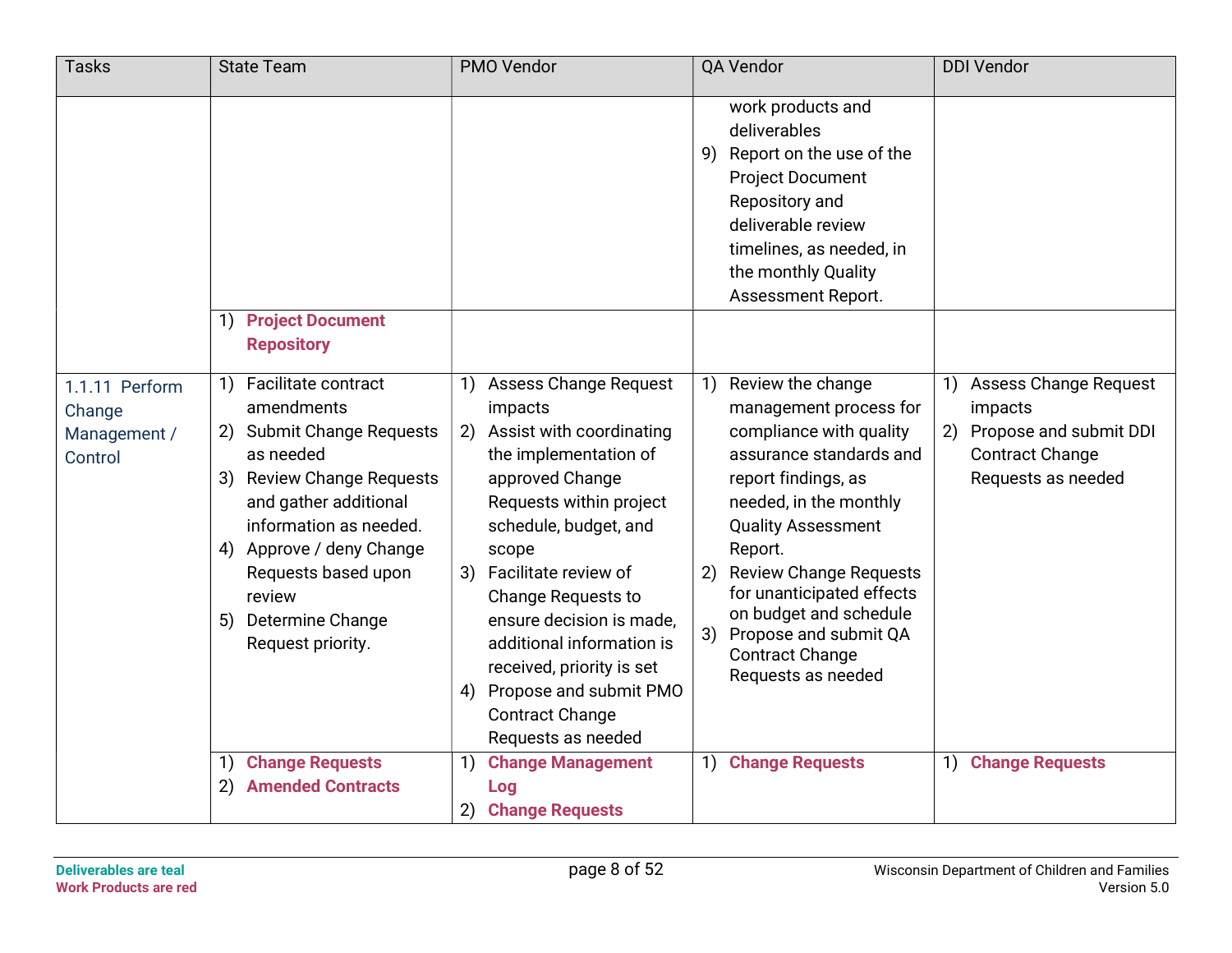| <b>Tasks</b>                               | <b>State Team</b>                                                                                                                                                                                                                                                    | <b>PMO Vendor</b>                                                                                                                 | QA Vendor                                      | <b>DDI Vendor</b>                        |
|--------------------------------------------|----------------------------------------------------------------------------------------------------------------------------------------------------------------------------------------------------------------------------------------------------------------------|-----------------------------------------------------------------------------------------------------------------------------------|------------------------------------------------|------------------------------------------|
| 1.1.12 Maintain<br>Financial<br>Management | Monitor and update<br>1)<br>project budget and<br>completion<br>Record, aggregate, and<br>2)<br>report on project budget<br>Create annual Purchase<br>3)<br><b>Orders</b><br>Review and approve<br>4)<br>Invoices<br><b>Create Biennial Budget</b><br>5)<br>Requests | Produce and submit PMO<br>1)<br><i><u><b>Invoices</b></u></i><br>Assist with monitoring<br>2)<br>project budget and<br>completion | Produce and submit QA<br>1)<br><b>Invoices</b> | Produce and submit DDI<br>1)<br>Invoices |
|                                            | <b>Purchase Orders</b><br>1)<br><b>Biennial Budget</b><br>2)<br><b>Requests</b>                                                                                                                                                                                      | 1)<br><b>Invoices</b>                                                                                                             | 1)<br><b>Invoices</b>                          | 1)<br><b>Invoices</b>                    |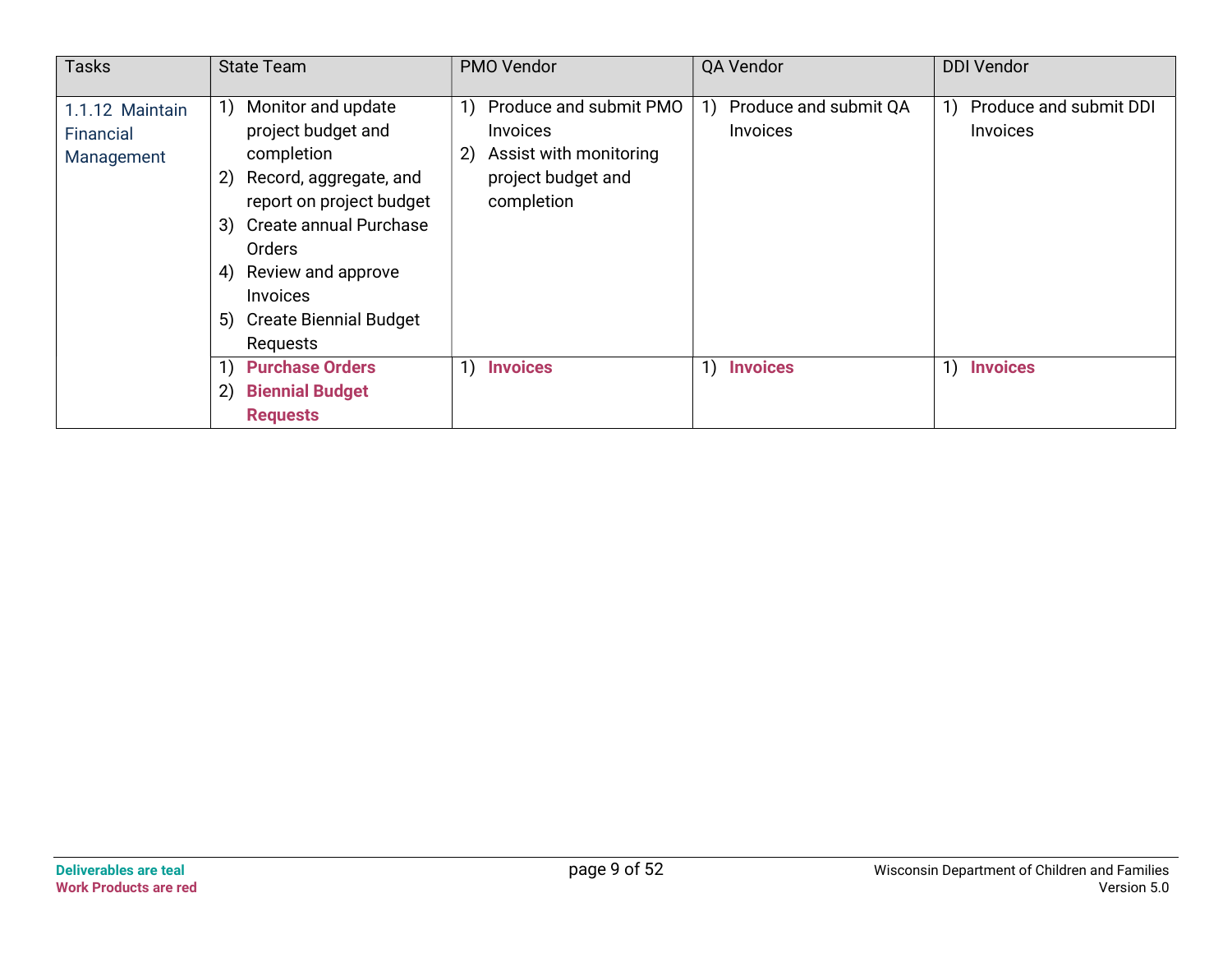| <b>Tasks</b>                       | <b>State Team</b>                                                                                                           | PMO Vendor                                                                                                                                                                                                                                                                                                             | QA Vendor                                                                                                                                                                                                                                                                                                                                                                                                                                         | <b>DDI Vendor</b>                                                                               |
|------------------------------------|-----------------------------------------------------------------------------------------------------------------------------|------------------------------------------------------------------------------------------------------------------------------------------------------------------------------------------------------------------------------------------------------------------------------------------------------------------------|---------------------------------------------------------------------------------------------------------------------------------------------------------------------------------------------------------------------------------------------------------------------------------------------------------------------------------------------------------------------------------------------------------------------------------------------------|-------------------------------------------------------------------------------------------------|
| 1.1.13 Respond<br>to IV&V Findings | Review IV&V findings<br>1)<br>Review and approve<br>2)<br>deliverable<br>Implement corrective<br>3)<br>actions as necessary | Review IV&V findings<br>1)<br>with the State Team to<br>ensure corrective action<br>plans have started.<br>Monitor and regularly<br>2)<br>update the State Team<br>and QA Vendor on the<br>status of each finding.<br>Implement corrective<br>3)<br>actions as necessary<br>Facilitate review of<br>4)<br>deliverables | Review IV&V findings<br>1)<br>Implement corrective<br>2)<br>actions as necessary<br>3)<br>Report on status of<br>corrective action, as<br>needed, in the monthly<br><b>Quality Assessment</b><br>Report.<br><b>Produce Quarterly IV&amp;V</b><br>4)<br><b>Readiness Reports</b><br>between IV&V<br>assessments with a<br>status of findings from<br>prior IV&V assessments<br>and an evaluation of<br>readiness for upcoming<br>IV&V assessments. | Review IV&V findings<br>1)<br>Implement corrective<br>$\left( 2\right)$<br>actions as necessary |
|                                    |                                                                                                                             |                                                                                                                                                                                                                                                                                                                        | <b>Quarterly IV&amp;V</b><br>1)<br><b>Readiness Reports</b>                                                                                                                                                                                                                                                                                                                                                                                       |                                                                                                 |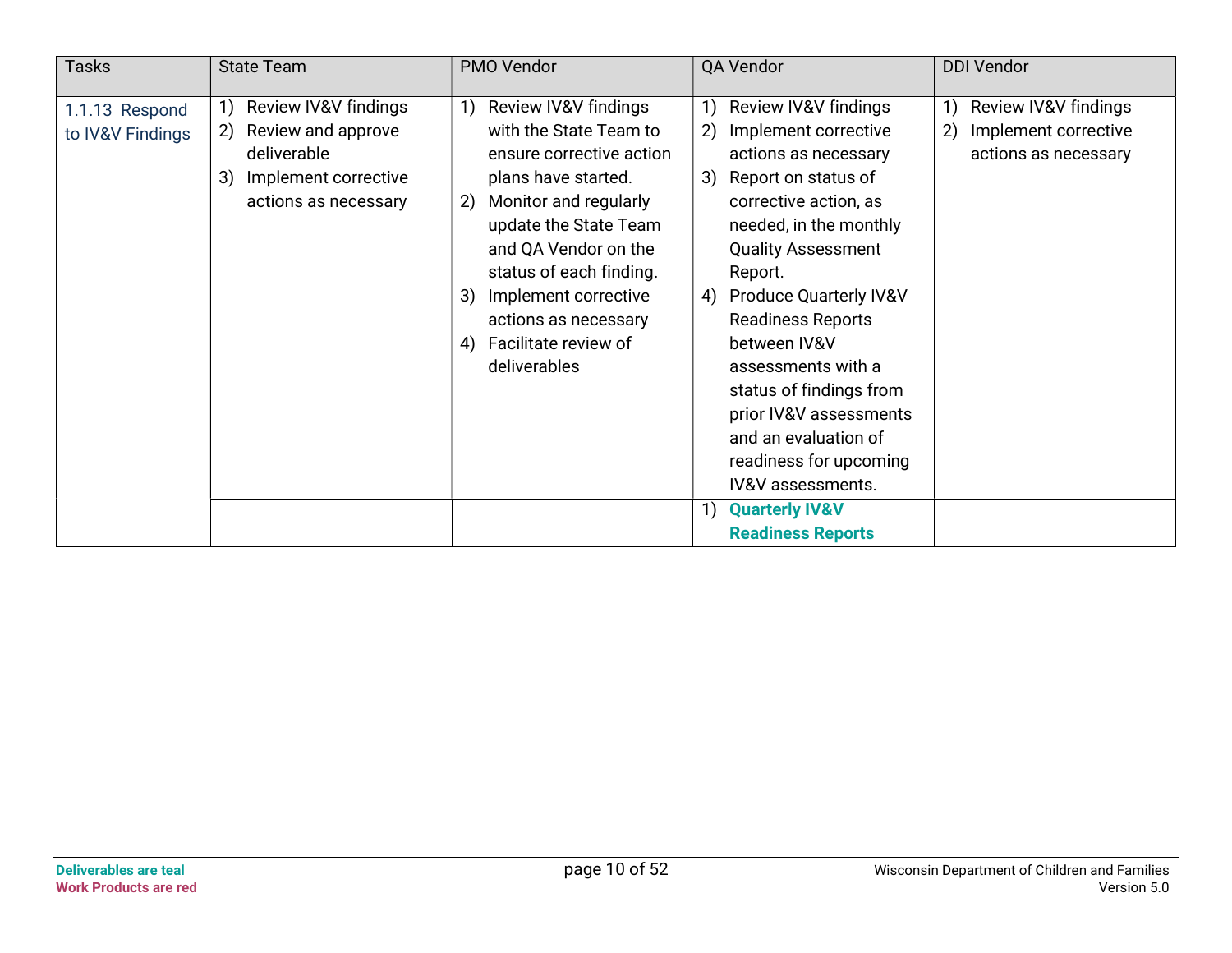## 1.2 Project Initiation Activities

| <b>Tasks</b>                                                      | <b>State Team</b>                                                                                                                              | PMO Vendor                                                                                                                                                                                                                                                                                                                                        | QA Vendor                                                                                                                  | <b>DDI Vendor</b>                                                                                                                                         |
|-------------------------------------------------------------------|------------------------------------------------------------------------------------------------------------------------------------------------|---------------------------------------------------------------------------------------------------------------------------------------------------------------------------------------------------------------------------------------------------------------------------------------------------------------------------------------------------|----------------------------------------------------------------------------------------------------------------------------|-----------------------------------------------------------------------------------------------------------------------------------------------------------|
| 1.2.1 Review<br>and Amend<br><b>Advisory Groups</b>               | Participate in the<br>1)<br>creation of the<br><b>Advisory Matrix.</b><br>Review and approve<br>2)<br>deliverables.                            | Identify participants and<br>1)<br>groups required for<br>Development phase<br>Identify roles and<br>2)<br>responsibilities<br>3) Produce the advisory matrix<br>1) Matrix of Advisory Entities<br>and Representatives                                                                                                                            |                                                                                                                            |                                                                                                                                                           |
| 1.2.2 Establish<br>the<br>Management<br>and Oversight<br>Team     | Onboard the<br>$\left( \begin{matrix} 1 \end{matrix} \right)$<br>management and<br>oversight team<br>Review and approve<br>2)<br>deliverables. | Prepare PMO Vendor Staffing<br>1)<br>Plan.<br><b>Prepare Master Staff</b><br>2)<br>Management Plan<br>Prepare the organization chart.<br>3)<br>Assist with bringing on<br>4)<br>oversight team as necessary<br><b>PMO Vendor Staffing Plan</b><br>$\left( \begin{matrix} 1 \end{matrix} \right)$<br><b>Master Staff Management</b><br><b>Plan</b> |                                                                                                                            |                                                                                                                                                           |
| 1.2.3 Produce<br>State's<br>Governance<br>Plans and<br>Procedures | Participate in the<br>1)<br>creation of<br>deliverables.<br>Review and approve<br>2)<br>deliverables.                                          | Produce a Master Project<br>1)<br>Management Plan and other<br>project governance plans and<br>procedures listed below that<br>meet State rules.<br>2) Facilitate review of<br>deliverables.<br><b>Master Project Management</b><br>$\left( \begin{matrix} 1 \end{matrix} \right)$<br><b>Plan</b>                                                 | <b>Review deliverables</b><br>1)<br>and provide<br>recommended<br>changes and feedback<br>for PMO Vendor<br>consideration. | Review deliverables and<br>$\left( \begin{matrix} 1 \end{matrix} \right)$<br>provide recommended<br>changes and feedback for<br>PMO Vendor consideration. |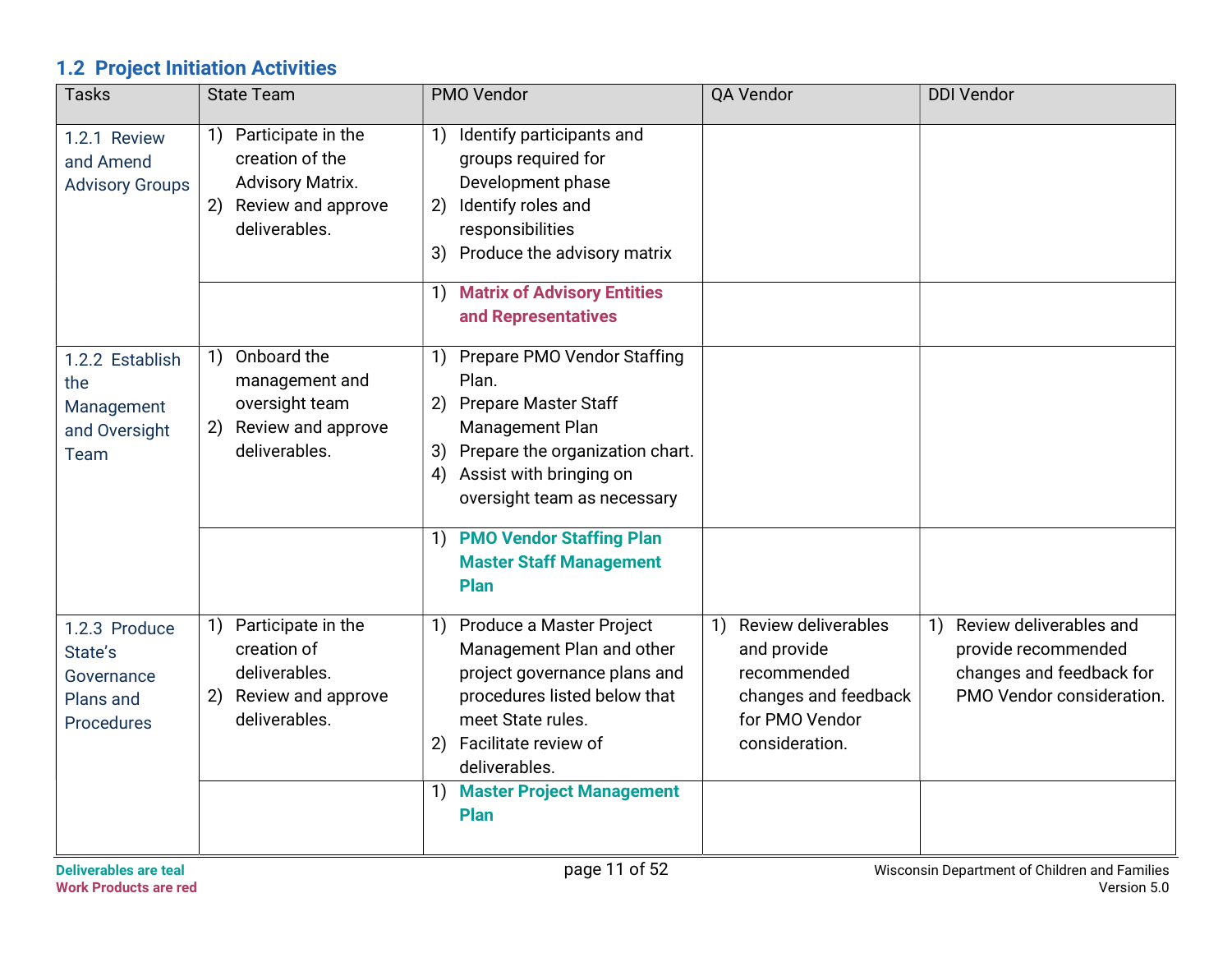| <b>Tasks</b> | <b>State Team</b> | PMO Vendor                                     | QA Vendor | <b>DDI Vendor</b> |
|--------------|-------------------|------------------------------------------------|-----------|-------------------|
|              |                   | a) Project Management                          |           |                   |
|              |                   | <b>Office Plan (including</b>                  |           |                   |
|              |                   | progress reporting and                         |           |                   |
|              |                   | management process and                         |           |                   |
|              |                   | forms, and project and                         |           |                   |
|              |                   | financial control processes                    |           |                   |
|              |                   | and procedures)                                |           |                   |
|              |                   | <b>Master Deliverables</b><br>b)               |           |                   |
|              |                   | <b>Management Plan</b>                         |           |                   |
|              |                   | (including deliverable                         |           |                   |
|              |                   | review and approval                            |           |                   |
|              |                   | process and approval                           |           |                   |
|              |                   | templates)                                     |           |                   |
|              |                   | <b>Master Project Schedule</b><br>$\mathbf{c}$ |           |                   |
|              |                   | <b>Management Plan</b>                         |           |                   |
|              |                   | <b>Scope Management Plan</b><br>$\mathsf{d}$   |           |                   |
|              |                   | <b>Cost Management Plan</b><br>e)              |           |                   |
|              |                   | <b>Status Reporting</b><br>f                   |           |                   |
|              |                   | <b>Management Plan</b>                         |           |                   |
|              |                   | <b>Master Staff Management</b><br>q)           |           |                   |
|              |                   | Plan                                           |           |                   |
|              |                   | <b>Document Management</b><br>h)<br>Plan       |           |                   |
|              |                   | <b>Risk Management Plan</b>                    |           |                   |
|              |                   | i)<br>(including risk                          |           |                   |
|              |                   | management process and                         |           |                   |
|              |                   | <b>Risk Register)</b>                          |           |                   |
|              |                   | <b>Issue Management Plan</b><br>i)             |           |                   |
|              |                   | (including issue tracking                      |           |                   |
|              |                   | and resolution process)                        |           |                   |
|              |                   | <b>Communication</b><br>$\mathsf{k}$           |           |                   |
|              |                   | <b>Management Plan</b>                         |           |                   |
|              |                   |                                                |           |                   |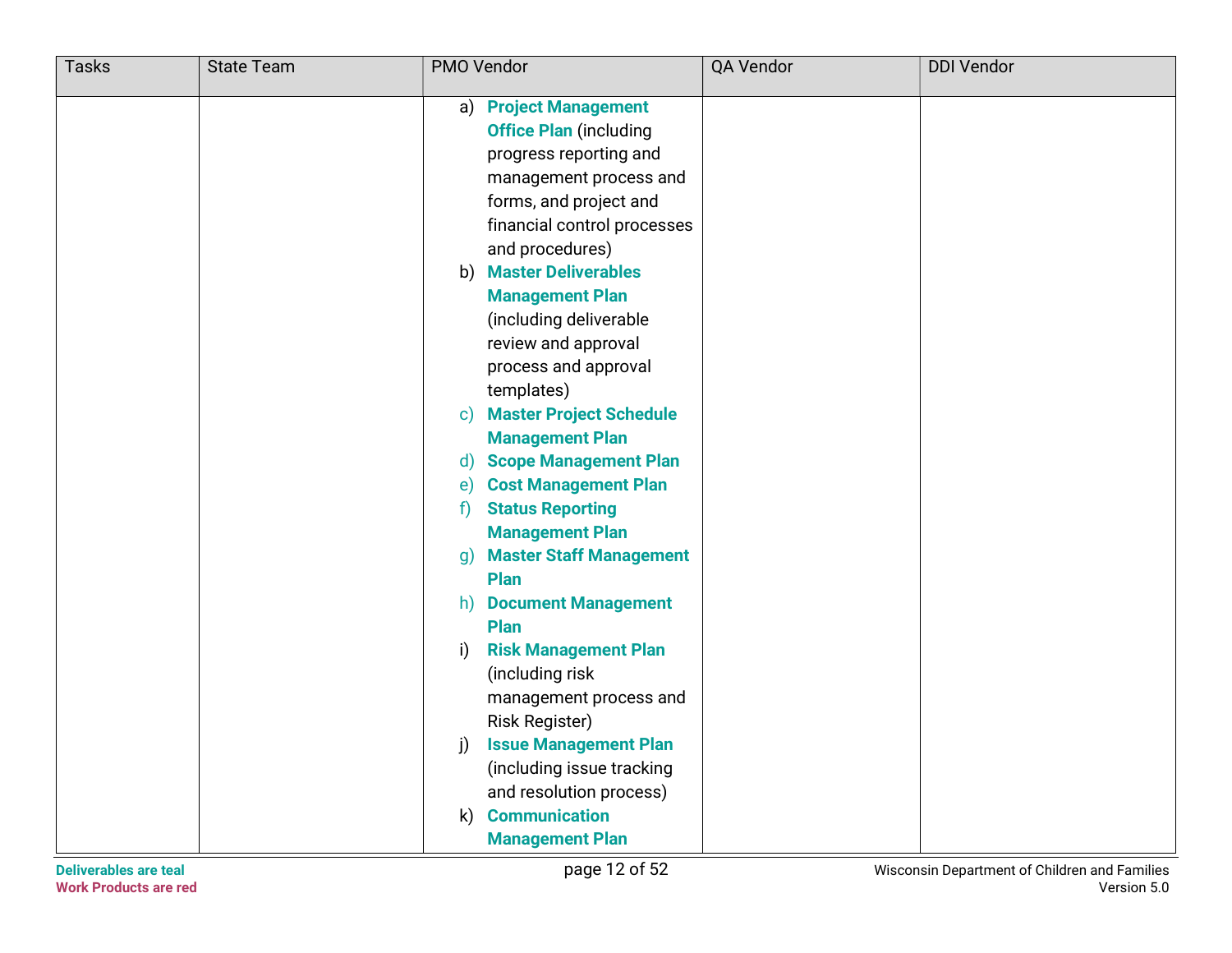| <b>Tasks</b> | <b>State Team</b> | PMO Vendor                                                                                                                                                                                                                                                                                                                                                                                                                                                                                                                                                                     | QA Vendor | <b>DDI Vendor</b> |
|--------------|-------------------|--------------------------------------------------------------------------------------------------------------------------------------------------------------------------------------------------------------------------------------------------------------------------------------------------------------------------------------------------------------------------------------------------------------------------------------------------------------------------------------------------------------------------------------------------------------------------------|-----------|-------------------|
|              |                   | (including project<br>communication)<br><b>Meeting Management</b><br>$\mathbf{D}$<br><b>Procedures</b><br>m) Meeting Charters<br><b>Change Management Plan</b><br>n)<br>(including change control<br>process, Change Request<br>Forms, Cost Management<br>Plan, and Scope<br>Management Plan)<br><b>Risk Register</b><br>2)<br>3)<br><b>Issue Log</b><br><b>Hardware and Software</b><br>4)<br><b>Procurement Plan</b><br>5) Interagency Coordination Plan<br><b>Updated Requirements</b><br>6)<br><b>Management Plan</b><br>7) QA and IV&V Findings<br><b>Management Plan</b> |           |                   |
|              |                   |                                                                                                                                                                                                                                                                                                                                                                                                                                                                                                                                                                                |           |                   |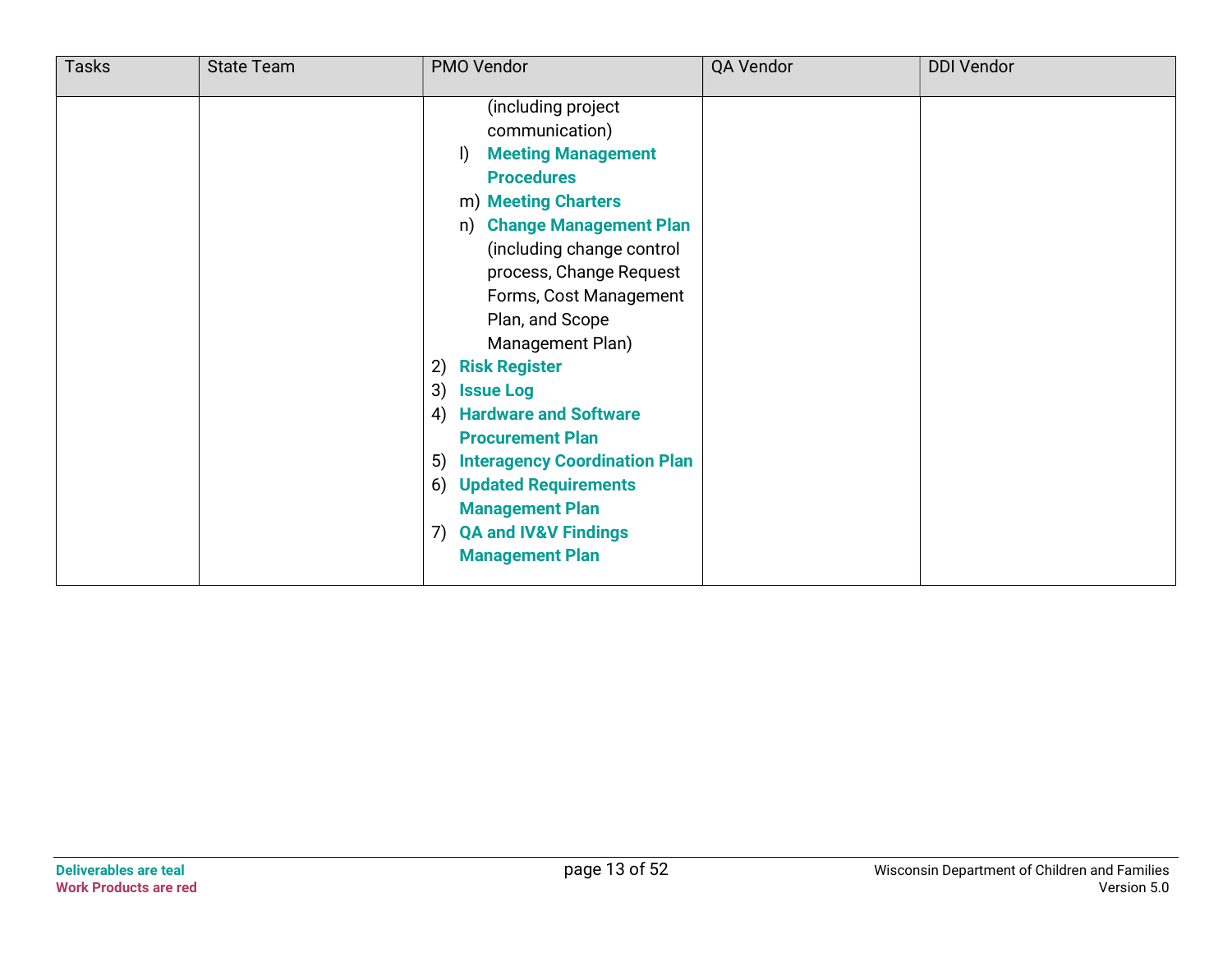| <b>Tasks</b>                                              | <b>State Team</b>                                                                                     | PMO Vendor                                                                                                                                                                                               | QA Vendor                                                                                                                                                                                                                                                             | <b>DDI Vendor</b> |
|-----------------------------------------------------------|-------------------------------------------------------------------------------------------------------|----------------------------------------------------------------------------------------------------------------------------------------------------------------------------------------------------------|-----------------------------------------------------------------------------------------------------------------------------------------------------------------------------------------------------------------------------------------------------------------------|-------------------|
| 1.2.4 Produce<br><b>QA Plans and</b><br><b>Procedures</b> | Participate in the<br>1)<br>creation of<br>deliverables.<br>Review and approve<br>2)<br>deliverables. | <b>Create Health Variance and</b><br>1)<br>Tracking Reports as requested<br>by DCF.<br>Develop and maintain a QA<br>2)<br>and IV&V findings tracking log.<br>Facilitate review of<br>3)<br>deliverables. | Produce project QA<br>1)<br>Management Plan and<br>procedures with,<br>standards for project<br>deliverables,<br>management<br>processes, and<br>product performance<br>Produce QA<br>2)<br><b>Checklists</b><br>Produce IV & V<br>3)<br>response<br>management plan. |                   |
|                                                           |                                                                                                       | 1) Health Variance and Tracking<br><b>Reports</b><br><b>QA and IV&amp;V Findings</b><br>2)<br><b>Tracking Log</b>                                                                                        | <b>QA Management Plan</b><br>1)<br><b>QA Checklists</b><br>2)<br>3)<br><b>IV&amp;V Response</b><br><b>Management Plan</b>                                                                                                                                             |                   |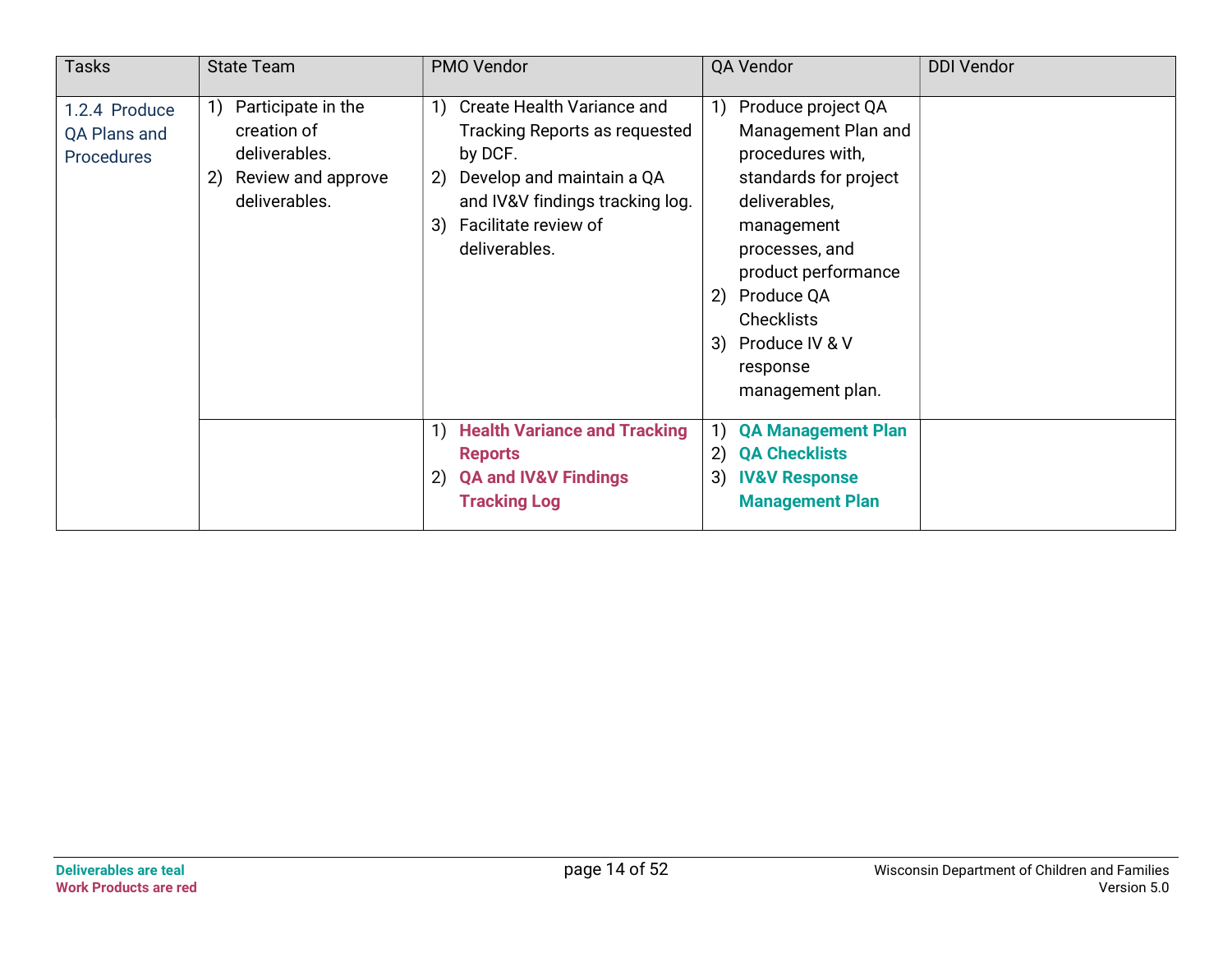| <b>Tasks</b>                                                               | <b>State Team</b>                                                                                     | <b>PMO Vendor</b>                                                                                                                                                               | QA Vendor                                                                                                                                                                                                                                                                                                            | <b>DDI Vendor</b>                                     |
|----------------------------------------------------------------------------|-------------------------------------------------------------------------------------------------------|---------------------------------------------------------------------------------------------------------------------------------------------------------------------------------|----------------------------------------------------------------------------------------------------------------------------------------------------------------------------------------------------------------------------------------------------------------------------------------------------------------------|-------------------------------------------------------|
| 1.2.5 Revisit<br><b>Risk</b><br>Assessment<br>and Begin Risk<br>Management | Participate in the<br>1)<br>creation of<br>deliverables.<br>Review and approve<br>2)<br>deliverables. | <b>Revisit Planning Phase Risk</b><br>1)<br>Assessment as Development<br>phase nears<br>Update Risk Register with<br>2)<br>newly identified and/or<br>modified Risk Assessments | Review deliverables<br>1)<br>for compliance with<br>quality assurance<br>standards and provide<br>recommended<br>changes.<br>Review the risk<br>2)<br>management process<br>for compliance with<br>quality assurance<br>standards and report<br>findings, as needed, in<br>the monthly Quality<br>Assessment Report. | Participate in the creation<br>1)<br>of deliverables. |
|                                                                            |                                                                                                       | <b>Risk Register</b><br>1)                                                                                                                                                      |                                                                                                                                                                                                                                                                                                                      |                                                       |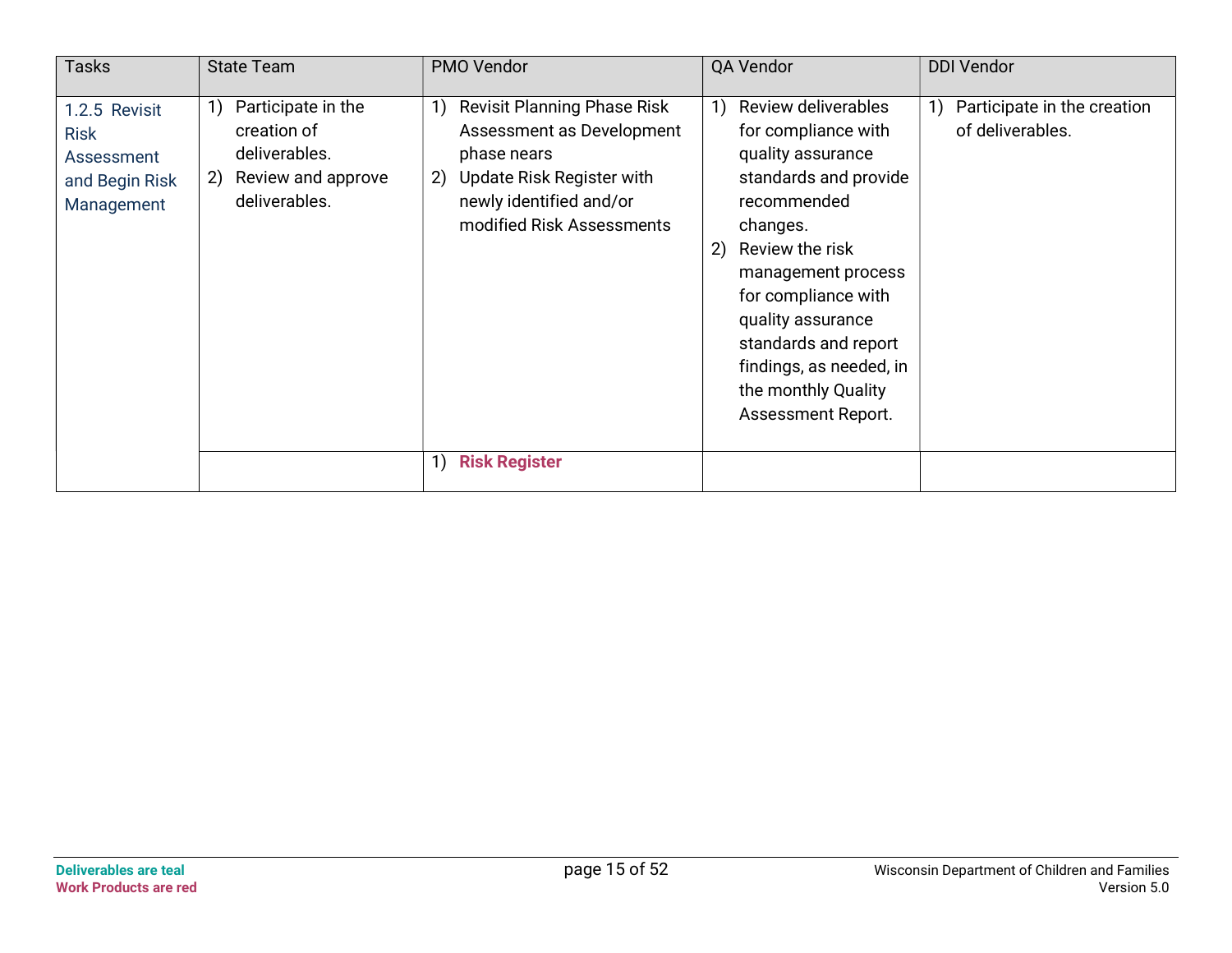| <b>Tasks</b>                                       | <b>State Team</b>                                                                                                                                                                                                                                                                      | PMO Vendor                                                                                                                                                                                                                                           | QA Vendor                                                                                                                                                                                                                  | <b>DDI Vendor</b>                                                                                                                                                    |
|----------------------------------------------------|----------------------------------------------------------------------------------------------------------------------------------------------------------------------------------------------------------------------------------------------------------------------------------------|------------------------------------------------------------------------------------------------------------------------------------------------------------------------------------------------------------------------------------------------------|----------------------------------------------------------------------------------------------------------------------------------------------------------------------------------------------------------------------------|----------------------------------------------------------------------------------------------------------------------------------------------------------------------|
| 1.2.6 Onboard<br><b>Project Staff</b>              | Conduct staff<br>$\left( \begin{array}{c} 1 \end{array} \right)$<br>background checks<br><b>Provision virtual</b><br>2)<br>desktops<br>Grant access to project<br>3)<br>repositories and<br>resources<br>Provide management<br>4)<br>staff orientation (PMO,<br>QA, DDI, IV&V Vendors) | Provide information and<br>1)<br>materials for background<br>checks<br>Provide staff orientation<br>2)                                                                                                                                               | Provide information<br>$\left( \begin{array}{c} 1 \end{array} \right)$<br>and materials for<br>background checks<br>Provide staff<br>2)<br>orientation                                                                     | Provide information and<br>$\left( \begin{matrix} 1 \end{matrix} \right)$<br>materials for background<br>checks<br>Provide staff orientation<br>2)                   |
| 1.2.7 Develop<br><b>Master Project</b><br>Schedule | Contribute to the initial<br>$\left( \begin{matrix} 1 \end{matrix} \right)$<br><b>Master Project</b><br>Schedule (pre-DDI<br>Vendor start)<br>Contribute to updates<br>2)<br>to the Master Project<br>Schedule (post DDI<br>Vendor start.<br>Review and approve<br>3)<br>deliverables  | Develop initial Master Project<br>Schedule deliverable and<br>facilitate reviews across<br>teams (pre-DDI Vendor start)<br>Update the Master Project<br>2)<br>Schedule deliverable and<br>facilitate reviews across<br>teams (post DDI Vendor start) | Contribute to the<br>$\left( \begin{matrix} 1 \end{matrix} \right)$<br>development of the<br>initial integrated<br><b>Master Project</b><br>Schedule<br>Participate in<br>2)<br>scheduled reviews<br>and provide feedback. | Contribute to the<br>1)<br>development of the initial<br>integrated Master Project<br>Schedule<br>Participate in scheduled<br>2)<br>reviews and provide<br>feedback. |
|                                                    |                                                                                                                                                                                                                                                                                        | <b>Master Project Schedule (pre-</b><br><b>DDI Vendor start)</b><br><b>Master Project Schedule (post</b><br>$\mathbf{2}$<br><b>DDI Vendor start)</b>                                                                                                 |                                                                                                                                                                                                                            |                                                                                                                                                                      |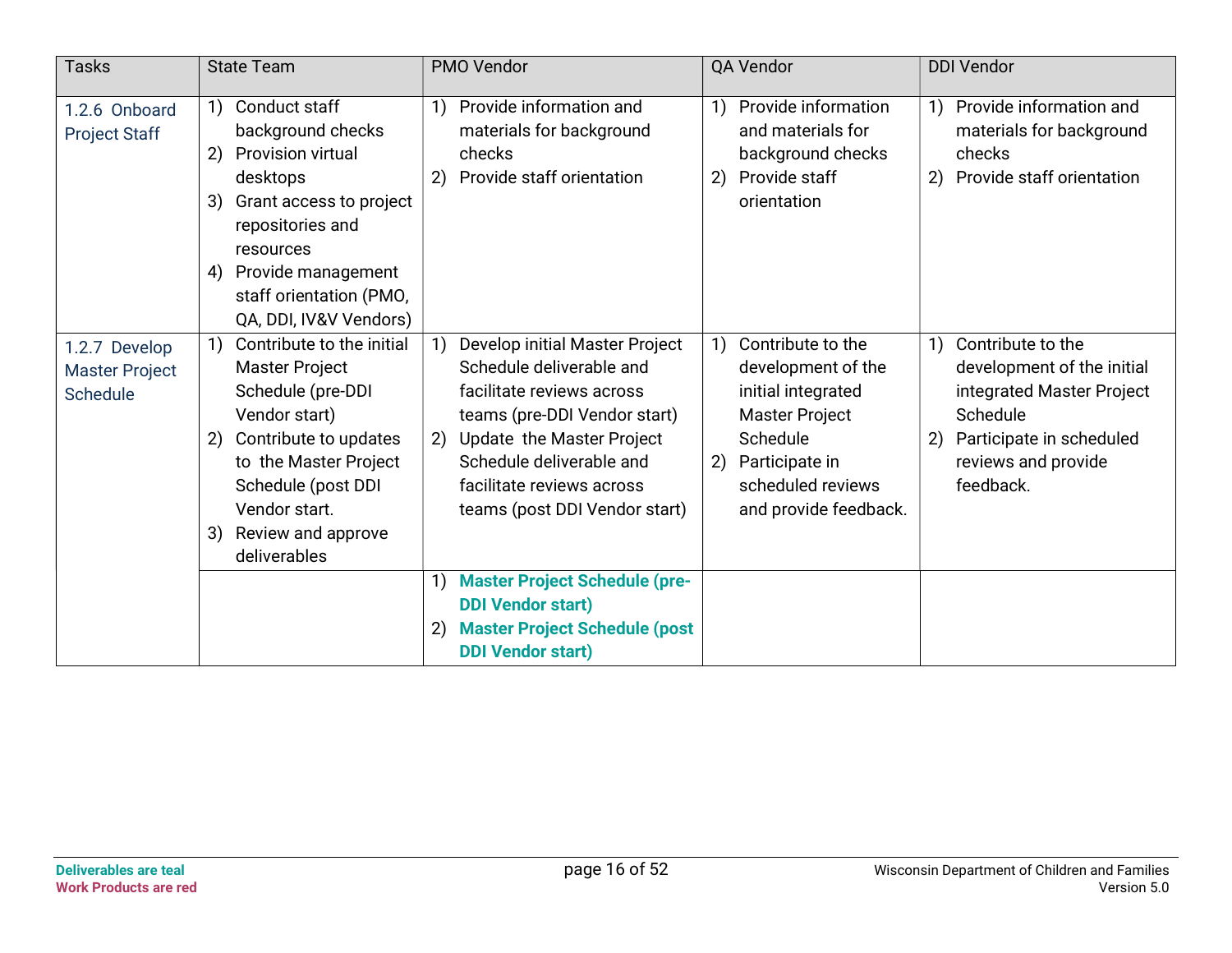| <b>Tasks</b>                                         | <b>State Team</b>                                                                                                        | PMO Vendor                                                                                                                                                                                    | QA Vendor                                                                                                                                                                                                                                                                                                                                                                                                                                                                           | <b>DDI Vendor</b>                                                                                                                                                       |
|------------------------------------------------------|--------------------------------------------------------------------------------------------------------------------------|-----------------------------------------------------------------------------------------------------------------------------------------------------------------------------------------------|-------------------------------------------------------------------------------------------------------------------------------------------------------------------------------------------------------------------------------------------------------------------------------------------------------------------------------------------------------------------------------------------------------------------------------------------------------------------------------------|-------------------------------------------------------------------------------------------------------------------------------------------------------------------------|
| 1.2.8 Develop<br><b>SDLC Plan</b>                    | <b>Collaborate with DDI</b><br>1)<br>Vendor to define SDLC<br>plan<br>2) Review and approve<br>deliverable               | Review the SDLC Plan and<br>1)<br>provide recommendations.<br>Facilitate review of deliverable.<br>2)<br>Develop the SDLC Plan that<br>3)<br>incorporates the Requirements<br>Management Plan | <b>Review deliverables</b><br>$\left( \begin{matrix} 1 \end{matrix} \right)$<br>for compliance with<br>quality assurance<br>standards and provide<br>recommended<br>changes.                                                                                                                                                                                                                                                                                                        | Produce design process<br>1)<br>and templates (both<br>functional and technical)<br>Produce SDLC Plan<br>2)<br>Revise and resubmit<br>3)<br>deliverable as needed       |
|                                                      |                                                                                                                          |                                                                                                                                                                                               |                                                                                                                                                                                                                                                                                                                                                                                                                                                                                     | <b>SDLC Plan</b><br>1)                                                                                                                                                  |
| 1.2.9 Develop<br>and Provide<br><b>SDLC Training</b> | Review and approve<br>1)<br>deliverables<br>Participate in SDLC<br>(2)<br>Training<br>3) Provide feedback on<br>training | Assist with the review of<br>1)<br>training materials<br>2) Observe and participate in<br>training<br>3) Facilitate review of<br>deliverables                                                 | <b>Review deliverables</b><br>1)<br>for compliance with<br>quality assurance<br>standards and provide<br>recommended<br>changes.<br>Observe SDLC<br>2)<br>Training sessions to<br>bring to light any<br>misunderstandings<br><b>Conduct training</b><br>3)<br>survey to collect<br>feedback<br>Review training<br>4)<br>observations and<br>survey feedback, and<br>report findings and<br>corrective actions, as<br>needed, in the monthly<br><b>Quality Assessment</b><br>Report. | 1) Prepare SDLC Training<br><b>Materials</b><br>Revise and resubmit<br>2)<br>deliverables as needed<br>3) Deliver SDLC Training<br><b>SDLC Training Materials</b><br>1) |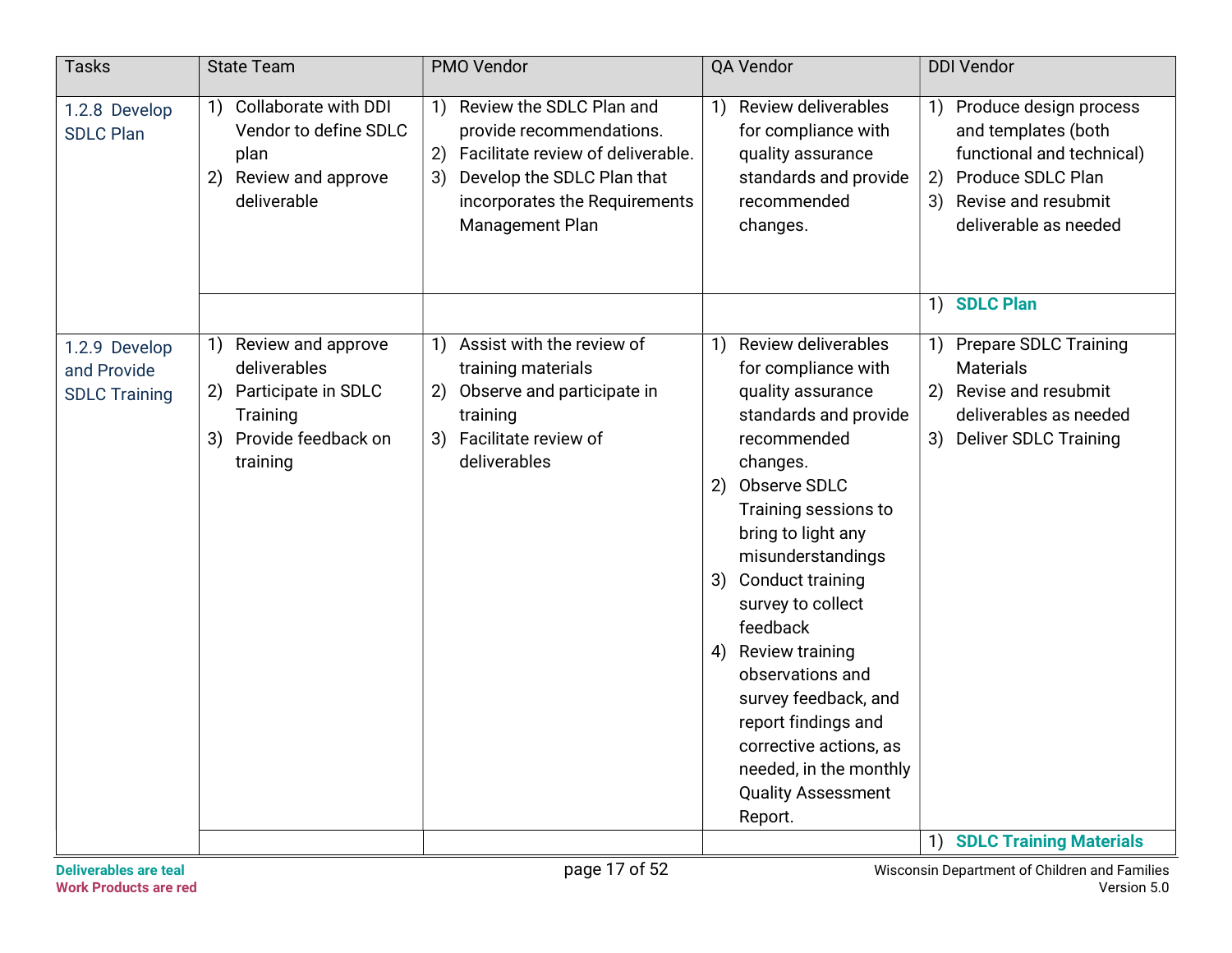| <b>Tasks</b>                                                               | <b>State Team</b>                                                                                                                                                    | PMO Vendor                                                                                                                                                                                                                         | QA Vendor                                                                                                                                                                                         | <b>DDI Vendor</b>                                                                                                                                                                                                                                                                                                                                                                                                                                                                                                                  |
|----------------------------------------------------------------------------|----------------------------------------------------------------------------------------------------------------------------------------------------------------------|------------------------------------------------------------------------------------------------------------------------------------------------------------------------------------------------------------------------------------|---------------------------------------------------------------------------------------------------------------------------------------------------------------------------------------------------|------------------------------------------------------------------------------------------------------------------------------------------------------------------------------------------------------------------------------------------------------------------------------------------------------------------------------------------------------------------------------------------------------------------------------------------------------------------------------------------------------------------------------------|
|                                                                            |                                                                                                                                                                      |                                                                                                                                                                                                                                    |                                                                                                                                                                                                   | 2) SDLC Training                                                                                                                                                                                                                                                                                                                                                                                                                                                                                                                   |
| 1.2.10 Produce<br>and Implement<br>Vendor's Project<br>Management<br>Plans | Contribute to the<br>$\left( \begin{matrix} 1 \end{matrix} \right)$<br>development of the<br>project management<br>plans<br>Review and approve<br>2)<br>deliverables | Coordinate, incorporate, and<br>1)<br>align individual vendor plans<br>with the master project<br>management plans<br>Facilitate review of<br>deliverables                                                                         | Review deliverables<br>1)<br>for compliance with<br>quality assurance<br>standards and provide<br>recommended<br>changes.<br>Update QA<br>2)<br>Management Plan and<br>QA Checklists as<br>needed | Produce development<br>1)<br>approach which will define<br>how the project will<br>accomplish milestones and<br>deliverables<br>Produce initial plans<br>2)<br>3)<br>Produce initial system<br>security work product<br>4) Revise and resubmit<br>deliverables as needed                                                                                                                                                                                                                                                           |
|                                                                            |                                                                                                                                                                      | <b>Requirements Management</b><br>$\left( \begin{matrix} 1 \end{matrix} \right)$<br><b>Plan Update (based on</b><br><b>Planning Phase plan, and</b><br>including requirements<br>traceability, requirements<br>management process) | 1) Update QA<br><b>Management Plan</b><br><b>Update QA Checklists</b><br>2)                                                                                                                       | <b>Development Plan,</b><br>1)<br>including the following<br>elements at a minimum:<br><b>High-level Architecture,</b><br>a)<br><b>Description of Key</b><br><b>Reused Components,</b><br>and Major Newly-<br><b>Developed System</b><br><b>Components</b><br><b>System Capacity Plan</b><br>b)<br><b>Database Development</b><br>$\mathsf{c}$<br>and Database Change<br><b>Control Plan</b><br><b>Hardware and Software</b><br>d)<br><b>Procurement Plan (all</b><br><b>Environments)</b><br><b>Knowledge Transfer Plan</b><br>2) |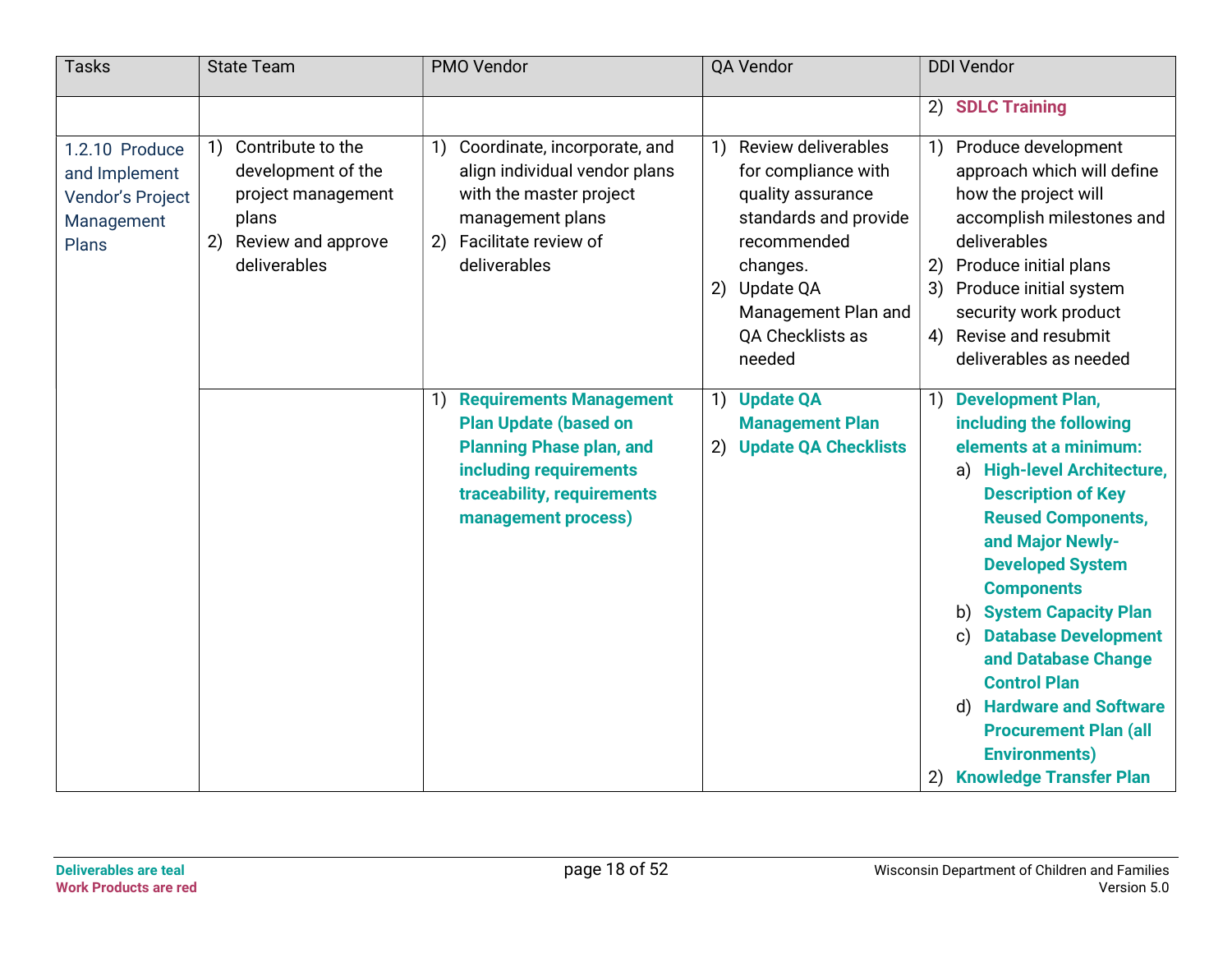| <b>Tasks</b> | <b>State Team</b> | PMO Vendor | QA Vendor | <b>DDI Vendor</b>                                                                                                                                                                                                                                                                                                                                                                                                                                                                                                           |
|--------------|-------------------|------------|-----------|-----------------------------------------------------------------------------------------------------------------------------------------------------------------------------------------------------------------------------------------------------------------------------------------------------------------------------------------------------------------------------------------------------------------------------------------------------------------------------------------------------------------------------|
|              |                   |            |           | 3) Data Conversion and<br><b>Migration Management</b><br><b>Strategy</b><br><b>Testing Management Plan</b><br>4)<br>5)<br><b>Defect Management Plan</b><br>and Tools<br><b>User Support Management</b><br>6)<br><b>Plan (for training, onsite)</b><br>support, and help desk<br>support)<br><b>System Documentation</b><br>7)<br><b>Development Plan</b><br>8) User Documentation<br><b>Development Plan</b><br>9) System Security<br><b>Management Plan</b><br>10) System Support Plan<br><b>11) Operations Transition</b> |
|              |                   |            |           | <b>Management Plan</b>                                                                                                                                                                                                                                                                                                                                                                                                                                                                                                      |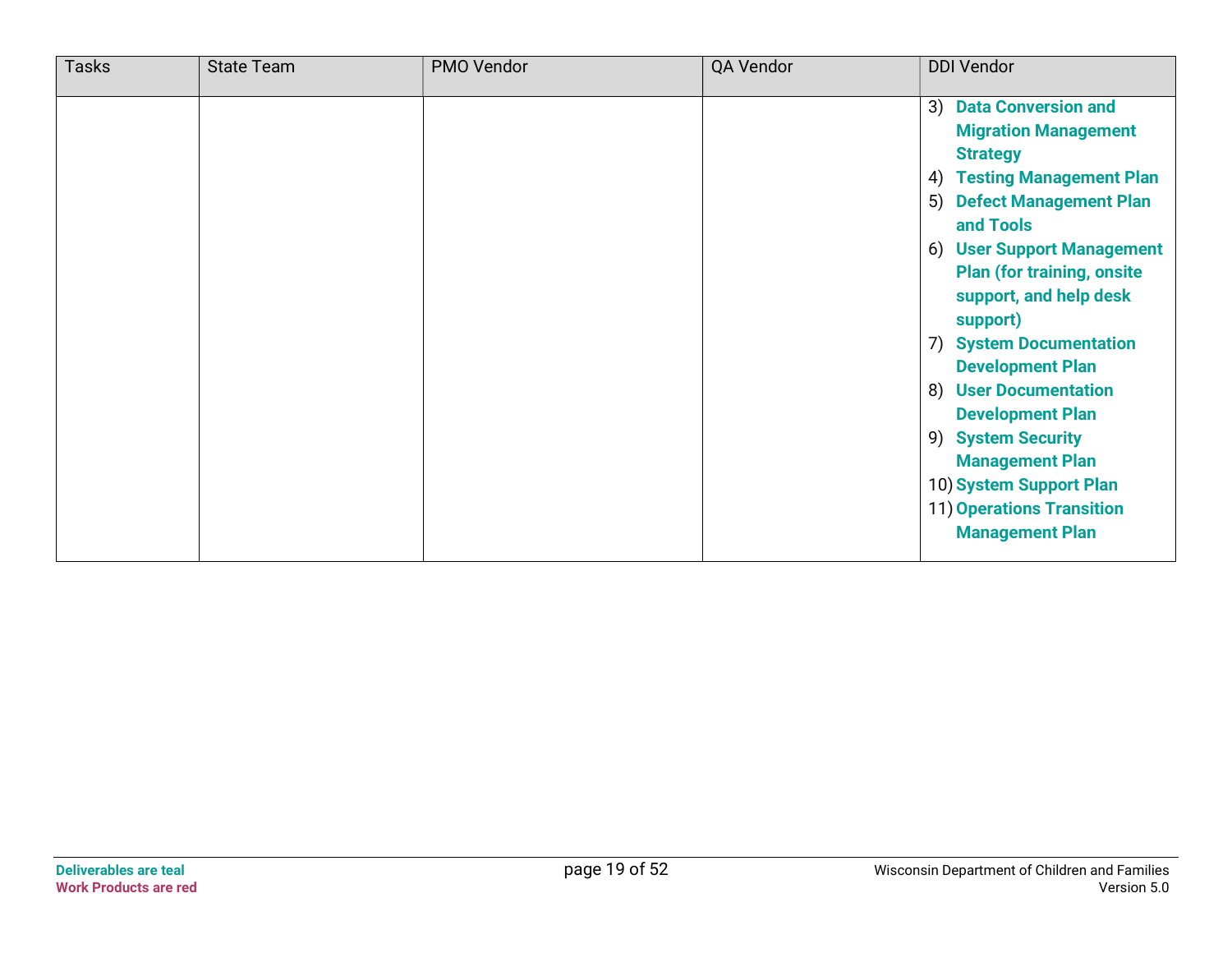#### 1.3 Non-Production and Production Hardware/Software/Subscriptions Activities

| Tasks                                                              | <b>State Team</b>                                                                                            | PMO Vendor                                                                                                                                                                                                                                                        | QA Vendor                                                                                                              | <b>DDI Vendor</b>                                                                                                                                                                                                                                                                                                                                                                                                                                                                                                                                                                               |
|--------------------------------------------------------------------|--------------------------------------------------------------------------------------------------------------|-------------------------------------------------------------------------------------------------------------------------------------------------------------------------------------------------------------------------------------------------------------------|------------------------------------------------------------------------------------------------------------------------|-------------------------------------------------------------------------------------------------------------------------------------------------------------------------------------------------------------------------------------------------------------------------------------------------------------------------------------------------------------------------------------------------------------------------------------------------------------------------------------------------------------------------------------------------------------------------------------------------|
| 1.3.1 Plan for<br>Hardware /<br>Software /<br><b>Subscriptions</b> | 1)<br>Develop Acceptance<br>Criteria and compliance<br>standards<br>Review and approve<br>2)<br>deliverables | Assist with reviewing<br>1)<br>plan for compliance with<br>standards<br>Facilitate review of<br>2)<br>deliverables<br>Develop and maintain a<br>3)<br>Modernized System<br>Hardware and Software<br>Inventory (based on<br>information provided by<br>DDI Vendor) | Review deliverables for<br>1)<br>compliance with quality<br>assurance standards and<br>provide recommended<br>changes. | Develop System<br>1)<br>Architecture including<br>specifications for<br>required hardware /<br>software / subscriptions<br>Provide hardware and<br>2)<br>software needs and<br>collaborate with PMO<br>Vendor to maintain the<br>Modernized System<br>Hardware and Software<br>Inventory<br>Develop System<br>3)<br><b>Administration Plan</b><br><b>Develop Configuration</b><br>4)<br>Management Plan<br>Update system security<br>5)<br>plan<br><b>Produce Production</b><br>6)<br>Hardware / Software /<br><b>Subscriptions Plan</b><br>Revise and resubmit<br>7)<br>deliverables as needed |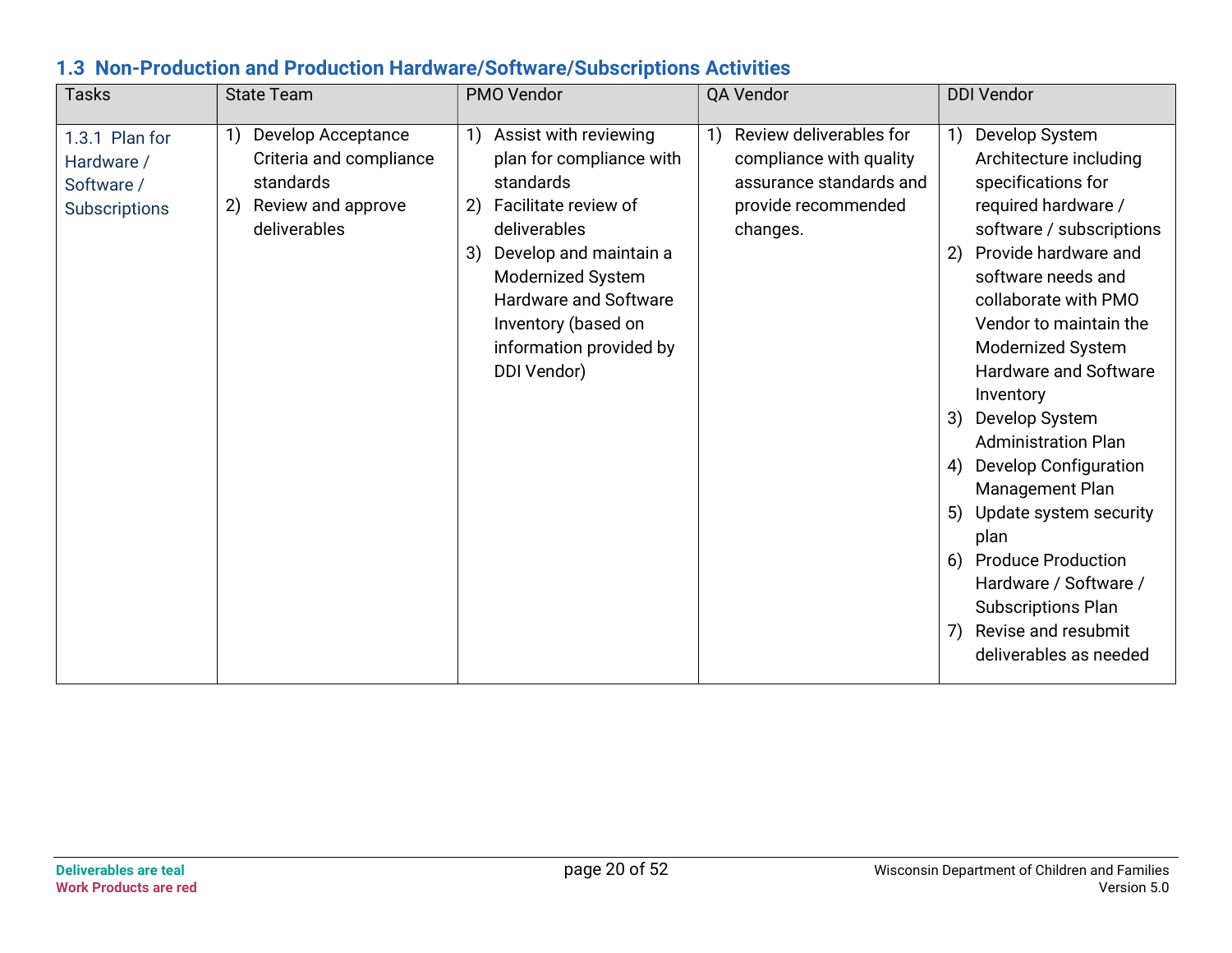| <b>Tasks</b>                                                           | <b>State Team</b>                                                                                                                                                                    | PMO Vendor                                                                               | QA Vendor | <b>DDI Vendor</b>                                                                                                                                                                                                                                                                                                            |
|------------------------------------------------------------------------|--------------------------------------------------------------------------------------------------------------------------------------------------------------------------------------|------------------------------------------------------------------------------------------|-----------|------------------------------------------------------------------------------------------------------------------------------------------------------------------------------------------------------------------------------------------------------------------------------------------------------------------------------|
|                                                                        | 1) Acceptance Criteria<br><b>Compiled Compliance</b><br>2)<br><b>Standards</b>                                                                                                       | 1) Hardware and Software<br><b>Inventory</b>                                             |           | 1) System Architecture<br><b>Hardware &amp; Software</b><br>(2)<br><b>Specifications</b><br>3) System Administration<br>Plan<br><b>Configuration</b><br>4)<br><b>Management Plan</b><br>5) System Security<br><b>Management Plan</b><br><b>Update</b><br>6) Production Hardware /<br><b>Software / Subscriptions</b><br>Plan |
| 1.3.2 Provision<br>Development<br><b>Tools and</b><br><b>Resources</b> | 1) Procure developer<br>software / tools<br><b>Procure SDLC-supporting</b><br>2)<br>software (e.g. Jira, Team<br><b>Foundation Server, Azure</b><br>DevOps)<br>1) Procured Developer | 1) Facilitate identification<br>and procurement of<br>development tools and<br>resources |           | Specify necessary<br>1)<br>developer software /<br>tools and minimum and<br>maximum system<br>requirements.<br>Provision and configure<br>2)<br>developer software /<br>tools<br>3) Provision and configure<br>SDLC-supporting<br>software<br>1) Configured Developer                                                        |
|                                                                        | <b>Software / Tools</b><br><b>Procured SDLC-</b><br>2)<br><b>Supporting Software</b>                                                                                                 |                                                                                          |           | <b>Tools and Resources</b>                                                                                                                                                                                                                                                                                                   |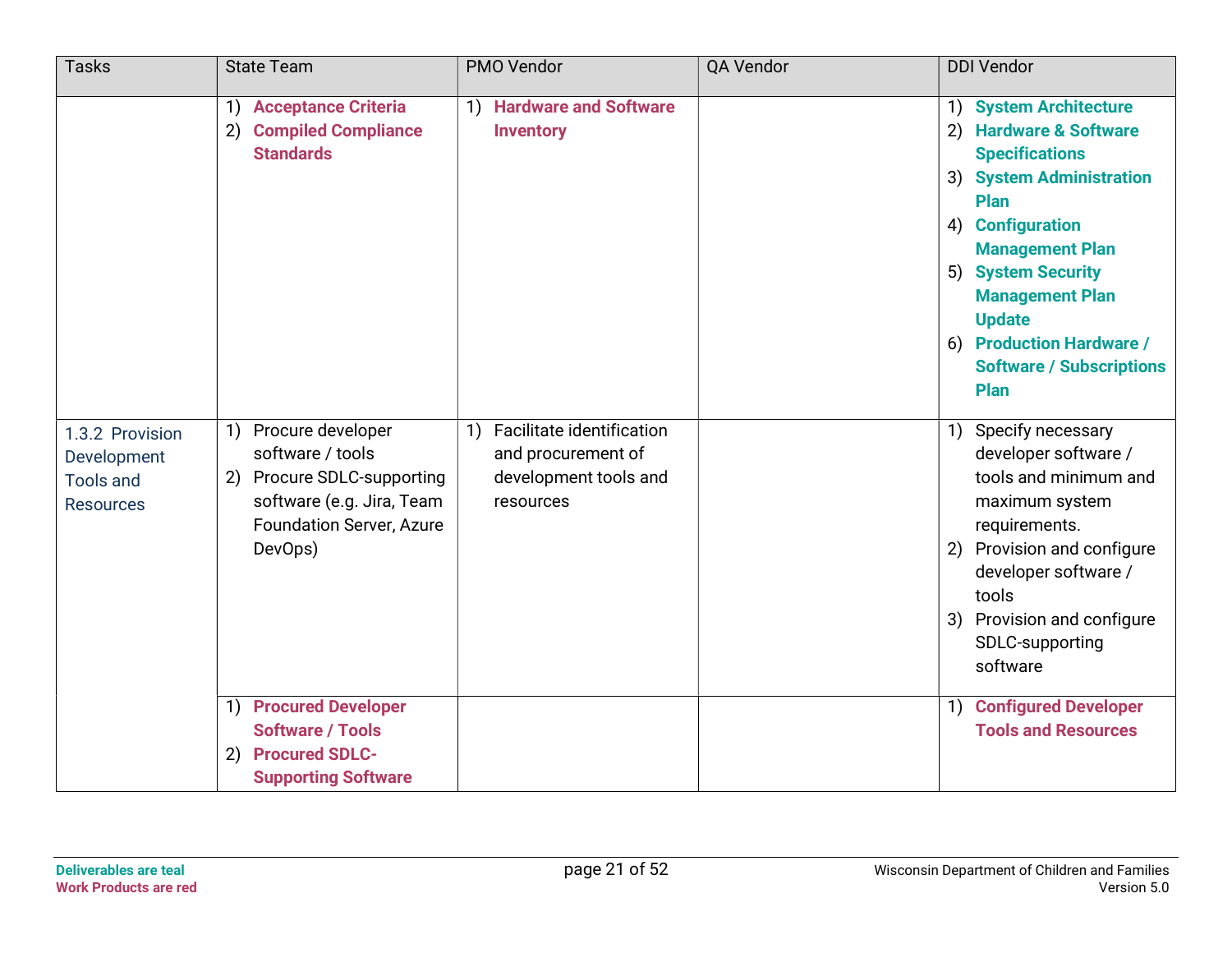| <b>Tasks</b>                                                                          | <b>State Team</b>                                                                                                                                                                                                                             | PMO Vendor                                                                                                                 | QA Vendor | <b>DDI Vendor</b>                                                                                                                                                     |
|---------------------------------------------------------------------------------------|-----------------------------------------------------------------------------------------------------------------------------------------------------------------------------------------------------------------------------------------------|----------------------------------------------------------------------------------------------------------------------------|-----------|-----------------------------------------------------------------------------------------------------------------------------------------------------------------------|
| 1.3.3 Provision<br>Non-Production<br>Hardware /<br>Software /<br><b>Subscriptions</b> | Procure non-prod<br>hardware / software /<br>subscriptions<br>Assist with configuration<br>2)<br>provisioning of<br>hardware / software /<br>subscriptions as needed<br>3) Accept provisioned &<br><b>Configured Non-prod</b><br>Environments | Facilitate procurement,<br>deployment and<br>provisioning of non-<br>production hardware,<br>software and<br>subscriptions |           | Deploy, provision, and<br>1)<br>configure hardware /<br>software / subscriptions<br>for non-prod<br>Environments (there will<br>be multiple non-prod<br>Environments) |
|                                                                                       | 1) Procured Non-prod<br>Hardware / Software /<br><b>Subscriptions</b>                                                                                                                                                                         |                                                                                                                            |           | <b>Configured Non-prod</b><br>1)<br><b>Environments</b>                                                                                                               |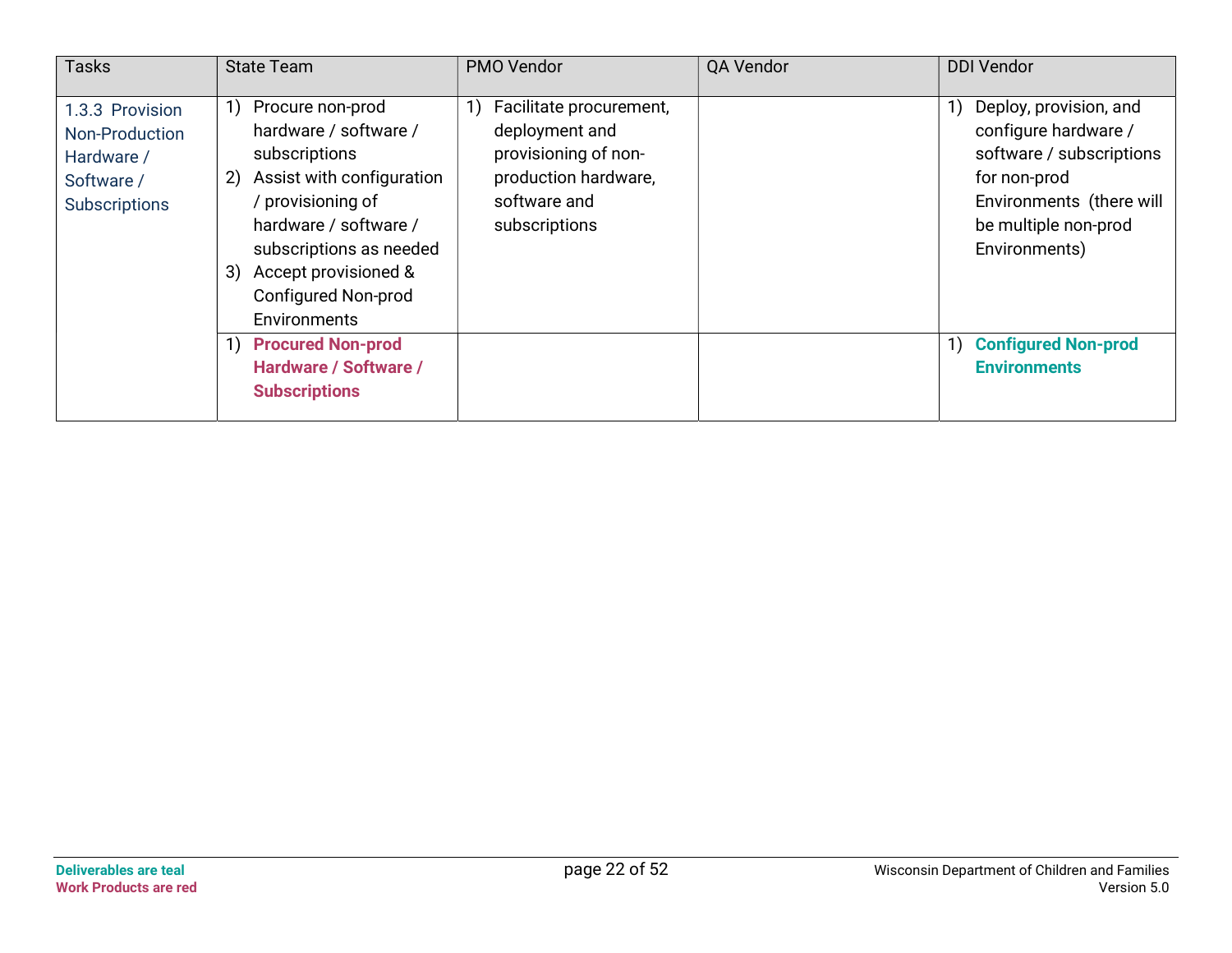## 1.4 System Requirements and Design Activities

| <b>Tasks</b>                                          | <b>State Team</b>                                                                                                                                                                                                                                                                                                                                   | PMO Vendor                                                                                                              | QA Vendor                                                                                                                                                                                                                                                                                                                                                                                   | <b>DDI Vendor</b>                                                                                                                                                                                                                                                                                                                                                                                                                                          |
|-------------------------------------------------------|-----------------------------------------------------------------------------------------------------------------------------------------------------------------------------------------------------------------------------------------------------------------------------------------------------------------------------------------------------|-------------------------------------------------------------------------------------------------------------------------|---------------------------------------------------------------------------------------------------------------------------------------------------------------------------------------------------------------------------------------------------------------------------------------------------------------------------------------------------------------------------------------------|------------------------------------------------------------------------------------------------------------------------------------------------------------------------------------------------------------------------------------------------------------------------------------------------------------------------------------------------------------------------------------------------------------------------------------------------------------|
| 1.4.1 Validate<br>Requirements and<br><b>Features</b> | Provide current set of<br>1)<br>business, stakeholder and<br>solution requirements and<br>features both functional<br>and non-functional.<br>2) Participate in<br>requirements and<br>features validation<br>sessions<br>3) Observe interactions in<br>sessions to bring to light<br>any misunderstandings<br>4) Review and approve<br>deliverables | Participate in<br>1)<br>requirement and<br>features validation<br>session<br>Facilitate review of<br>2)<br>deliverables | Review deliverables for<br>1)<br>compliance with quality<br>assurance standards and<br>provide recommended<br>changes.<br>Observe interactions in<br>2)<br>requirements and feature<br>sessions to bring to light<br>any misunderstandings.<br>Review observations and<br>3)<br>report findings and<br>corrective actions, as<br>needed, in the monthly<br><b>Quality Assessment Report</b> | 1) Conduct requirements<br>and features validation<br>sessions, covering<br>functional, technical,<br>and transitional areas<br>as well as non-<br>functional areas.<br>2) Confirm and clarify<br>understanding of<br>requirements and<br>features including non-<br>functional areas.<br>3) Produce validated and<br><b>Updated Requirements</b><br>and features including<br>non-functional areas<br>Revise and resubmit<br>4)<br>deliverables as needed |
|                                                       |                                                                                                                                                                                                                                                                                                                                                     |                                                                                                                         |                                                                                                                                                                                                                                                                                                                                                                                             | 1) Updated Requirements<br><b>Including Non-</b><br><b>Functional Areas and</b><br><b>Features Repository</b><br><b>Updated Requirements</b><br>2)<br><b>Definition Document</b><br><b>Updated Requirements</b><br>3)<br><b>Traceability Matrix</b>                                                                                                                                                                                                        |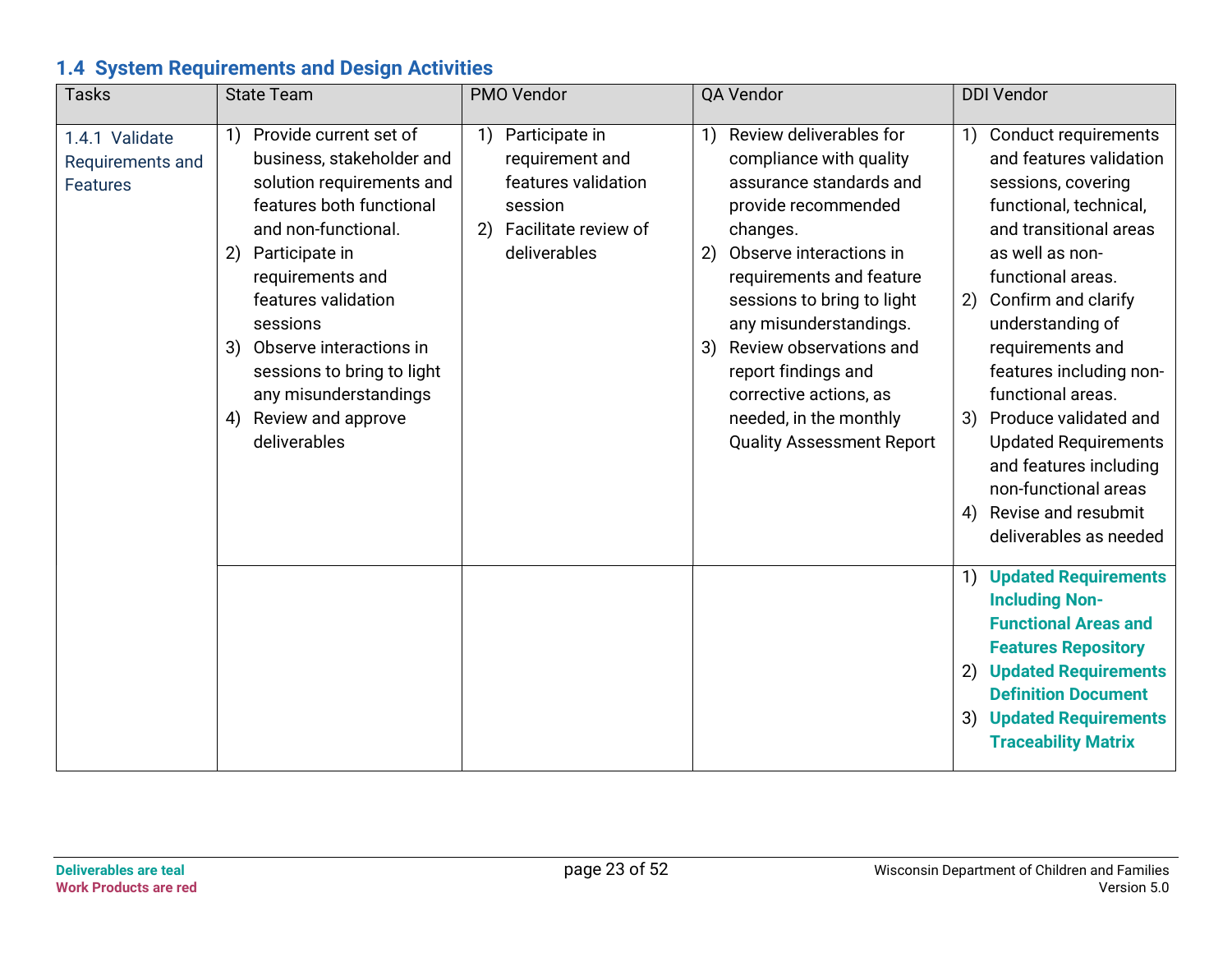| <b>Tasks</b>                             | <b>State Team</b>                                                                                     | PMO Vendor                                                                                                                     | QA Vendor                                                                                                                                                                                                                                                                                                                                                       | <b>DDI Vendor</b>                                                                                                                                                                                                                |
|------------------------------------------|-------------------------------------------------------------------------------------------------------|--------------------------------------------------------------------------------------------------------------------------------|-----------------------------------------------------------------------------------------------------------------------------------------------------------------------------------------------------------------------------------------------------------------------------------------------------------------------------------------------------------------|----------------------------------------------------------------------------------------------------------------------------------------------------------------------------------------------------------------------------------|
| 1.4.2 Define<br><b>Functional Design</b> | Participate and provide<br>feedback in defining<br>design<br>Review and approve<br>2)<br>deliverables | Participate and provide<br>1)<br>feedback in defining<br>design<br>Facilitate the review and<br>2)<br>approval of deliverables | Review deliverables for<br>1)<br>compliance with quality<br>assurance standards and<br>provide recommended<br>changes.<br>Observe interactions in<br>2)<br>design sessions to bring to<br>light any misunderstandings<br>Review observations and<br>3)<br>report findings and<br>corrective actions, as<br>needed, in the monthly<br>Quality Assessment Report. | <b>Define Functional</b><br>$\left( \begin{matrix} 1 \end{matrix} \right)$<br>Design<br>2) Produce Functional<br>Design<br>Revise and resubmit<br>3)<br>deliverables as needed                                                   |
|                                          |                                                                                                       |                                                                                                                                |                                                                                                                                                                                                                                                                                                                                                                 | <b>Functional Design,</b><br>1)<br>including:<br>a) User Interface (UI)<br><b>Standards</b><br><b>UI Patterns</b><br>b)<br>Inventory<br><b>Workflow</b><br>$\mathsf{c}$<br>Approach<br><b>Workflow Inventory</b><br>$\mathsf{d}$ |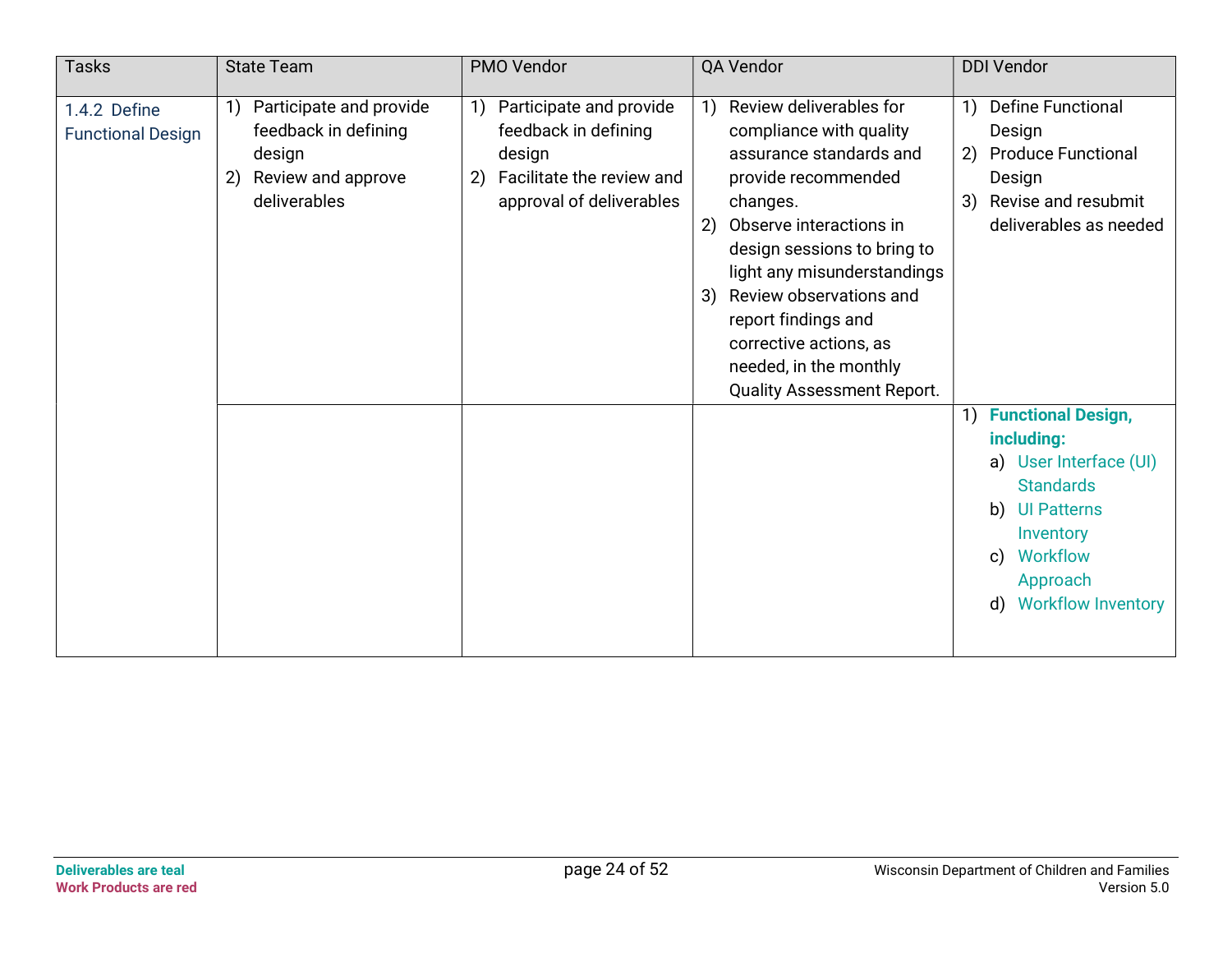| <b>Tasks</b>                            | <b>State Team</b>                                                                                           | PMO Vendor                                                                                                                     | QA Vendor                                                                                                                                                                                                                                                                                                                                                                                                                        | <b>DDI Vendor</b>                                                                                                                                                                                                                                                                                                                                                                                                                                                                                       |
|-----------------------------------------|-------------------------------------------------------------------------------------------------------------|--------------------------------------------------------------------------------------------------------------------------------|----------------------------------------------------------------------------------------------------------------------------------------------------------------------------------------------------------------------------------------------------------------------------------------------------------------------------------------------------------------------------------------------------------------------------------|---------------------------------------------------------------------------------------------------------------------------------------------------------------------------------------------------------------------------------------------------------------------------------------------------------------------------------------------------------------------------------------------------------------------------------------------------------------------------------------------------------|
| 1.4.3 Define<br><b>Technical Design</b> | Participate and provide<br>1)<br>feedback in defining<br>design<br>Review and approve<br>2)<br>deliverables | Participate and provide<br>1)<br>feedback in defining<br>design<br>Facilitate the review and<br>2)<br>approval of deliverables | Review deliverables for<br>$\left( \begin{matrix} 1 \end{matrix} \right)$<br>compliance with quality<br>assurance standards and<br>provide recommended<br>changes.<br>Observe interactions in<br>2)<br>requirements and feature<br>sessions to bring to light<br>any misunderstandings<br>Review observations and<br>3)<br>report findings and<br>corrective actions, as<br>needed, in the monthly<br>Quality Assessment Report. | Define design<br>1)<br>approach<br>2) Produce work product<br>3) Revise and resubmit<br>deliverables as needed<br><b>Technical Design,</b><br>1)<br>including:<br><b>Screen Inventory</b><br>a)<br><b>Workflow Inventory</b><br>b)<br><b>Coding Standards</b><br>$\mathbf{c})$<br><b>Major Sub-systems</b><br>$\mathsf{d}$<br>Concept of<br>e)<br><b>Operations</b><br><b>Technical</b><br>f<br>Component<br>Inventory<br><b>Logical Data Model</b><br>g)<br><b>Physical Data</b><br>h)<br><b>Model</b> |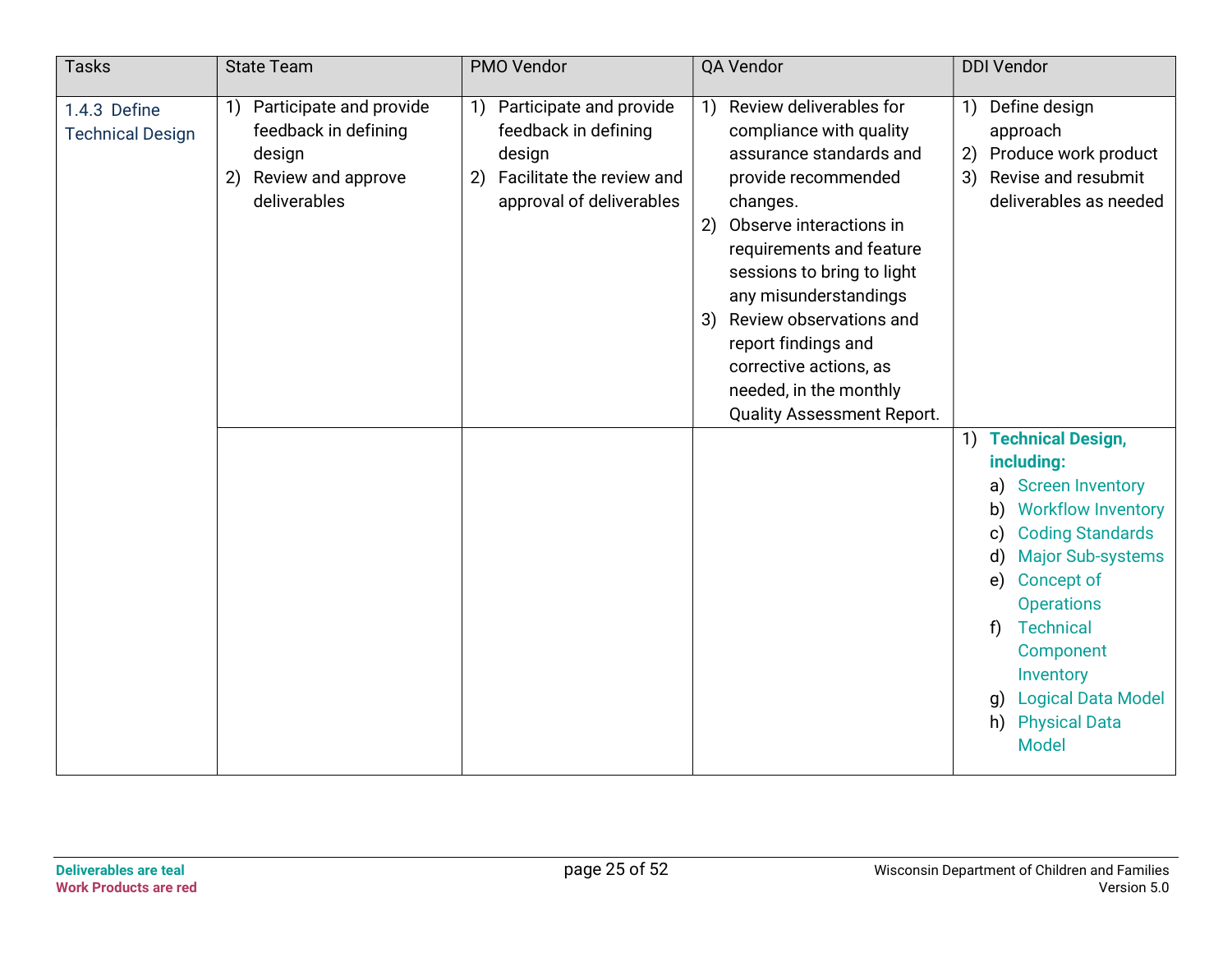| <b>Tasks</b>                                | <b>State Team</b>                                                                                       | PMO Vendor                           | QA Vendor                                                                                                        | <b>DDI Vendor</b>                                                                                                                                               |
|---------------------------------------------|---------------------------------------------------------------------------------------------------------|--------------------------------------|------------------------------------------------------------------------------------------------------------------|-----------------------------------------------------------------------------------------------------------------------------------------------------------------|
| 1.4.4 Develop<br>Technical<br>Documentation | Review and provide<br>feedback on Technical<br>Documentation<br>Review and approve<br>2)<br>deliverable | Facilitate review of<br>deliverables | Review deliverables for<br>compliance with quality<br>assurance standards and<br>provide recommended<br>changes. | <b>Develop Technical</b><br>1)<br><b>Documentation</b><br>Revise and resubmit<br>2)<br>deliverables as needed<br><b>Technical</b><br>1)<br><b>Documentation</b> |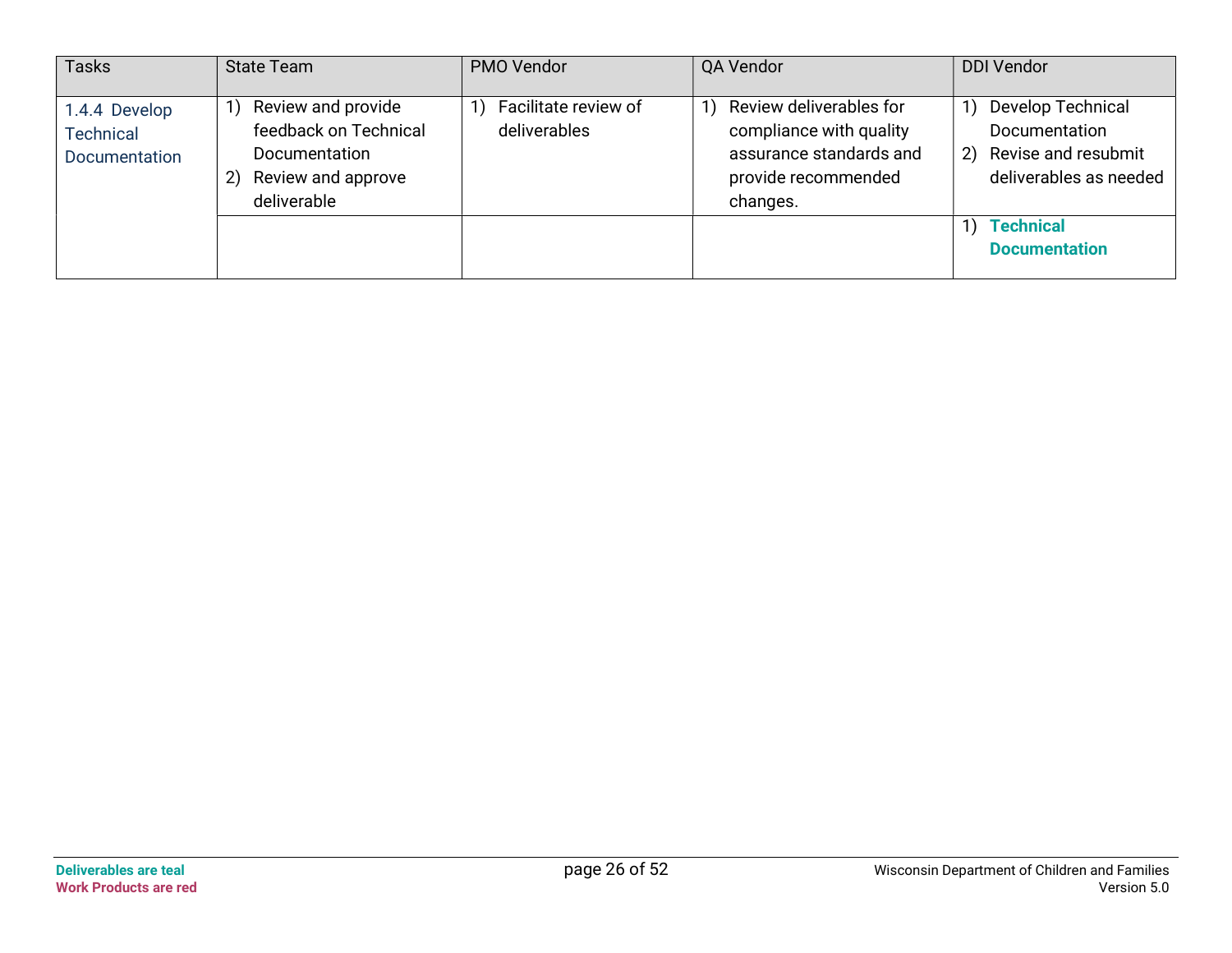| <b>Tasks</b>          | <b>State Team</b>                                                                                                                                                                                                                                                                                                                                                                                                                                                                                                                                                                            | PMO Vendor                                                                                                                                                                    | QA Vendor                                                                                                                                                                                                                                                                                                                                                                                                                                                                                                   | <b>DDI Vendor</b>                                                                                                                                                                                                                                                                                                                                                                                                                                                                                                                                                                                                                                                                                                                                                                |  |
|-----------------------|----------------------------------------------------------------------------------------------------------------------------------------------------------------------------------------------------------------------------------------------------------------------------------------------------------------------------------------------------------------------------------------------------------------------------------------------------------------------------------------------------------------------------------------------------------------------------------------------|-------------------------------------------------------------------------------------------------------------------------------------------------------------------------------|-------------------------------------------------------------------------------------------------------------------------------------------------------------------------------------------------------------------------------------------------------------------------------------------------------------------------------------------------------------------------------------------------------------------------------------------------------------------------------------------------------------|----------------------------------------------------------------------------------------------------------------------------------------------------------------------------------------------------------------------------------------------------------------------------------------------------------------------------------------------------------------------------------------------------------------------------------------------------------------------------------------------------------------------------------------------------------------------------------------------------------------------------------------------------------------------------------------------------------------------------------------------------------------------------------|--|
| 1.5.1 Develop<br>Code | Review detailed<br>$\left( \begin{matrix} 1 \end{matrix} \right)$<br>functional and Technical<br>Designs<br>2)<br>Develop Acceptance<br>Criteria<br>3) Participate in<br>development meetings<br>Participate in<br>4)<br>demonstrations<br>5) Participate in<br>retrospectives<br>6) Provide design feedback,<br>resolve DDI Vendor<br>questions and provide<br>decisions as needed<br><b>Evaluate if Acceptance</b><br>7)<br>Criteria has been met<br>(this may include UAT)<br>8) Approve requirements as<br>delivered<br>9) Approve deployments<br>10) Review and approve<br>deliverables | 1) Facilitate responses to<br>questions as needed<br>Facilitate review of<br>2)<br>progress reports as<br>needed<br><b>Assist with Acceptance</b><br>3)<br>Criteria as needed | Conduct code reviews on<br>1)<br>select samples of code<br>Observe interactions in<br>2)<br>development meetings,<br>demonstrations, and<br>retrospectives to bring to<br>light any<br>misunderstandings<br>Report findings and<br>3)<br>corrective actions, as<br>needed, from code<br>reviews and meeting<br>observations in the<br>monthly Quality<br><b>Assessment Report</b><br>Review deliverables for<br>3)<br>compliance with quality<br>assurance standards and<br>provide recommended<br>changes. | Perform detailed<br>1)<br>functional and Technical<br>Design as necessary<br>Obtain approval for<br>2)<br>detailed functional /<br><b>Technical Design</b><br>Develop, modify, and<br>3)<br>convert system software<br>code based on designs<br><b>Develop Test Cases</b><br>4)<br>Fully test software code<br>5)<br>(including unit, system,<br>integration, and/or<br>regression-level testing<br>as appropriate)<br><b>Document Test Results</b><br>6)<br>7)<br>Demonstrate<br>Acceptance Criteria has<br>been met<br>Demonstrate developed<br>8)<br>code<br>Deploy developed code<br>9)<br>to sandbox / other<br>Environments as<br>appropriate<br>10) Update Technical<br>Documentation<br>11) Produce / update end-<br>user documentation<br>12) Facilitate retrospectives |  |
|                       | page 27 of 52<br><b>Deliverables are teal</b><br>Wisconsin Department of Children and Families                                                                                                                                                                                                                                                                                                                                                                                                                                                                                               |                                                                                                                                                                               |                                                                                                                                                                                                                                                                                                                                                                                                                                                                                                             |                                                                                                                                                                                                                                                                                                                                                                                                                                                                                                                                                                                                                                                                                                                                                                                  |  |

### 1.5 Development, Modification, or Conversion of System Software Code Activities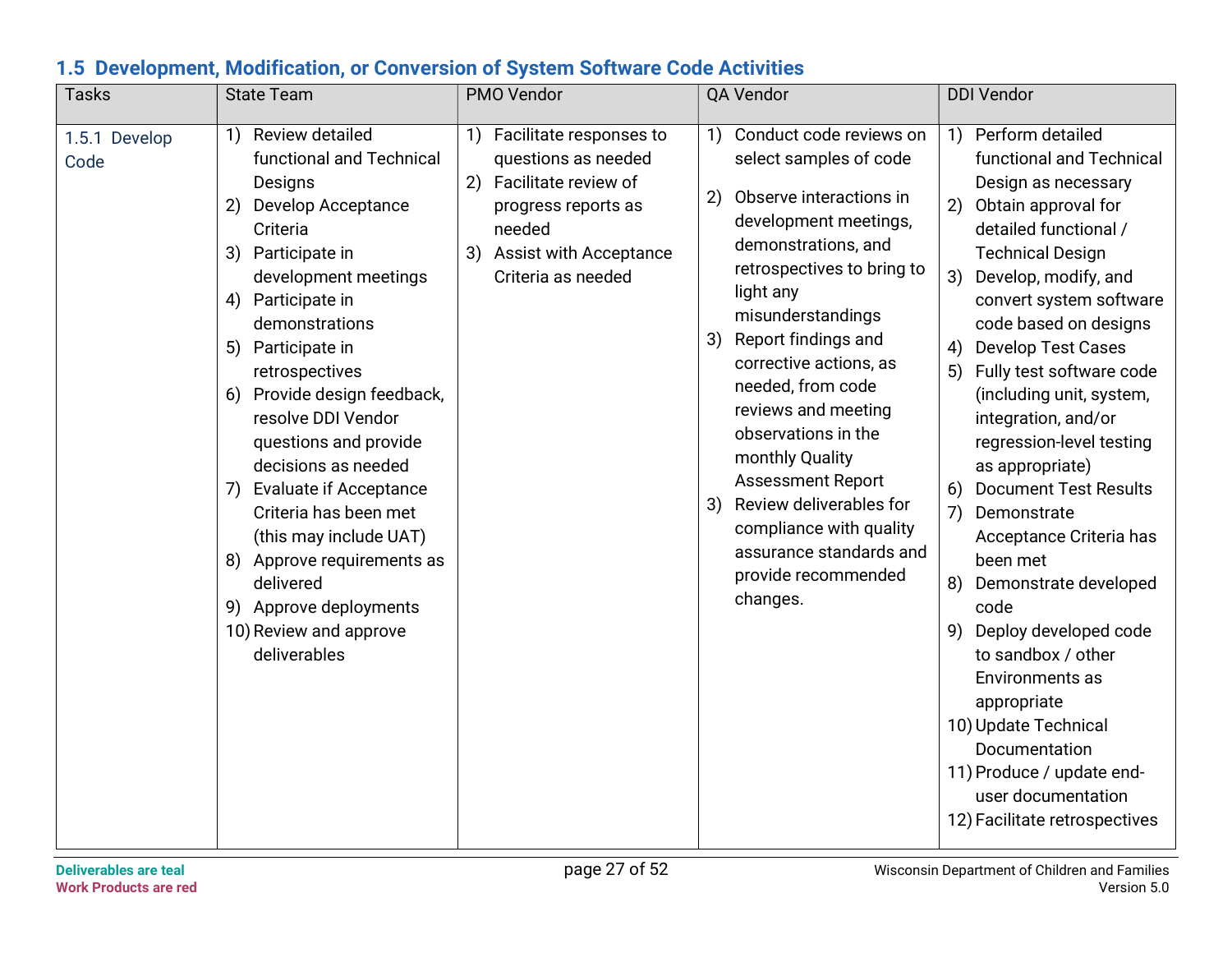| <b>Tasks</b>                                                                      | <b>State Team</b>                                                                                                                                                                                          | PMO Vendor                                                                                                               | QA Vendor | <b>DDI Vendor</b>                                                                                                                                                                                                                                                                                       |
|-----------------------------------------------------------------------------------|------------------------------------------------------------------------------------------------------------------------------------------------------------------------------------------------------------|--------------------------------------------------------------------------------------------------------------------------|-----------|---------------------------------------------------------------------------------------------------------------------------------------------------------------------------------------------------------------------------------------------------------------------------------------------------------|
|                                                                                   | <b>Acceptance Criteria</b><br>1)                                                                                                                                                                           |                                                                                                                          |           | 1) Updated Designs / User<br><b>Stories</b><br>2) Test Cases<br>3) Test Results<br><b>Working, Deployable</b><br>4)<br><b>Software</b><br>5) Updated Technical<br><b>Documentation</b><br>6) Updated End-user<br><b>Documentation</b><br><b>Iteration Retrospective</b><br>7)<br><b>Lessons Learned</b> |
| 1.5.2 Provision<br>Production<br>Hardware /<br>Software /<br><b>Subscriptions</b> | Review updated<br>$\left( \begin{array}{c} 1 \end{array} \right)$<br>specifications<br>2) Accept the provisioned &<br><b>Configured Production</b><br>Environment<br>3) Review and approve<br>deliverables | 1) Facilitate procurement,<br>deployment and<br>provisioning of<br>production hardware,<br>software and<br>subscriptions |           | Review and update<br>$\left( \begin{array}{c} 1 \end{array} \right)$<br>specifications<br>Deploy, provision, and<br>2)<br>configure hardware /<br>software / subscriptions<br>for production<br>environment<br>Revise and resubmit<br>3)<br>deliverables as needed                                      |
|                                                                                   | 1) Procured production<br>hardware / software /<br>subscriptions                                                                                                                                           |                                                                                                                          |           | <b>Updated</b><br>1)<br><b>HW/SW/Subscriptions</b><br><b>Specifications</b><br><b>Configured Production</b><br>2)<br><b>Environment</b>                                                                                                                                                                 |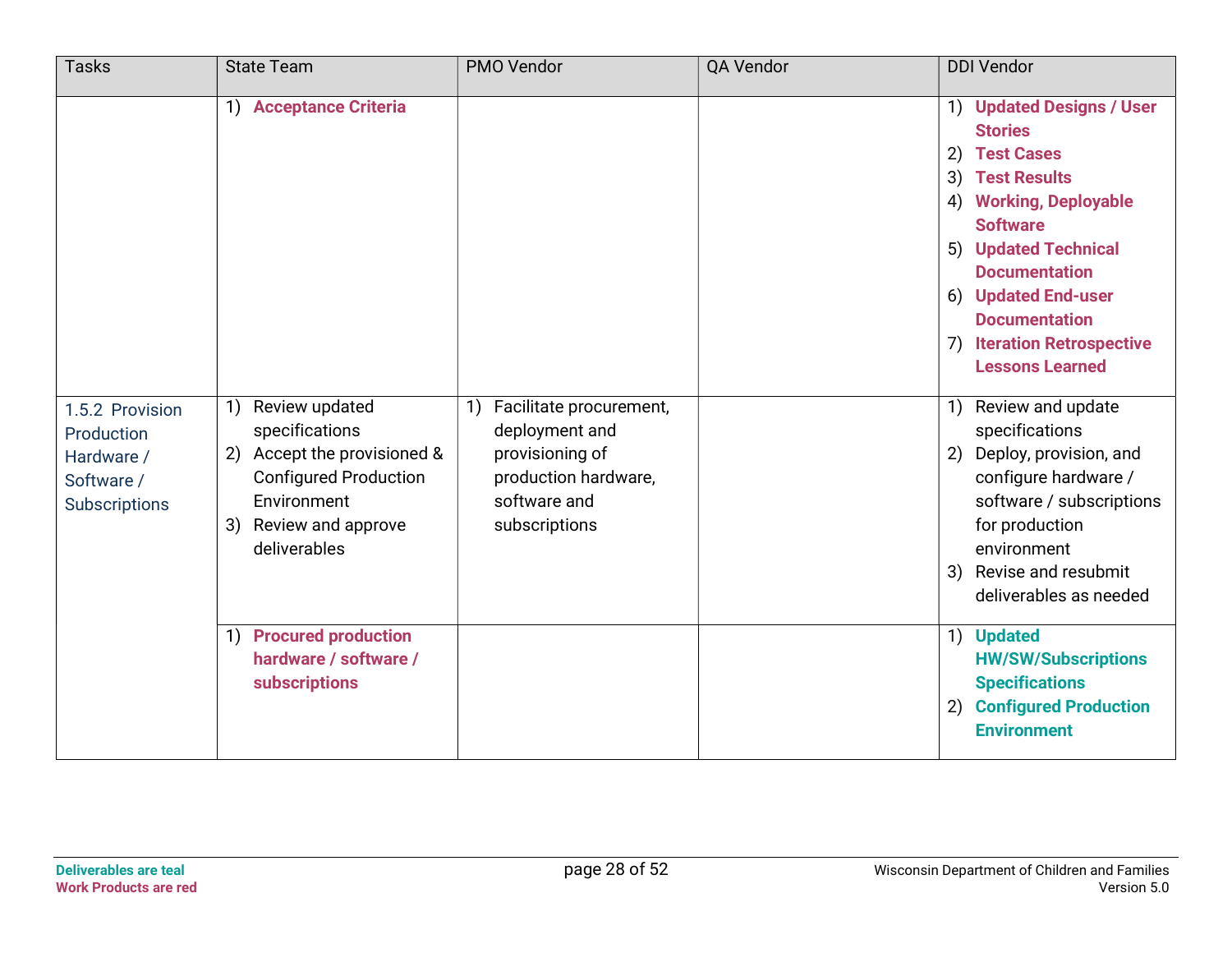## 1.6 Legacy Data Conversion Activities

| <b>Tasks</b>                                                        | <b>State Team</b>                                                                                                                                                                                                                                | PMO Vendor                                                                                                                                                                  | QA Vendor                                                                                                        | <b>DDI Vendor</b>                                                                                                                                                                                                                                                                                                                                         |
|---------------------------------------------------------------------|--------------------------------------------------------------------------------------------------------------------------------------------------------------------------------------------------------------------------------------------------|-----------------------------------------------------------------------------------------------------------------------------------------------------------------------------|------------------------------------------------------------------------------------------------------------------|-----------------------------------------------------------------------------------------------------------------------------------------------------------------------------------------------------------------------------------------------------------------------------------------------------------------------------------------------------------|
| 1.6.1 Develop<br><b>Legacy Data</b><br>Conversion<br><b>Mapping</b> | Oversee and participate<br>1)<br>in conversion mapping<br>Identify data sources<br>2)<br><b>Establish Acceptance</b><br>3)<br>Criteria metrics<br>4) Provide advice and<br>recommendations as<br>needed<br>5) Review and approve<br>deliverables | Assist with oversight and<br>facilitation as needed<br>Assist with the<br>2)<br>development of<br>Acceptance Criteria<br>metrics<br>3) Facilitate review of<br>deliverables | Review deliverables for<br>compliance with quality<br>assurance standards and<br>provide recommended<br>changes. | Plan for conversion<br>1)<br>mapping (including<br>archived data that may<br>need to be restored in<br>order to convert all data<br>(especially financial)<br>appropriately<br>Develop Data Conversion<br>2)<br>Management Plan, to<br>include:<br>a) Data Mapping<br>b) Legacy Data Clean-up<br>Plan<br>3) Revise and resubmit<br>deliverables as needed |
|                                                                     | <b>Identified Data Sources</b><br>2) Acceptance Criteria<br>metrics                                                                                                                                                                              |                                                                                                                                                                             |                                                                                                                  | <b>Data Conversion and</b><br>$\left( \begin{matrix} 1 \end{matrix} \right)$<br><b>Migration Management</b><br><b>Plan</b>                                                                                                                                                                                                                                |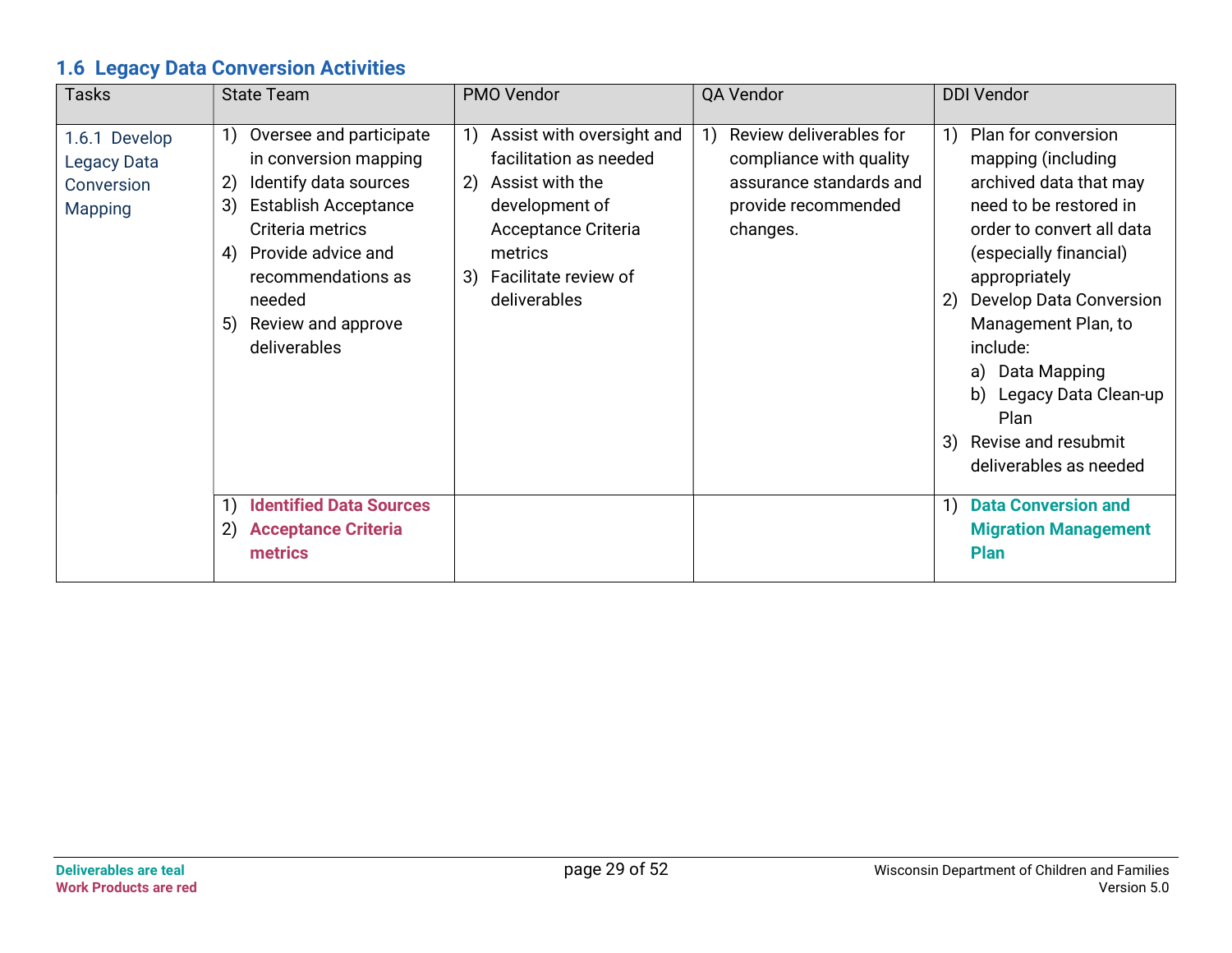| <b>Tasks</b>                                                                                               | <b>State Team</b>                                                                                                                                                                                                                    | PMO Vendor                                                                                                                                       | QA Vendor                                                                                                                                                                                                                                                                                                                                                                                                                                         | <b>DDI Vendor</b>                                                                                                                                                                                                                                                                                                                                                                    |
|------------------------------------------------------------------------------------------------------------|--------------------------------------------------------------------------------------------------------------------------------------------------------------------------------------------------------------------------------------|--------------------------------------------------------------------------------------------------------------------------------------------------|---------------------------------------------------------------------------------------------------------------------------------------------------------------------------------------------------------------------------------------------------------------------------------------------------------------------------------------------------------------------------------------------------------------------------------------------------|--------------------------------------------------------------------------------------------------------------------------------------------------------------------------------------------------------------------------------------------------------------------------------------------------------------------------------------------------------------------------------------|
| 1.6.2 Develop<br><b>Legacy Data</b><br>Conversion<br>Scripts and<br><b>Manual Clean-up</b><br><b>Tools</b> | <b>Review Conversion</b><br>1)<br><b>Scripts</b><br>Review manual clean-up<br>2)<br>tools<br>3) Review and approve<br>deliverable                                                                                                    | Assist with oversight and<br>$\left( \begin{matrix} 1 \end{matrix} \right)$<br>facilitation as needed                                            | 1) Review sample of<br><b>Conversion Scripts</b><br>2) Review manual process<br>clean up tools<br>3) Report findings and<br>corrective actions, as<br>needed, from sample<br>and tool reviews in the<br>monthly Quality<br><b>Assessment Report</b>                                                                                                                                                                                               | Develop and test<br>1)<br><b>Conversion Scripts</b><br>Develop Manual Data<br>2)<br>Clean-up Tools                                                                                                                                                                                                                                                                                   |
|                                                                                                            |                                                                                                                                                                                                                                      |                                                                                                                                                  |                                                                                                                                                                                                                                                                                                                                                                                                                                                   | <b>Conversion Scripts</b><br>1)<br><b>Manual Data Clean-up</b><br>2)<br><b>Tools</b>                                                                                                                                                                                                                                                                                                 |
| 1.6.3 Iteratively<br>Develop and Test<br>Conversion<br><b>Scripts</b>                                      | <b>Collaborate with DDI</b><br>$\left( \begin{array}{c} 1 \end{array} \right)$<br>Vendor on data to be<br>manually cleaned<br><b>Review Data Quality</b><br>2)<br><b>Metrics Reports</b><br>Review and approve<br>3)<br>deliverables | Assist with oversight and<br>$\left( \begin{matrix} 1 \end{matrix} \right)$<br>facilitation as needed<br>2) Facilitate review of<br>deliverables | Review deliverables for<br>$\left( \begin{matrix} 1 \end{matrix} \right)$<br>compliance with quality<br>assurance standards and<br>provide recommended<br>changes.<br>Review the test<br>(2)<br>conversion process for<br>compliance with quality<br>assurance standards, and<br>report findings and<br>corrective actions, as<br>needed, in the monthly<br><b>Quality Assessment</b><br>Report.<br>Sample and review<br>3)<br>converted data for | Conduct iterative<br>$\left( \begin{matrix} 1 \end{matrix} \right)$<br>conversions, including:<br>a) Produce Data<br>Conversion and<br><b>Migration Test</b><br><b>Results Report</b><br><b>Produce Manual</b><br>b)<br>Clean-up Needed<br>Reports<br>c) Adjust/modify<br><b>Conversion Scripts as</b><br>needed<br>2) Load converted data into<br>QA Environments as<br>appropriate |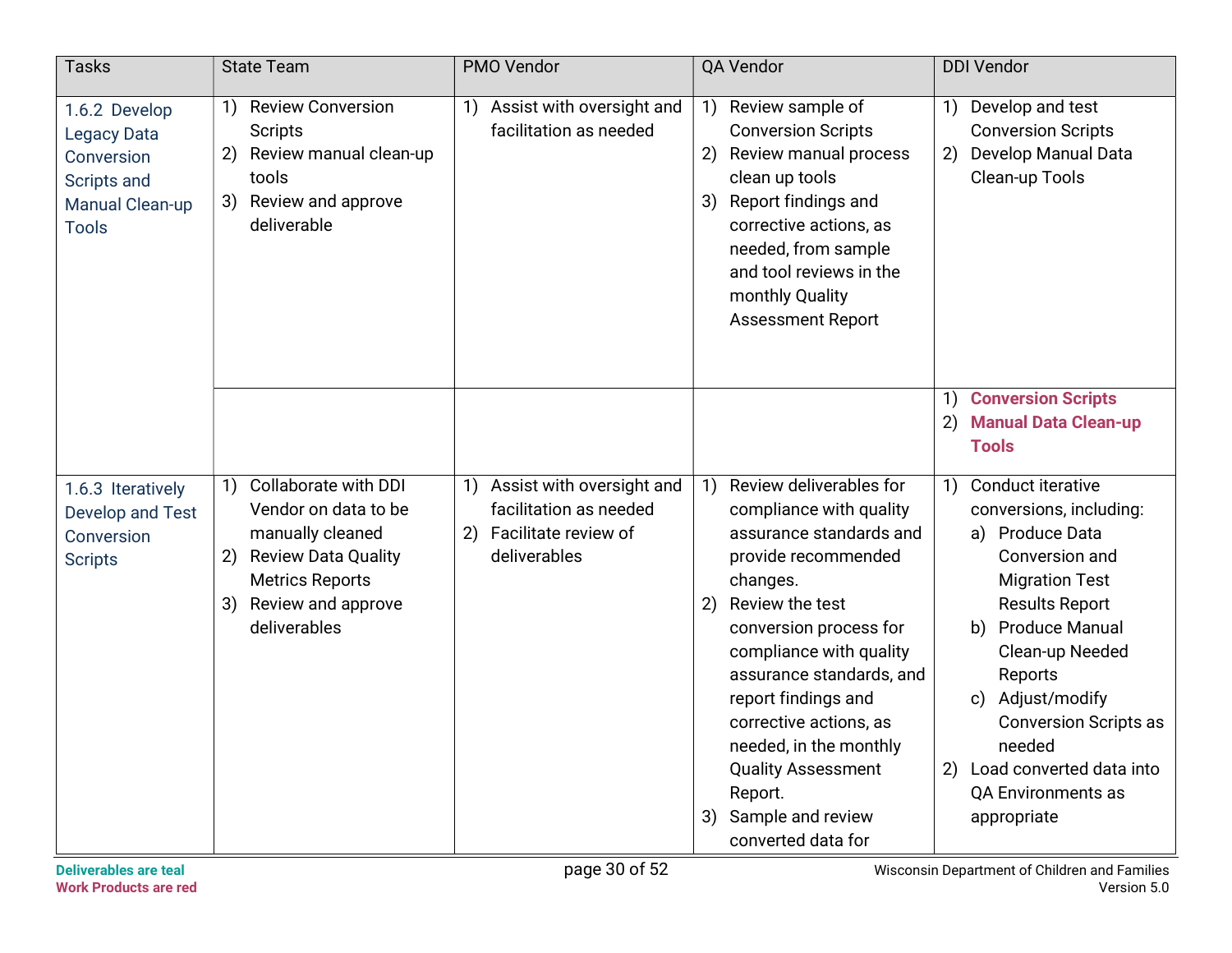| <b>Tasks</b>                                                | <b>State Team</b>                                                                                                                                                                                                               | PMO Vendor                                          | QA Vendor                                                                                                                                                                                                                                                                                                                                                                         | <b>DDI Vendor</b>                                                                                                                                                                   |
|-------------------------------------------------------------|---------------------------------------------------------------------------------------------------------------------------------------------------------------------------------------------------------------------------------|-----------------------------------------------------|-----------------------------------------------------------------------------------------------------------------------------------------------------------------------------------------------------------------------------------------------------------------------------------------------------------------------------------------------------------------------------------|-------------------------------------------------------------------------------------------------------------------------------------------------------------------------------------|
|                                                             |                                                                                                                                                                                                                                 |                                                     | compliance with quality<br>assurance standards, and<br>report findings and<br>corrective actions, as<br>needed, in the monthly<br><b>Quality Assessment</b><br>Report.                                                                                                                                                                                                            | Revise and resubmit<br>3)<br>deliverables as needed                                                                                                                                 |
|                                                             |                                                                                                                                                                                                                                 |                                                     |                                                                                                                                                                                                                                                                                                                                                                                   | <b>Data Conversion and</b><br>1)<br><b>Migration Test Results</b><br><b>Report</b><br><b>Manual Clean-up Needed</b><br>2)<br><b>Reports</b><br><b>Data Conversion Scripts</b><br>3) |
| 1.6.4 Iteratively<br><b>Perform Manual</b><br>Data Clean-up | Review Manual Clean-up<br><b>Needed Reports</b><br>Prioritize clean-up efforts<br>2)<br>Perform manual data<br>3)<br>clean-up<br>4) Monitor and follow-up on<br>manual clean-up tasks.<br>5) Review and approve<br>deliverables | Assist with oversight and<br>facilitation as needed | Review deliverables for<br>$\left( \begin{matrix} 1 \end{matrix} \right)$<br>compliance with quality<br>assurance standards and<br>provide recommended<br>changes.<br>Review manual clean-up<br>2)<br>process for compliance<br>with quality assurance<br>standards, and report<br>findings and corrective<br>actions, as needed, in the<br>monthly Quality<br>Assessment Report. | Support manual clean-up<br>work<br>2) Update manual clean-up<br>tools as needed<br>Re-run conversion reports<br>3)<br>as needed                                                     |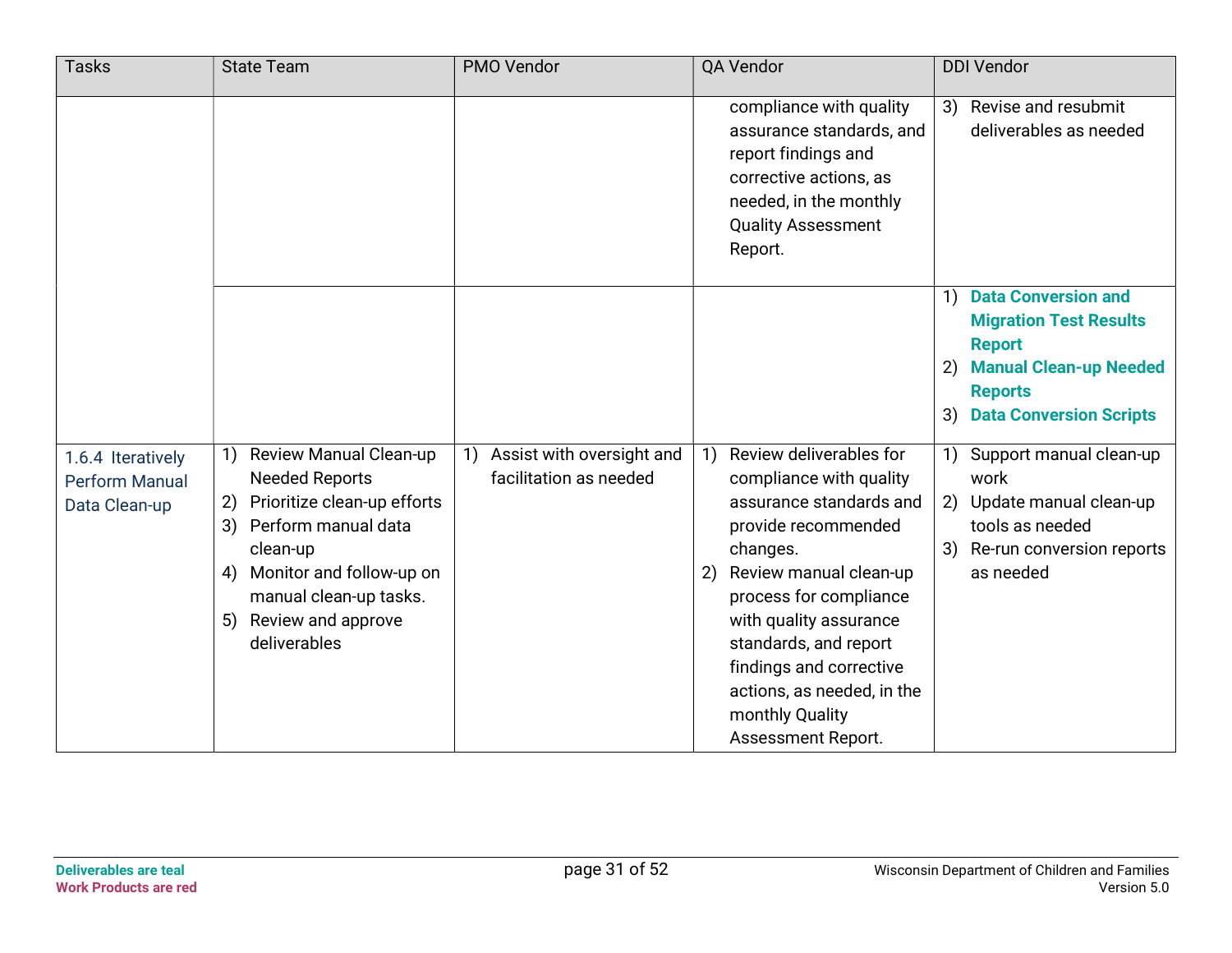| <b>Tasks</b> | State Team | PMO Vendor | QA Vendor | <b>DDI Vendor</b>                                                                                         |
|--------------|------------|------------|-----------|-----------------------------------------------------------------------------------------------------------|
|              |            |            |           | 1) Cleaned Legacy Data<br>2) Conversion Metrics<br><b>Reports</b><br>3) Updated Manual Clean-<br>up tools |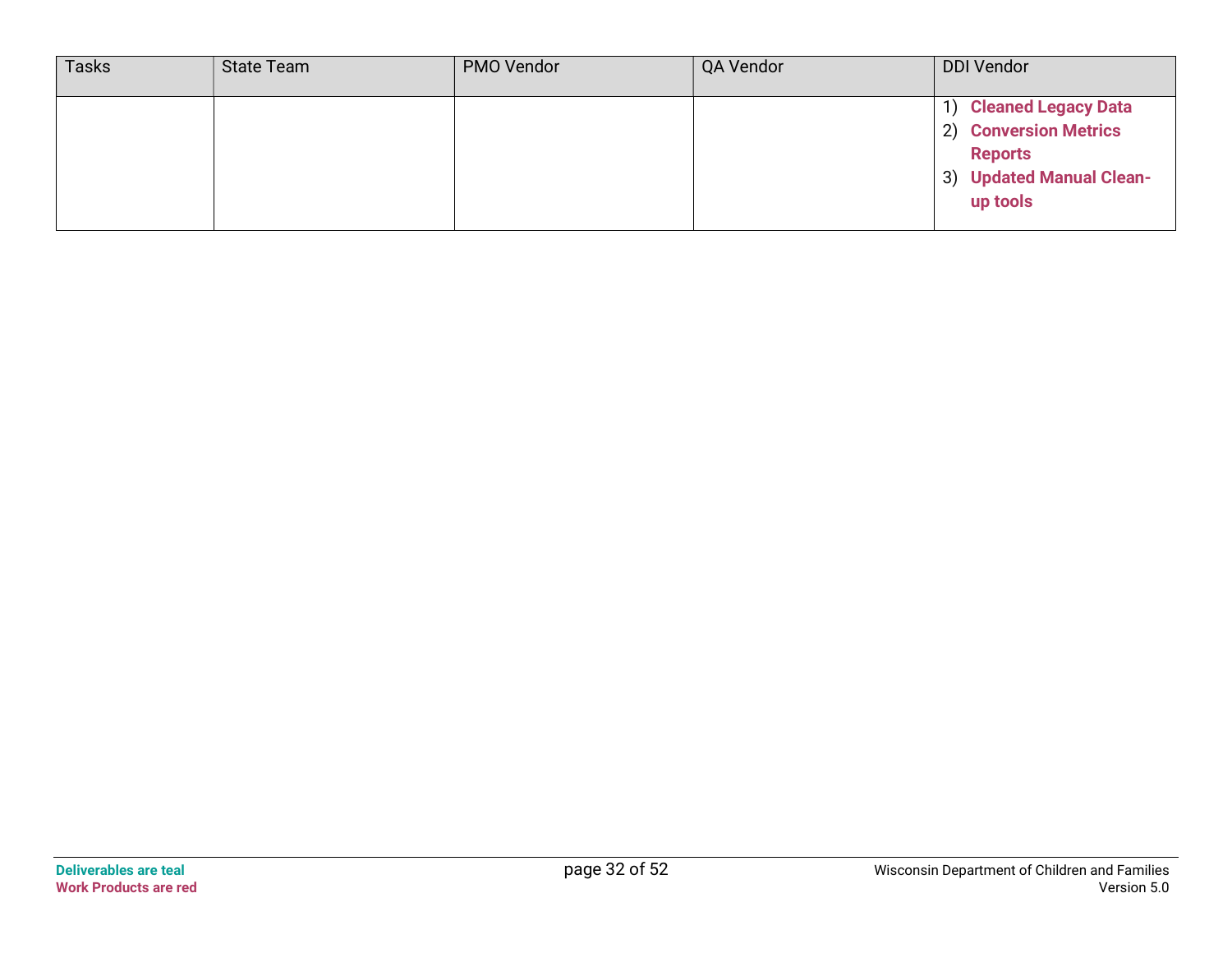| <b>Tasks</b>                           | <b>State Team</b>                                                                                                                                              | PMO Vendor                                                                    | QA Vendor                                                                                                                                                                                                                                                                                                                                                                                                                                                                                                                    | <b>DDI Vendor</b>                                                                                                                                                                                                                            |
|----------------------------------------|----------------------------------------------------------------------------------------------------------------------------------------------------------------|-------------------------------------------------------------------------------|------------------------------------------------------------------------------------------------------------------------------------------------------------------------------------------------------------------------------------------------------------------------------------------------------------------------------------------------------------------------------------------------------------------------------------------------------------------------------------------------------------------------------|----------------------------------------------------------------------------------------------------------------------------------------------------------------------------------------------------------------------------------------------|
| 1.7.1 Perform<br><b>System Testing</b> | Review test plan<br>1)<br>Conduct ad-hoc testing<br>2)<br>and provide feedback<br><b>Review Test Results</b><br>3)<br>Review and approve<br>4)<br>deliverables | 1) Facilitate review of<br>results<br>2) Facilitate review of<br>deliverables | Review deliverables for<br>1)<br>compliance with quality<br>assurance standards<br>and provide<br>recommended changes.<br>Conduct targeted<br>2)<br>sample testing, review<br>results, and report<br>findings and corrective<br>actions, as needed, in<br>the monthly Quality<br>Assessment Report.<br>Review the testing<br>3)<br>management process<br>for compliance with<br>quality assurance<br>standards, and report<br>findings and corrective<br>actions, as needed, in<br>the monthly Quality<br>Assessment Report. | Produce System Test Plan<br>1)<br><b>Prepare Test Cases</b><br>2)<br>Conduct system testing<br>3)<br><b>Produce Test Results</b><br>4)<br>Revise and resubmit<br>5)<br>deliverables as needed<br>6) Update System Capacity Plan<br>as needed |
|                                        | <b>Testing Feedback</b><br>1)                                                                                                                                  |                                                                               |                                                                                                                                                                                                                                                                                                                                                                                                                                                                                                                              | 1) System Test Plan<br>2) Updated System Capacity<br>Plan<br>3) System Test Documentation<br>and Results Report                                                                                                                              |

#### 1.7 Testing and Acceptance of New System Software Code Activities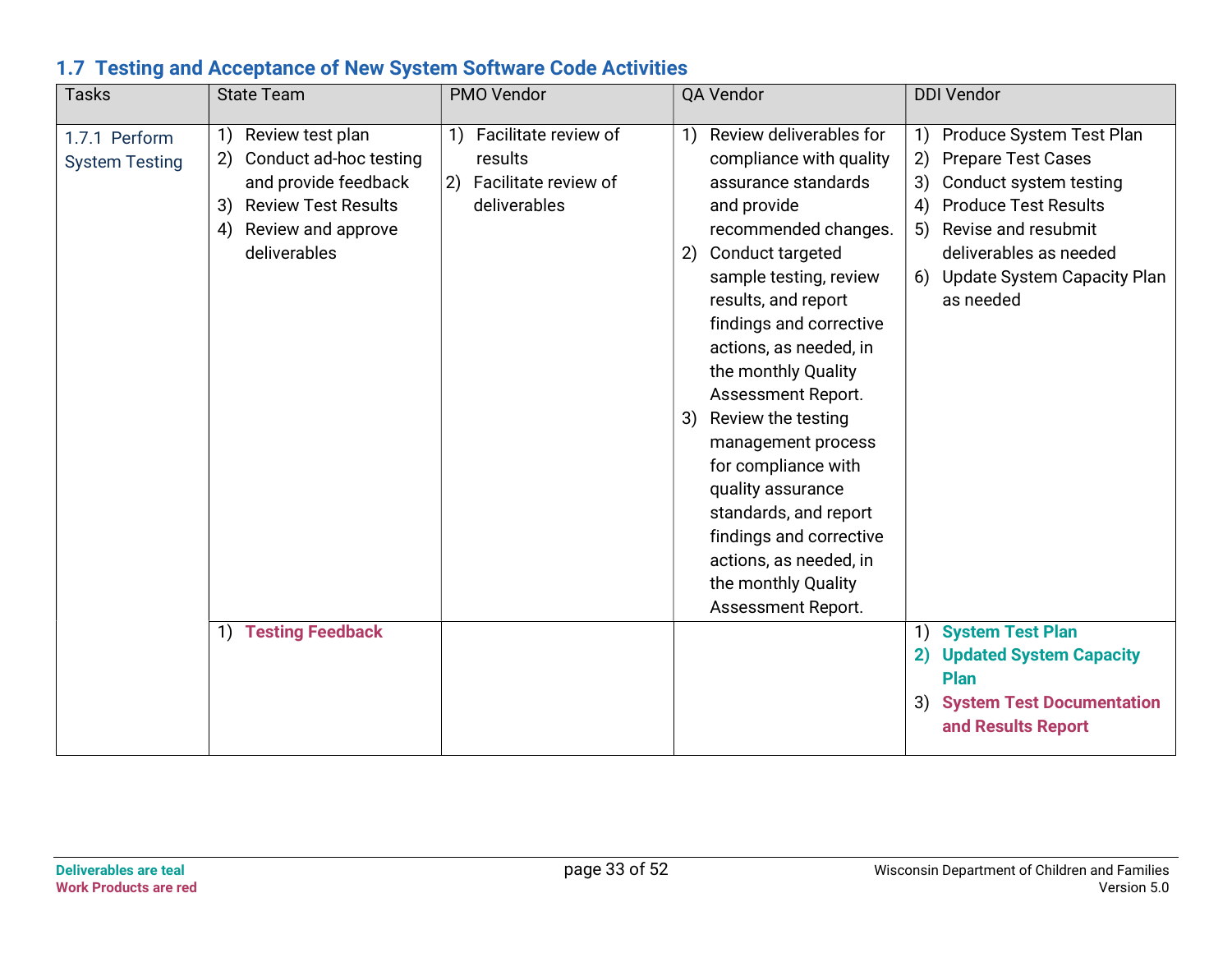| <b>Tasks</b>                                   | <b>State Team</b>                                                                                                                                               | PMO Vendor                                                                       | QA Vendor                                                                                                                                                                                                                                                                                                                                                                                                                                                                                                                 | <b>DDI Vendor</b>                                                                                                                                                                                                                          |
|------------------------------------------------|-----------------------------------------------------------------------------------------------------------------------------------------------------------------|----------------------------------------------------------------------------------|---------------------------------------------------------------------------------------------------------------------------------------------------------------------------------------------------------------------------------------------------------------------------------------------------------------------------------------------------------------------------------------------------------------------------------------------------------------------------------------------------------------------------|--------------------------------------------------------------------------------------------------------------------------------------------------------------------------------------------------------------------------------------------|
| 1.7.2 Perform<br>Integration<br><b>Testing</b> | Review test plans<br>1)<br>Conduct ad-hoc testing<br>2)<br>and provide feedback<br><b>Review Test Results</b><br>3)<br>Review and approve<br>4)<br>deliverables | Facilitate review of<br>1)<br>results<br>2) Facilitate review of<br>deliverables | 1) Review deliverables for<br>compliance with quality<br>assurance standards<br>and provide<br>recommended changes.<br>2) Conduct targeted<br>sample testing, review<br>results, and report<br>findings and corrective<br>actions, as needed, in<br>the monthly Quality<br>Assessment Report.<br>3) Review the testing<br>management process<br>for compliance with<br>quality assurance<br>standards, and report<br>findings and corrective<br>actions, as needed, in<br>the monthly Quality<br><b>Assessment Report</b> | Produce Integration Test<br>$\left( \begin{matrix} 1 \end{matrix} \right)$<br>Plan<br>2)<br><b>Prepare Test Cases</b><br>3)<br>Conduct testing<br><b>Produce Test Results</b><br>4)<br>Revise and resubmit<br>5)<br>deliverables as needed |
|                                                | <b>Testing Feedback</b><br>1)                                                                                                                                   |                                                                                  |                                                                                                                                                                                                                                                                                                                                                                                                                                                                                                                           | <b>Integration Test Plan</b><br>1)<br><b>Test Results</b><br>2)                                                                                                                                                                            |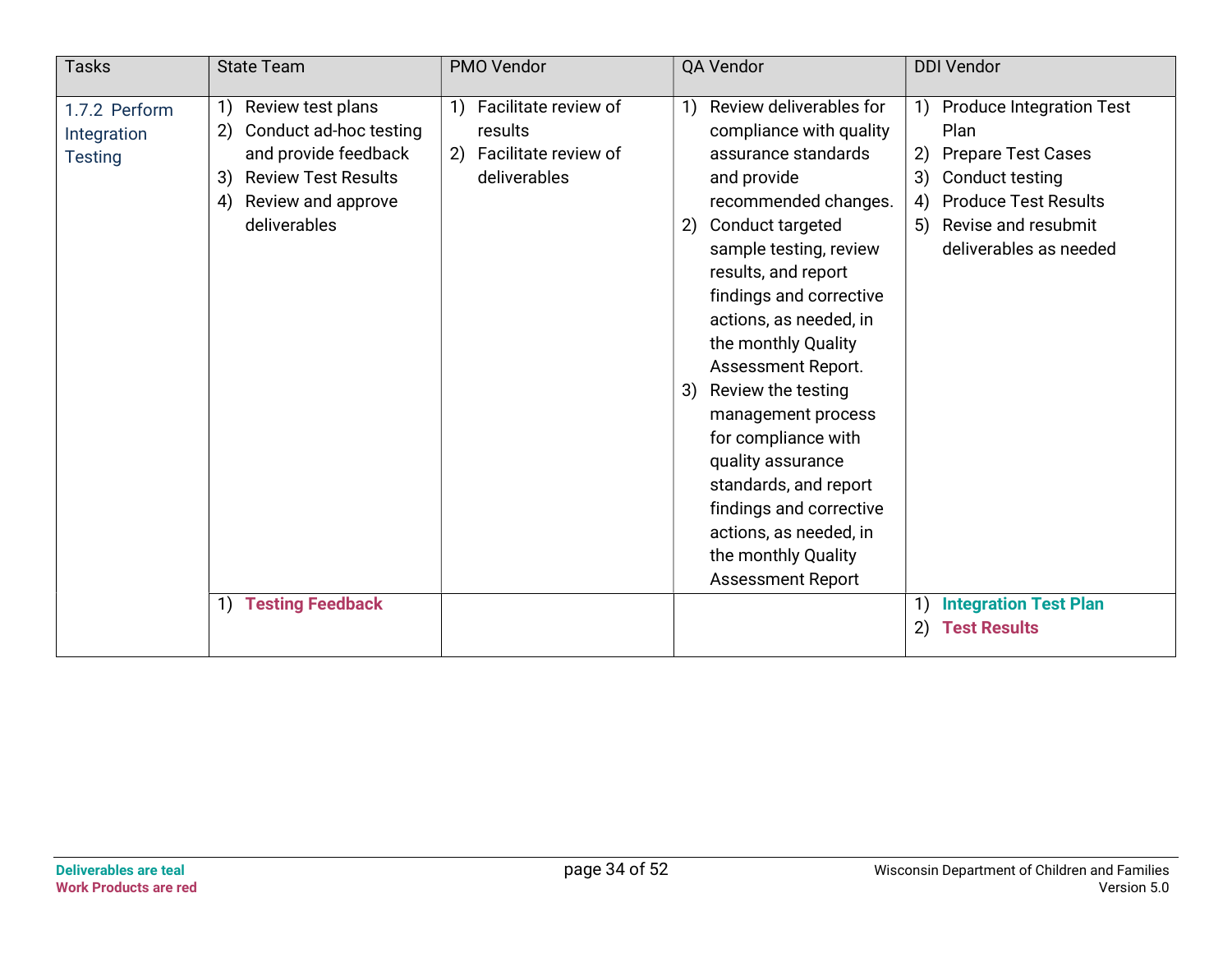| <b>Tasks</b>                                                              | <b>State Team</b>                                                         | PMO Vendor                                                                           | QA Vendor                                                                                                                                                                                 | <b>DDI Vendor</b>                                                                                                                    |
|---------------------------------------------------------------------------|---------------------------------------------------------------------------|--------------------------------------------------------------------------------------|-------------------------------------------------------------------------------------------------------------------------------------------------------------------------------------------|--------------------------------------------------------------------------------------------------------------------------------------|
| 1.7.3 Perform<br>Automated<br>Continuous<br>Integration<br><b>Testing</b> | Review and approve<br>1)<br>deliverables                                  | Facilitate review of<br>1)<br>results<br>Facilitate review of<br>(2)<br>deliverables | Review deliverables for<br>1)<br>compliance with quality<br>assurance standards<br>and provide<br>recommended changes.                                                                    | Set up continuous integration<br>environment<br>Develop automated test<br>2)<br>scripts<br>Perform automated test<br>3)              |
|                                                                           |                                                                           |                                                                                      | 2) Review testing results,<br>and report findings and<br>corrective actions, as<br>needed, in the monthly<br><b>Quality Assessment</b><br>Report.<br>3) Review the testing                | cycles<br><b>Produce Automated Test</b><br>4)<br><b>Cycle Metrics Reports</b><br>Revise and resubmit<br>5)<br>deliverables as needed |
|                                                                           |                                                                           |                                                                                      | management process<br>for compliance with<br>quality assurance<br>standards, and report<br>findings and corrective<br>actions, as needed, in<br>the monthly Quality<br>Assessment Report. |                                                                                                                                      |
|                                                                           | <b>Testing Feedback</b><br>$\left( \begin{matrix} 1 \end{matrix} \right)$ |                                                                                      |                                                                                                                                                                                           | <b>Automated Test Plan</b><br>1)<br><b>Acceptance Test Report</b><br>3)<br><b>Automated Test Cycle</b><br><b>Metrics Reports</b>     |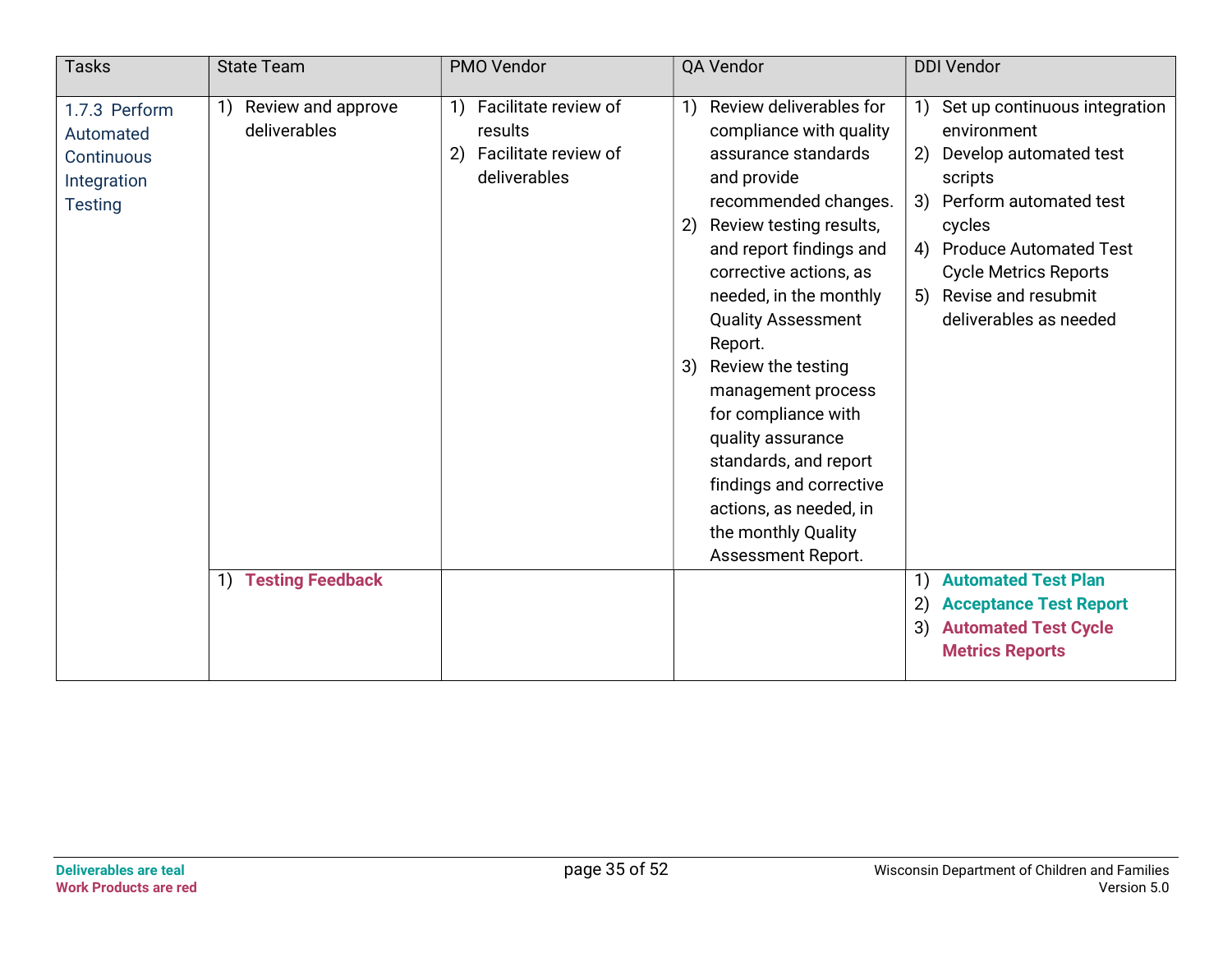| <b>Tasks</b>                                   | <b>State Team</b>                                                                                                                                                                            | PMO Vendor                                                                          | QA Vendor                                                                                                                                                                                                                                                                                                                                                                                                                                                                                            | <b>DDI Vendor</b>                                                                                                                                                                                                                                                                                     |
|------------------------------------------------|----------------------------------------------------------------------------------------------------------------------------------------------------------------------------------------------|-------------------------------------------------------------------------------------|------------------------------------------------------------------------------------------------------------------------------------------------------------------------------------------------------------------------------------------------------------------------------------------------------------------------------------------------------------------------------------------------------------------------------------------------------------------------------------------------------|-------------------------------------------------------------------------------------------------------------------------------------------------------------------------------------------------------------------------------------------------------------------------------------------------------|
| 1.7.4 Perform<br>Performance<br>(Load) Testing | Review test plan<br>1)<br>Review and approve<br>2)<br>results<br>Provide feedback<br>3)<br><b>Establish Acceptance</b><br>4)<br>Criteria metrics<br>Review and approve<br>5)<br>deliverables | Facilitate review of<br>1)<br>results<br>Facilitate review of<br>2)<br>deliverables | Review deliverables for<br>1)<br>compliance with quality<br>assurance standards<br>and provide<br>recommended changes.<br>Review testing results,<br>2)<br>and report findings and<br>corrective actions, as<br>needed, in the monthly<br><b>Quality Assessment</b><br>Report.<br>3) Review the testing<br>management process<br>for compliance with<br>quality assurance<br>standards, and report<br>findings and corrective<br>actions, as needed, in<br>the monthly Quality<br>Assessment Report. | Develop load testing<br>1)<br>scenarios and produce<br><b>Performance Test Plan</b><br>Generate/assemble load-test<br>2)<br>data<br>Conduct load / performance<br>3)<br>testing<br><b>Produce Load Testing</b><br>4)<br><b>Results Reports</b><br>Revise and resubmit<br>5)<br>deliverables as needed |
|                                                | <b>Testing Feedback</b><br>1)<br><b>Acceptance Criteria</b><br>2)<br><b>Metrics</b>                                                                                                          |                                                                                     |                                                                                                                                                                                                                                                                                                                                                                                                                                                                                                      | <b>Performance Test Plan</b><br>$\left( \begin{matrix} 1 \end{matrix} \right)$<br><b>Load Testing Results</b><br>2)<br><b>Reports</b>                                                                                                                                                                 |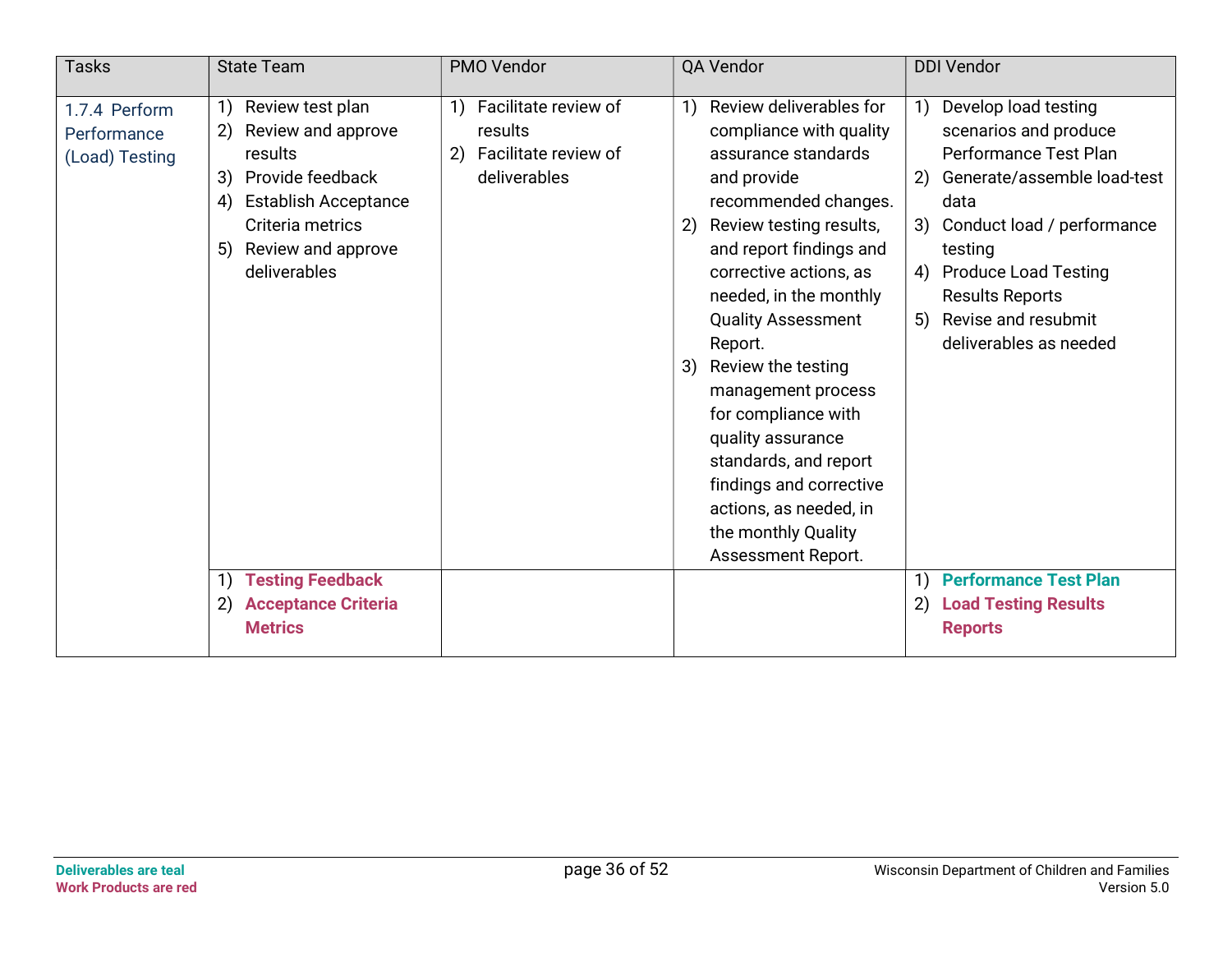| <b>Tasks</b>                                                 | <b>State Team</b>                                                                                                                                                                                                                           | PMO Vendor                                                                                                                                                                                      | QA Vendor                                                                                                                                                                                                                                                                                                                                                                                                                                                | <b>DDI Vendor</b>                                                                                                                                                                                     |
|--------------------------------------------------------------|---------------------------------------------------------------------------------------------------------------------------------------------------------------------------------------------------------------------------------------------|-------------------------------------------------------------------------------------------------------------------------------------------------------------------------------------------------|----------------------------------------------------------------------------------------------------------------------------------------------------------------------------------------------------------------------------------------------------------------------------------------------------------------------------------------------------------------------------------------------------------------------------------------------------------|-------------------------------------------------------------------------------------------------------------------------------------------------------------------------------------------------------|
| 1.7.5 Prepare for<br><b>User Acceptance</b><br>Testing (UAT) | Develop UAT Plan in<br>1)<br>collaboration with QA<br>Vendor<br>Develop test scripts /<br>2)<br><b>Test Cases in</b><br>collaboration with QA<br>Vendor<br>Develop Acceptance<br>3)<br>Criteria<br>Review and approve<br>4)<br>deliverables | 1) Assist in developing<br>Acceptance Criteria<br>2) Propose test scripts<br>3) Assist in reviewing<br>testing scripts (use<br>cases, Test Cases)<br>Facilitate review of<br>4)<br>deliverables | 1) Assist with development<br>of UAT Plan<br>2) Assist with development<br>of test scripts /use<br>cases/Test Cases<br>Assist with development<br>3)<br>of Acceptance Criteria<br>Note: The state anticipates the<br>QA Contract will provide UAT<br>resources to assist with UAT<br>testing.                                                                                                                                                            | <b>Support UAT Preparation</b><br>1)<br>2)<br><b>Prepare UAT Environment</b><br>Prepare and load test data<br>3)<br>Propose test scripts<br>4)<br>Revise and resubmit<br>5)<br>deliverables as needed |
|                                                              | <b>UAT Plan (including</b><br>1)<br>documentation of test<br>scripts and Test Cases)<br><b>UAT Acceptance</b><br>(2)<br><b>Criteria</b>                                                                                                     |                                                                                                                                                                                                 |                                                                                                                                                                                                                                                                                                                                                                                                                                                          | <b>UAT Test Environment</b><br>1)<br><b>Sample Test Plans and</b><br>2)<br><b>Scripts</b>                                                                                                             |
| 1.7.6 Provide<br><b>Training of Staff</b><br>for UAT Testing | Participate in UAT<br>1)<br>Training<br>Review and approve<br>2)<br>deliverables<br>Provide feedback on<br>3)<br>training                                                                                                                   | Assist in review of<br>1)<br>training materials<br>Observe and participate<br>2)<br>in training<br>Facilitate review of<br>3)<br>deliverables                                                   | Review deliverables for<br>$\left( \begin{array}{c} 1 \end{array} \right)$<br>compliance with quality<br>assurance standards<br>and provide<br>recommended changes.<br><b>Observe UAT Training</b><br>2)<br>sessions to bring to light<br>any misunderstandings<br>Conduct training survey<br>3)<br>to collect feedback<br>Review training<br>4)<br>observations and survey<br>feedback, and report<br>findings and corrective<br>actions, as needed, in | <b>Prepare UAT Training</b><br>1)<br><b>Materials</b><br><b>Deliver UAT Training</b><br>2)<br>Revise and resubmit<br>3)<br>deliverables as needed                                                     |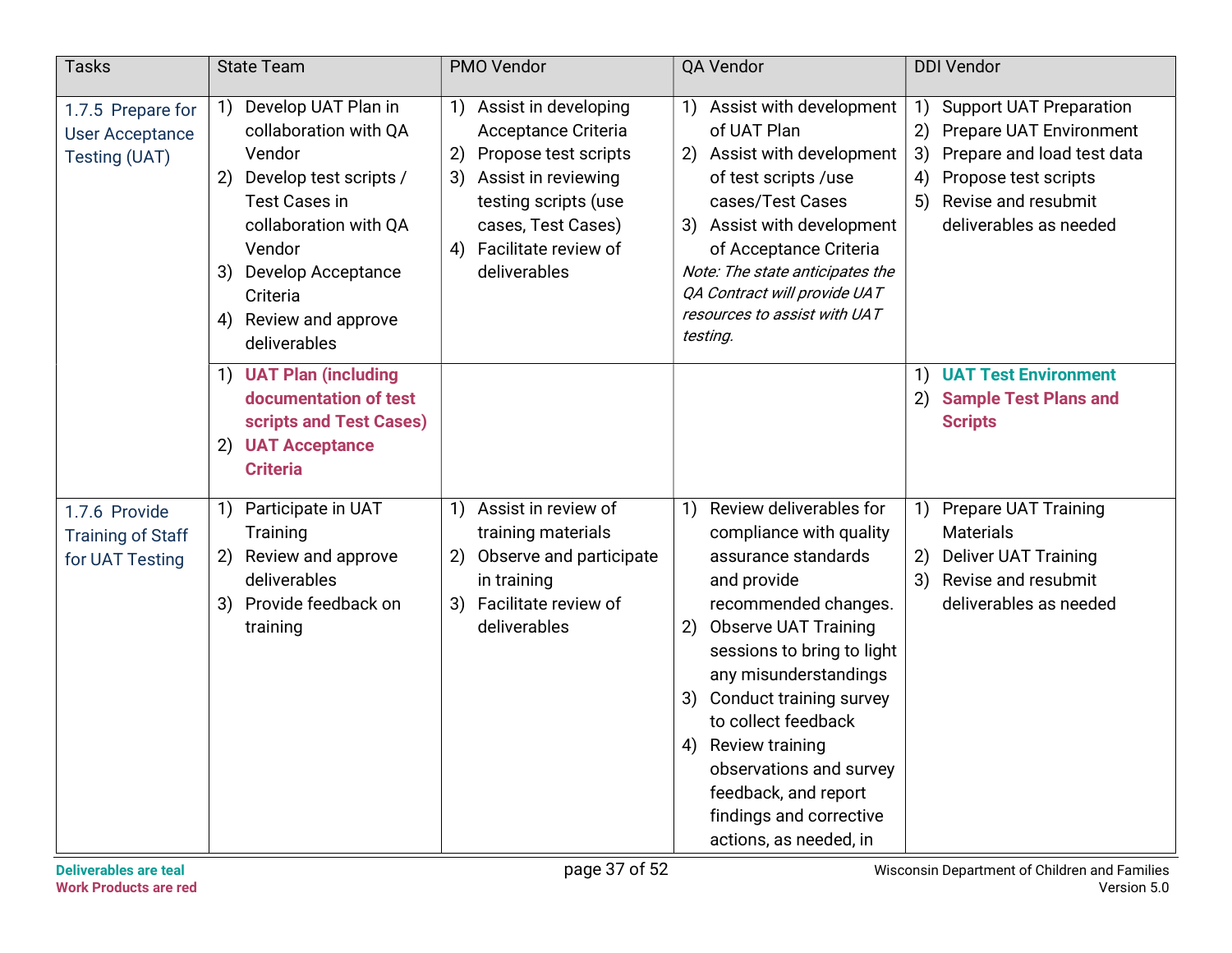| <b>Tasks</b>                                             | <b>State Team</b>                                                                                                                                                                                      | PMO Vendor                                                                                                    | QA Vendor                                                                                                                                                                                                                                                                                                                                                                                                                                                                                                                                          | <b>DDI Vendor</b>                            |
|----------------------------------------------------------|--------------------------------------------------------------------------------------------------------------------------------------------------------------------------------------------------------|---------------------------------------------------------------------------------------------------------------|----------------------------------------------------------------------------------------------------------------------------------------------------------------------------------------------------------------------------------------------------------------------------------------------------------------------------------------------------------------------------------------------------------------------------------------------------------------------------------------------------------------------------------------------------|----------------------------------------------|
|                                                          |                                                                                                                                                                                                        |                                                                                                               | the monthly Quality<br><b>Assessment Report</b>                                                                                                                                                                                                                                                                                                                                                                                                                                                                                                    |                                              |
|                                                          | 1) UAT Training Feedback                                                                                                                                                                               |                                                                                                               |                                                                                                                                                                                                                                                                                                                                                                                                                                                                                                                                                    | 1) UAT Training Materials<br>2) UAT Training |
| 1.7.7 Perform<br><b>User Acceptance</b><br>Testing (UAT) | Execute testing plans<br>1)<br>and test scripts<br><b>Review Test Results</b><br>2)<br>3)<br>Log defects<br>Review defect tracking<br>4)<br>and resolution<br>Review and approve<br>5)<br>deliverables | Ensure defect tracking<br>1)<br>and resolution is being<br>done<br>Facilitate review of<br>2)<br>deliverables | Review deliverables for<br>1)<br>compliance with quality<br>assurance standards<br>and provide<br>recommended changes.<br>Conduct targeted<br>2)<br>sample testing, review<br>testing results, and<br>report findings and<br>corrective actions, as<br>needed, in the monthly<br><b>Quality Assessment</b><br>Report.<br>Review the defect<br>3)<br>tracking process for<br>compliance with quality<br>assurance standards,<br>and report findings and<br>corrective actions, as<br>needed, in the monthly<br><b>Quality Assessment</b><br>Report. | 1) Support UAT<br>2) Track and fix defects   |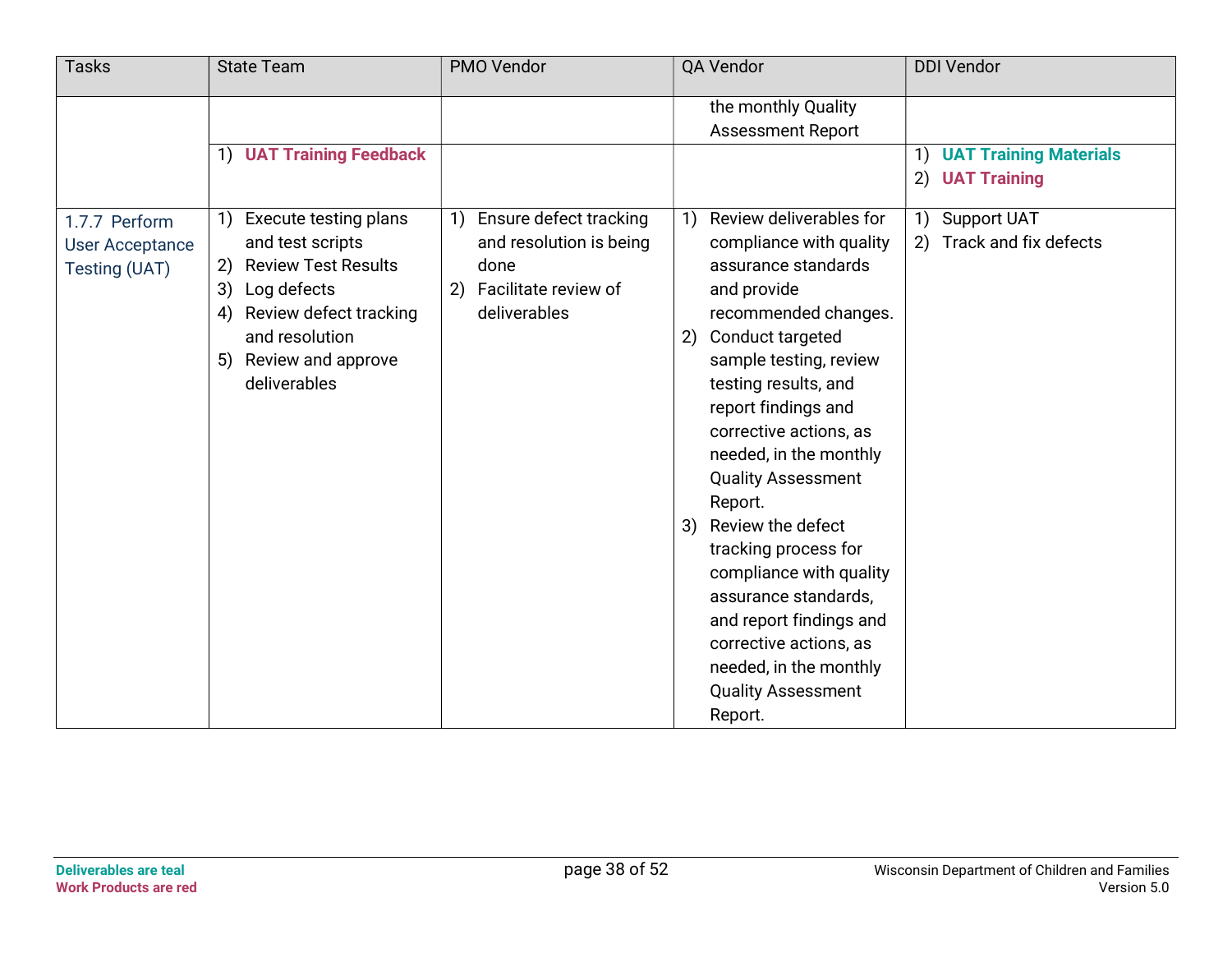| <b>Tasks</b> | <b>State Team</b>                                                                                                                                | PMO Vendor                                          | QA Vendor | <b>DDI Vendor</b> |
|--------------|--------------------------------------------------------------------------------------------------------------------------------------------------|-----------------------------------------------------|-----------|-------------------|
|              | <b>UAT Testing</b><br><b>Documentation</b><br>(including executed test<br>scripts)<br><b>Acceptance of Final</b><br>2)<br><b>Testing Results</b> | <b>Report on Defect</b><br><b>Tracking Progress</b> |           | 1) Code Fixes     |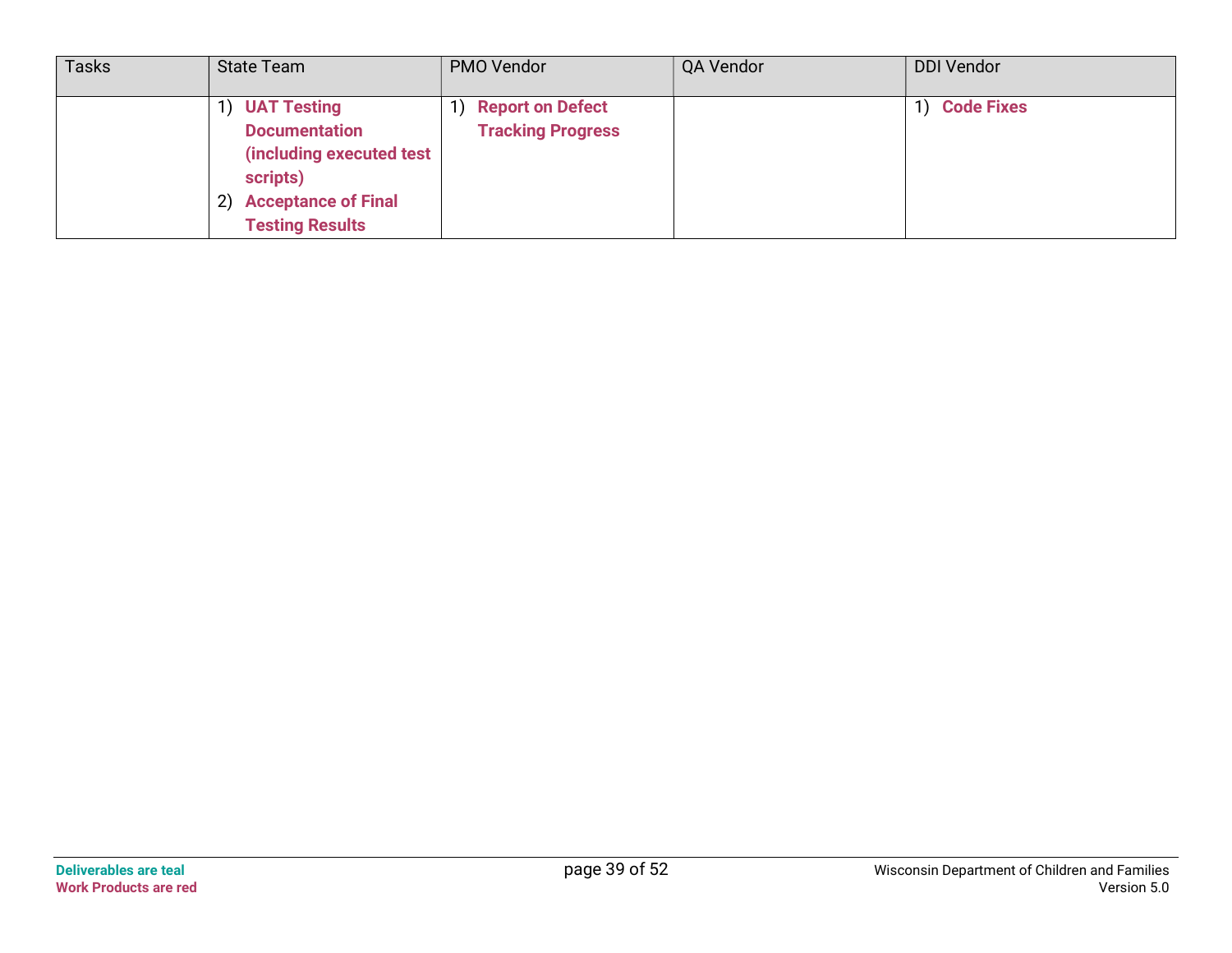| <b>Tasks</b>                                                         | <b>State Team</b>                                                                                                                                                                                                                              | PMO Vendor                                                                                                                                                           | QA Vendor                                                                                                                                                                                                                                                                                                                                | <b>DDI Vendor</b>                                                                                                                                                                                                                                                                                                                                                                     |
|----------------------------------------------------------------------|------------------------------------------------------------------------------------------------------------------------------------------------------------------------------------------------------------------------------------------------|----------------------------------------------------------------------------------------------------------------------------------------------------------------------|------------------------------------------------------------------------------------------------------------------------------------------------------------------------------------------------------------------------------------------------------------------------------------------------------------------------------------------|---------------------------------------------------------------------------------------------------------------------------------------------------------------------------------------------------------------------------------------------------------------------------------------------------------------------------------------------------------------------------------------|
| 1.8.1 Prepare<br>Operational-<br><b>Readiness</b><br><b>Training</b> | Establish training venues<br>1)<br>and channels<br>Review training materials<br>2)<br>Participate in training<br>3)<br>material development<br>Participate in train-the-<br>4)<br>trainer sessions<br>Review and approve<br>5)<br>deliverables | Assist with establishing<br>1)<br>training venues and<br>channels<br>Assist with reviewing<br>2)<br>training materials<br>Facilitate review of<br>3)<br>deliverables | Review deliverables for<br>1)<br>compliance with quality<br>assurance standards and<br>provide recommended<br>changes.<br>Observe train-the-trainer<br>2)<br>sessions to bring to light<br>any misunderstandings,<br>and report findings and<br>corrective actions, as<br>needed, in the monthly<br><b>Quality Assessment</b><br>Report. | Prepare and update<br>1)<br>training materials<br>Update Training Plan,<br>2)<br>including training<br>logistics<br>Train DDI and State-staff<br>3)<br>trainers<br>Revise and resubmit<br>4)<br>deliverables as needed<br><b>Training Plan Update</b><br>1)<br>(including logistics)<br><b>Training Materials</b><br>2)<br><b>Train-the-trainer</b><br>3)<br><b>Training Delivery</b> |

#### 1.8 Training of Staff to Use and Operate New System Activities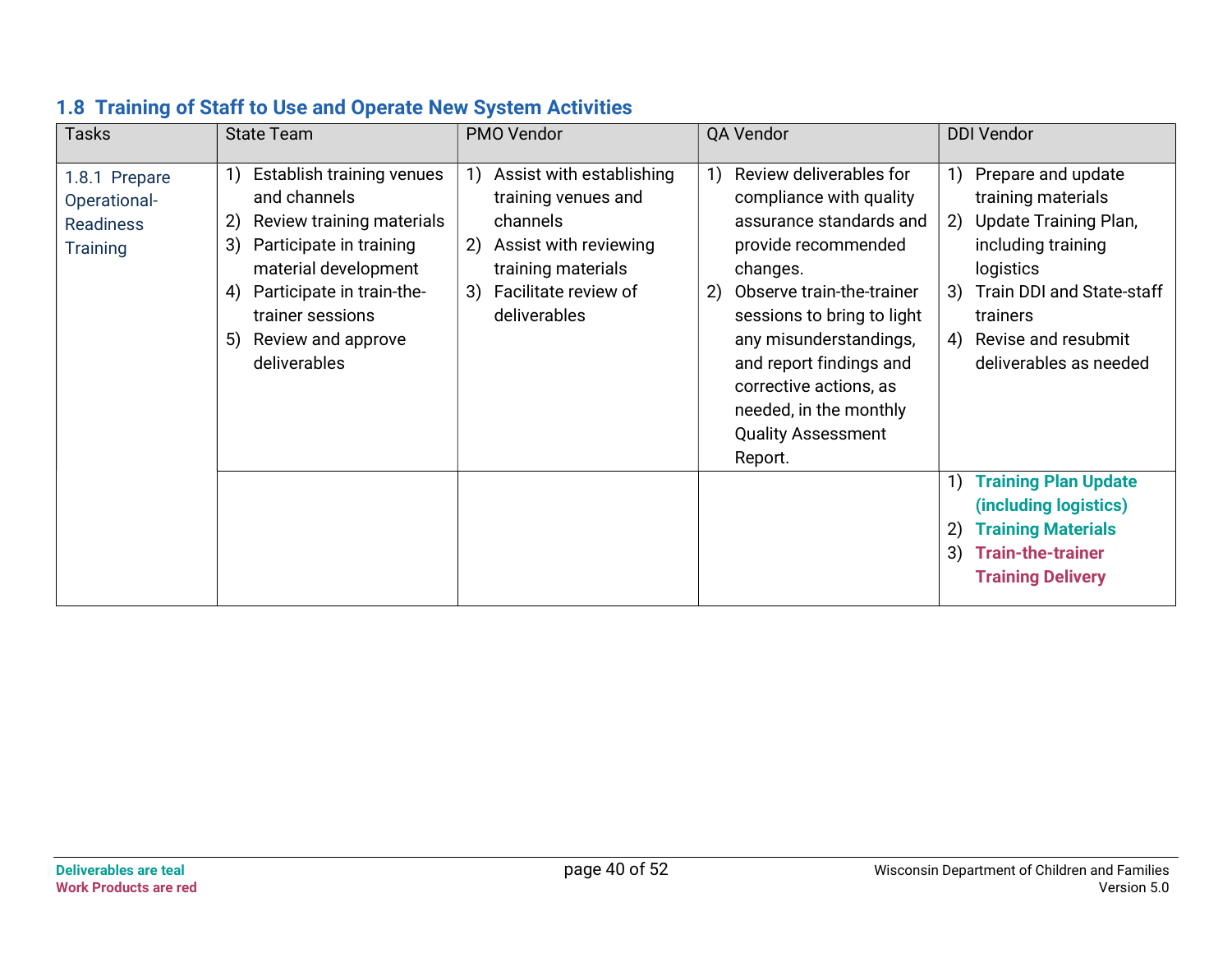| <b>Tasks</b>                                             | <b>State Team</b>                                                                                                                                                                                                                                                                                                                                                                                                | PMO Vendor                                                                                                                                               | QA Vendor                                                                                                                                                                                                                                                                                                                                                                                                                             | <b>DDI Vendor</b>                                                                                                                                                                                                                                           |
|----------------------------------------------------------|------------------------------------------------------------------------------------------------------------------------------------------------------------------------------------------------------------------------------------------------------------------------------------------------------------------------------------------------------------------------------------------------------------------|----------------------------------------------------------------------------------------------------------------------------------------------------------|---------------------------------------------------------------------------------------------------------------------------------------------------------------------------------------------------------------------------------------------------------------------------------------------------------------------------------------------------------------------------------------------------------------------------------------|-------------------------------------------------------------------------------------------------------------------------------------------------------------------------------------------------------------------------------------------------------------|
| 1.8.2 Provide<br><b>Training for End</b><br><b>Users</b> | <b>Review Updated Training</b><br><b>Materials</b><br>Ensure user participation<br>2)<br>/ assist with logistics<br>Review training process<br>3)<br>Prepare training feedback<br>4)<br>surveys<br>Develop Acceptance<br>5)<br>Criteria<br>6) (Trainers) Support<br>delivery of End-User<br><b>Training</b><br>7) (Participants) Receive<br><b>End-User Training</b><br>Review and approve<br>8)<br>deliverables | Assist with reviewing<br>training materials<br><b>Assist with Acceptance</b><br>2)<br>Criteria development<br>Facilitate review of<br>3)<br>deliverables | Review deliverables for<br>compliance with quality<br>assurance standards and<br>provide recommended<br>changes.<br>2) Observe training<br>sessions to bring to light<br>any misunderstandings<br>Conduct training surveys<br>3)<br>to collect feedback<br>Review training<br>4)<br>observations and survey<br>feedback, and report<br>findings and corrective<br>actions, as needed, in the<br>monthly Quality<br>Assessment Report. | Prepare and update<br>training materials and<br>logistics<br>Develop training<br>2)<br>assessment metrics /<br>method<br>Deliver End-User Training<br>3)<br>Respond to survey<br>4)<br>feedback results<br>5) Revise and resubmit<br>deliverables as needed |
|                                                          | <b>End-user Training</b><br><b>Acceptance Criteria</b><br><b>End-user Training</b><br>2)                                                                                                                                                                                                                                                                                                                         |                                                                                                                                                          |                                                                                                                                                                                                                                                                                                                                                                                                                                       | <b>End-user Training</b><br><b>Materials</b><br>2) End-user Training                                                                                                                                                                                        |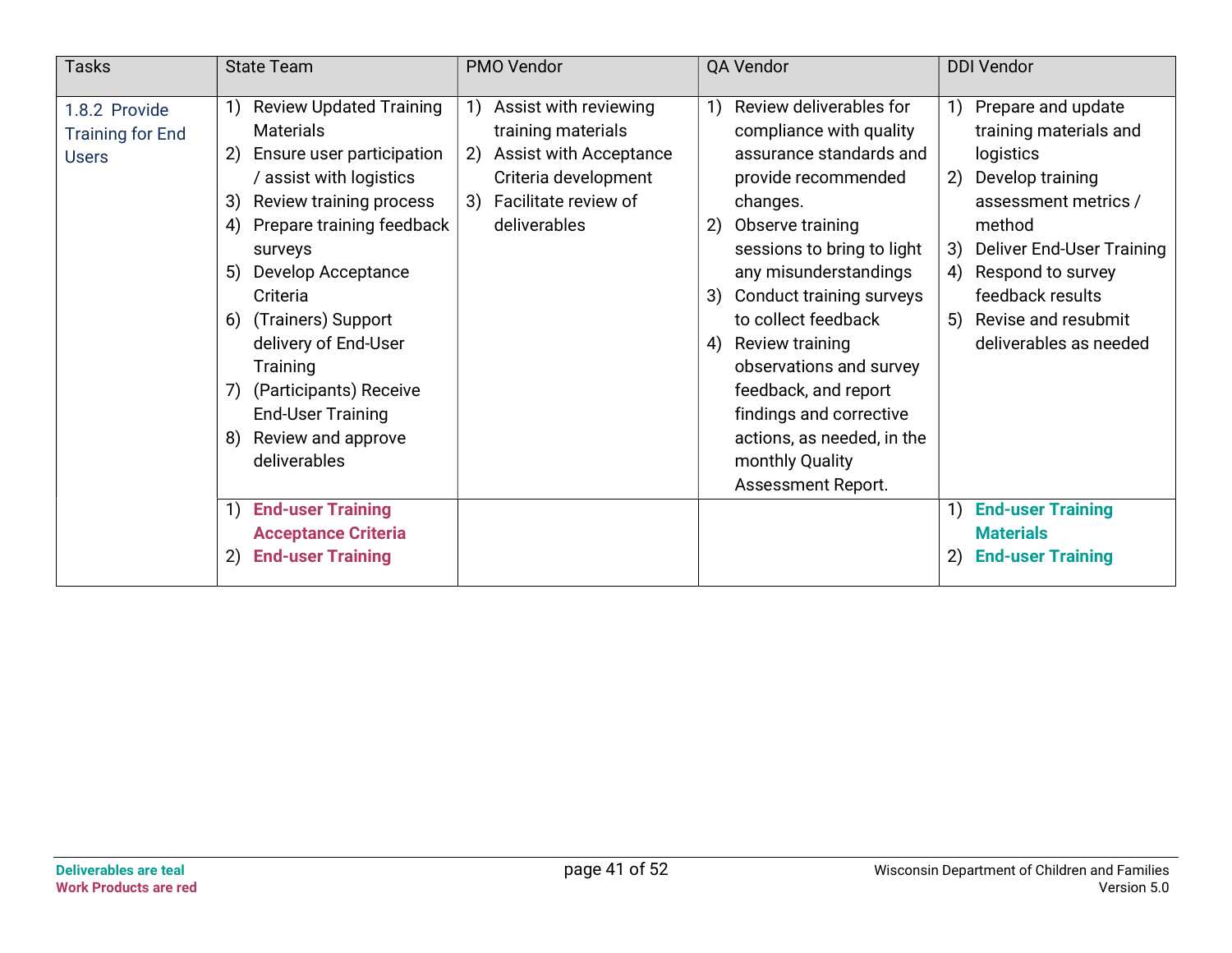| <b>Tasks</b>                                            | <b>State Team</b>                                                                                                                                                                                                                                                      | PMO Vendor                                                                                                                                                        | QA Vendor                                                                                                                                                                                                                                                                                                                                                                                                                                                                                                                       | <b>DDI Vendor</b>                                                                                                                                                                           |
|---------------------------------------------------------|------------------------------------------------------------------------------------------------------------------------------------------------------------------------------------------------------------------------------------------------------------------------|-------------------------------------------------------------------------------------------------------------------------------------------------------------------|---------------------------------------------------------------------------------------------------------------------------------------------------------------------------------------------------------------------------------------------------------------------------------------------------------------------------------------------------------------------------------------------------------------------------------------------------------------------------------------------------------------------------------|---------------------------------------------------------------------------------------------------------------------------------------------------------------------------------------------|
| 1.8.3 Provide<br><b>Support for End</b><br><b>Users</b> | Review system support<br>1)<br>process (help desk and<br>onsite)<br>Review reports<br>2)<br>3) Support / supplement the<br>DDI Vendor's help desk<br>and onsite support<br>4) State trainers participate<br>in onsite support<br>5) Review and approve<br>deliverables | Assist with and facilitate<br>1)<br>report reviews<br>2) Assist in soliciting<br>feedback on support<br>being provided<br>3) Facilitate review of<br>deliverables | Review deliverables for<br>1)<br>compliance with quality<br>assurance standards and<br>provide recommended<br>changes.<br>Review the end user<br>2)<br>support process for<br>compliance with quality<br>assurance standards, and<br>report findings and<br>corrective actions, as<br>needed, in the monthly<br><b>Quality Assessment</b><br>Report.<br>3) Conduct end user<br>surveys, review survey<br>feedback, and report<br>findings and corrective<br>actions, as needed, in the<br>monthly Quality<br>Assessment Report. | 1) Provide onsite support<br>Provide help desk<br>(2)<br>support<br>3) Receive, log, and<br>respond to Trouble<br><b>Tickets</b>                                                            |
|                                                         | 1) Trouble Tickets                                                                                                                                                                                                                                                     |                                                                                                                                                                   |                                                                                                                                                                                                                                                                                                                                                                                                                                                                                                                                 | 1) Onsite Support<br><b>Trouble Ticket Logs</b><br>$\mathbf{2}$<br>3) Help Desk<br>4) Update User Support<br><b>Management Plan</b><br>(training, onsite support,<br>and help desk support) |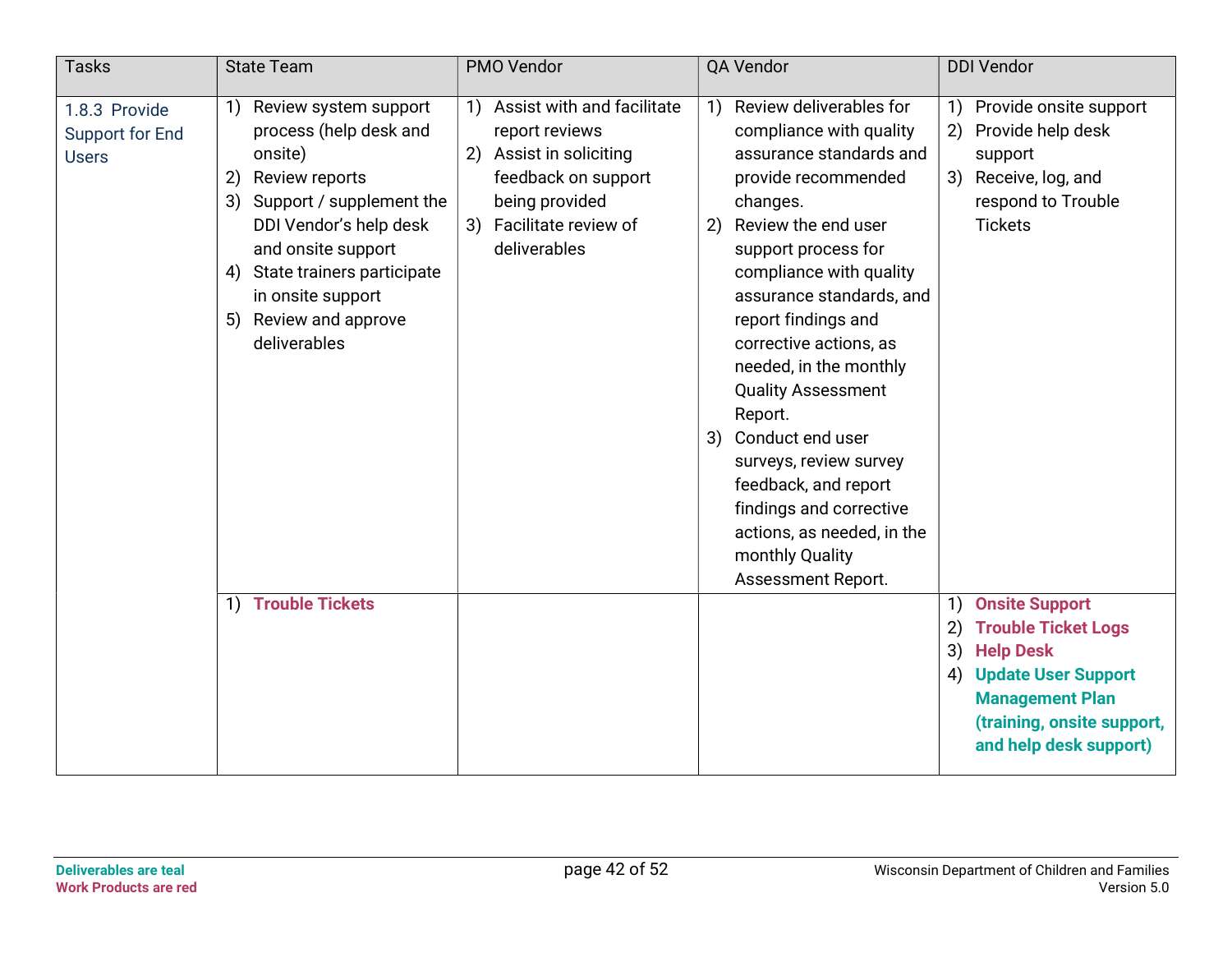## 1.9 System Implementation Activities

| <b>Tasks</b>                                     | <b>State Team</b>                                                                                                                                                                                                                                                                                                                                                        | PMO Vendor                                                                                                                                                                                  | QA Vendor                                                                                                                                                                                                                                                                                                                   | <b>DDI Vendor</b>                                                                                                                                                                                                                                                                                                                                                                                                                                                                                                                                                                           |
|--------------------------------------------------|--------------------------------------------------------------------------------------------------------------------------------------------------------------------------------------------------------------------------------------------------------------------------------------------------------------------------------------------------------------------------|---------------------------------------------------------------------------------------------------------------------------------------------------------------------------------------------|-----------------------------------------------------------------------------------------------------------------------------------------------------------------------------------------------------------------------------------------------------------------------------------------------------------------------------|---------------------------------------------------------------------------------------------------------------------------------------------------------------------------------------------------------------------------------------------------------------------------------------------------------------------------------------------------------------------------------------------------------------------------------------------------------------------------------------------------------------------------------------------------------------------------------------------|
| 1.9.1 Plan and<br>Prepare for<br><b>Rollouts</b> | <b>Develop Pilot Success</b><br>1)<br>Criteria<br>Develop regional rollout<br>2)<br>success criteria.<br>Develop criteria for go /<br>3)<br>no-go decision to start<br>data conversion and<br>system deployment<br>Review and approve<br>4)<br>deliverables<br><b>Pilot Success Criteria</b><br>$\left( \begin{matrix} 1 \end{matrix} \right)$<br>2) Go / No-Go Criteria | Assist with the<br>1)<br>development of Pilot<br>Success Criteria<br>Assist with development<br>2)<br>of criteria for a go / no go<br>decision.<br>3) Facilitate review of<br>deliverables. | Review the data clean-up<br>process for compliance<br>with quality assurance<br>standards, and report<br>findings and corrective<br>actions, as needed, in the<br>monthly Quality<br>Assessment Report.<br>Review deliverables for<br>compliance with quality<br>assurance standards and<br>provide recommended<br>changes. | <b>Produce Pilot Rollout and</b><br>Deployment Plan<br>(including roll-back plan)<br>Prepare for simultaneous,<br>2)<br>synchronized legacy and<br>modernized system<br>operation<br>Participate in criteria for<br>3)<br>go / no-go decision<br>Prepare and deploy<br>4)<br>Environments<br>Prepare for just-in-time<br>5)<br>data conversion<br>Revise and resubmit<br>6)<br>deliverables as needed<br><b>Pilot Rollout and</b><br>$\left( \begin{matrix} 1 \end{matrix} \right)$<br><b>Deployment Plan</b><br><b>Environments</b><br>2)<br>(production / pilot and<br>disaster recovery) |
|                                                  |                                                                                                                                                                                                                                                                                                                                                                          |                                                                                                                                                                                             |                                                                                                                                                                                                                                                                                                                             |                                                                                                                                                                                                                                                                                                                                                                                                                                                                                                                                                                                             |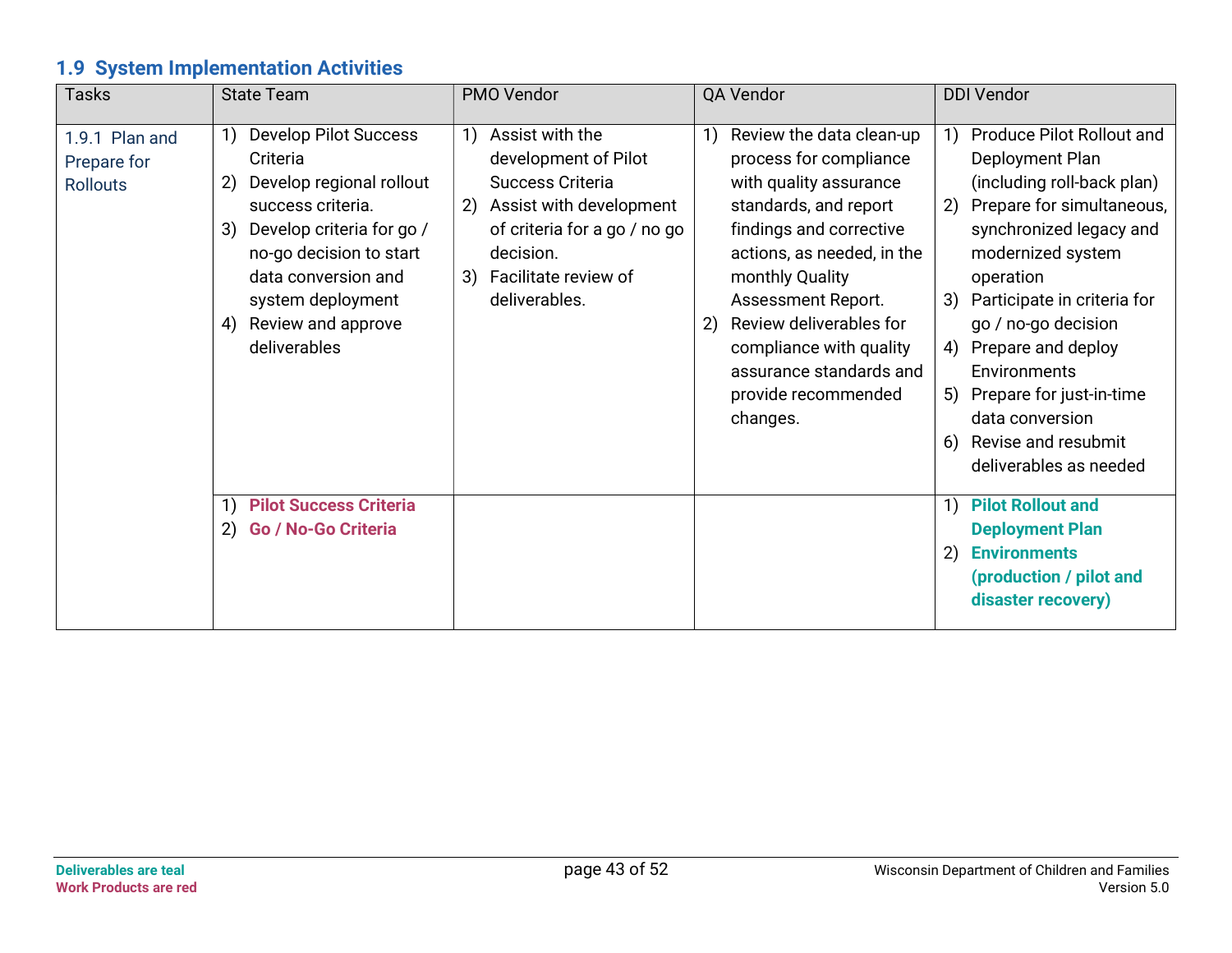| <b>Tasks</b>                               | <b>State Team</b>                                                                                                                                                                                                                                                                                                                                                                                               | PMO Vendor                                                                                                                          | QA Vendor                                                                                                                                                                                                                                                                                                                                                                                                                                          | <b>DDI Vendor</b>                                                                                                                                                                                                                                                                                                          |
|--------------------------------------------|-----------------------------------------------------------------------------------------------------------------------------------------------------------------------------------------------------------------------------------------------------------------------------------------------------------------------------------------------------------------------------------------------------------------|-------------------------------------------------------------------------------------------------------------------------------------|----------------------------------------------------------------------------------------------------------------------------------------------------------------------------------------------------------------------------------------------------------------------------------------------------------------------------------------------------------------------------------------------------------------------------------------------------|----------------------------------------------------------------------------------------------------------------------------------------------------------------------------------------------------------------------------------------------------------------------------------------------------------------------------|
| 1.9.2 Implement<br><b>Pilot Rollout</b>    | Review implementation<br>1)<br>process for pilot rollout<br>Make go / no-go decision<br>2)<br>3)<br>Utilize pilot system (end<br>users in pilot site)<br>Monitor system<br>4)<br>(reviewing performance<br>reports, synchronization<br>with legacy system, and<br>other indicators)<br>Review and approve<br>5)<br>deliverable                                                                                  | Assist with monitoring<br>1)<br>system (reviewing<br>reports and other<br>indicators)<br>Facilitate review of<br>2)<br>deliverables | Review the pilot<br>$\left( \begin{array}{c} 1 \end{array} \right)$<br>implementation process<br>for compliance with<br>quality assurance<br>standards, and report<br>findings and corrective<br>actions, as needed, in the<br>monthly Quality<br>Assessment Report.<br>Review deliverables for<br>2)<br>compliance with quality<br>assurance standards and<br>provide recommended                                                                 | Coordinate and execute<br>1)<br>pilot software<br>implementation<br>Execute just-in-time data<br>2)<br>conversion for pilot<br>3) Produce Pilot<br><b>Implementation Report</b><br>Support pilot<br>4)<br>Monitor system<br>5)<br>synchronization with<br>legacy system<br>6) Revise and resubmit<br>deliverable as needed |
|                                            | <b>Pilot Results</b><br>$\left( \begin{matrix} 1 \end{matrix} \right)$                                                                                                                                                                                                                                                                                                                                          |                                                                                                                                     |                                                                                                                                                                                                                                                                                                                                                                                                                                                    | <b>Implementation Report</b><br>1)                                                                                                                                                                                                                                                                                         |
| 1.9.3 Implement<br><b>Regional Rollout</b> | Review implementation<br>1)<br>process for each regional<br>rollout<br>2) Perform last minute data<br>cleanup<br>Make go / no-go decision<br>3)<br>on rollout for each region<br>Utilize system (end users<br>4)<br>in regional offices)<br>5) Monitor system<br>(reviewing performance<br>reports, synchronization<br>with legacy system, and<br>other indicators)<br>Review and approve<br>6)<br>deliverables | Assist with monitoring<br>1)<br>system (reviewing<br>reports and other<br>indicators)<br>Facilitate review of<br>2)<br>deliverables | Review each regional<br>1)<br>implementation process<br>for compliance with<br>quality assurance<br>standards, and report<br>findings and corrective<br>actions, as needed, in the<br>monthly Quality<br>Assessment Report.<br>Review deliverables for<br>2)<br>compliance with quality<br>assurance standards and<br>provide recommended<br>changes.<br>3) Manage Implementation*<br>* The QA Vendor is expected to<br>provide the Implementation | 1) For each region:<br>a) Coordinate and<br>execute software<br>cutover for region<br>b) Execute just-in-time<br>data conversion for<br>region<br>Produce<br>$\mathsf{c}$<br>Implementation<br>Report<br>d) Support regional<br>rollout<br>2)<br>Monitor system<br>synchronization with<br>legacy system                   |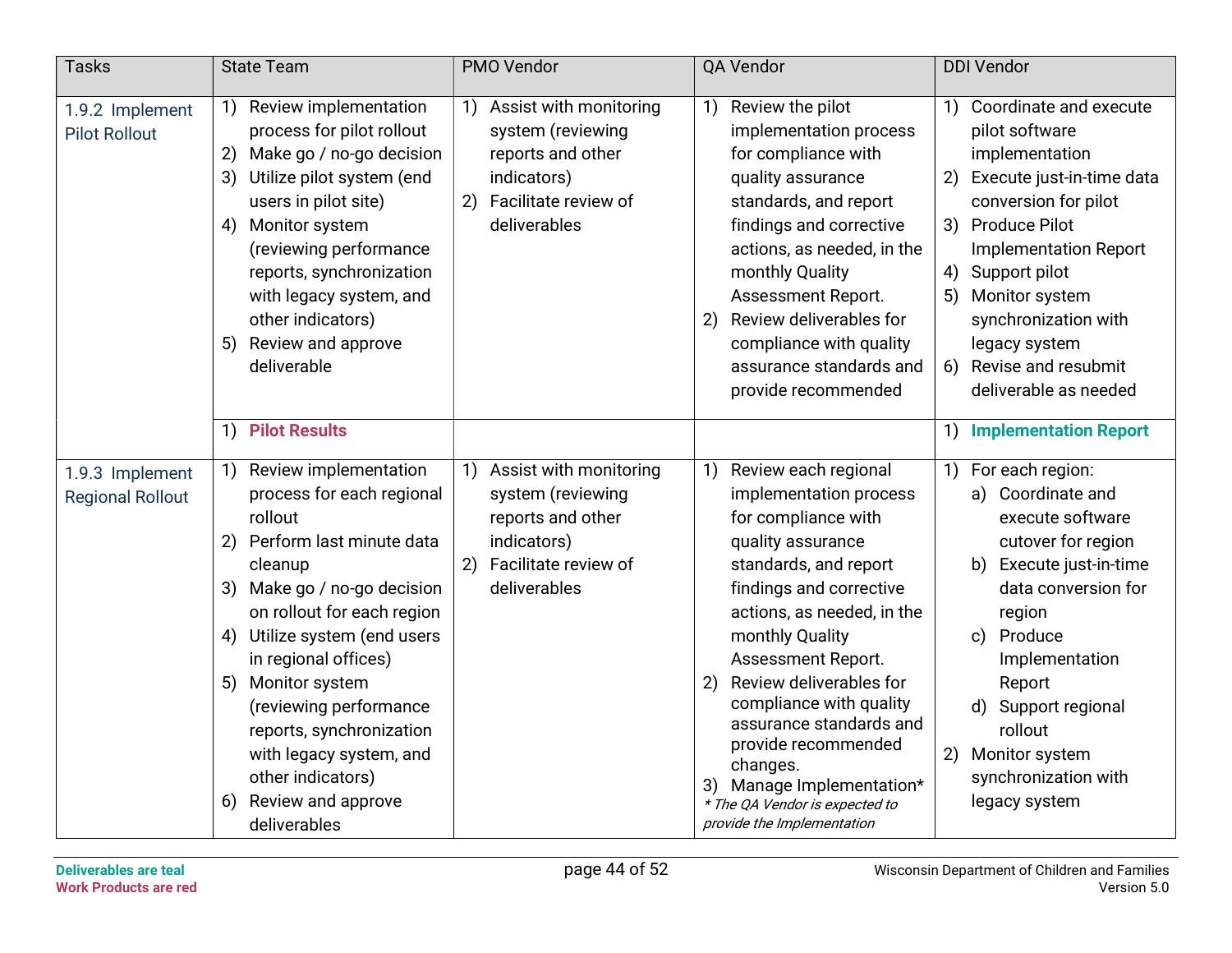| <b>Tasks</b>                                     | <b>State Team</b>                                                                                                                                                                  | PMO Vendor                                              | QA Vendor                                         | <b>DDI Vendor</b>                                                                                                               |
|--------------------------------------------------|------------------------------------------------------------------------------------------------------------------------------------------------------------------------------------|---------------------------------------------------------|---------------------------------------------------|---------------------------------------------------------------------------------------------------------------------------------|
|                                                  |                                                                                                                                                                                    |                                                         | Manager who will work directly with<br>the State. | 3)<br>Revise and resubmit<br>deliverables as needed                                                                             |
|                                                  |                                                                                                                                                                                    |                                                         |                                                   | <b>Fully Implemented</b><br>1)<br><b>System</b><br><b>Implementation Report</b><br>2)<br>3) Updated Deliverables (as<br>needed) |
| 1.9.4 Plan for<br>Decommission of<br><b>KIDS</b> | Produce<br>1)<br>Decommissioning Plan<br>Coordinate with DET /<br>2)<br>other IT resources<br>3) Archive KIDS data in a<br>non-mainframe, long-<br>term-accessible data<br>archive | Assist with<br>1)<br>Decommissioning Plan<br>as needed. |                                                   | Assist with archiving<br>KIDS data in a non-<br>mainframe, long-term<br>accessible data format                                  |
|                                                  | <b>Decommissioning Plan</b>                                                                                                                                                        |                                                         |                                                   |                                                                                                                                 |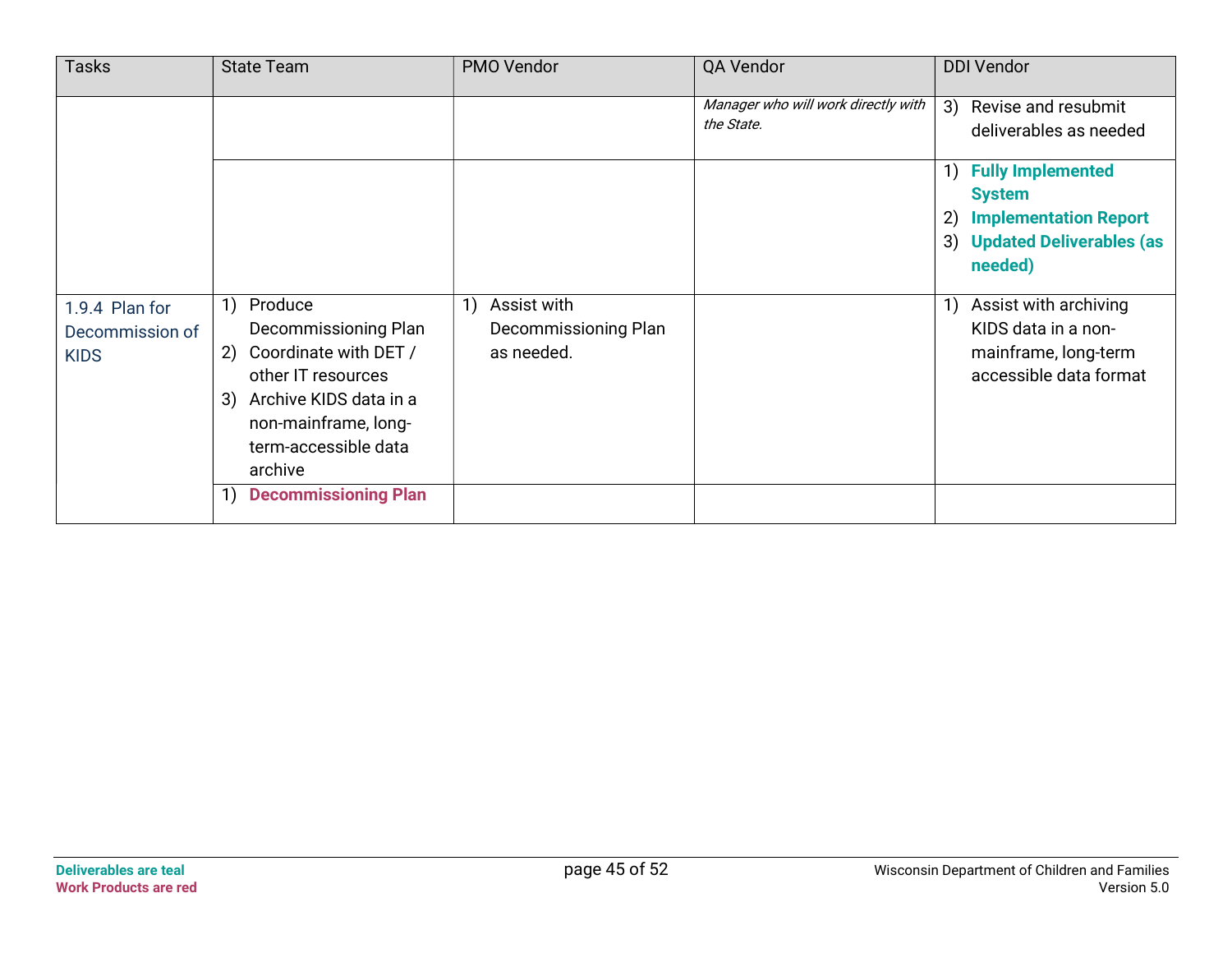### 1.10 Certification Activities

| <b>Tasks</b>                            | <b>State Team</b>                                                                                                                                         | <b>PMO Vendor</b>                                                                             | QA Vendor                                                                                                                                                                                                                                                                                                                                 | <b>DDI Vendor</b>                                                                                                                                                                                                                                                                                                                                           |
|-----------------------------------------|-----------------------------------------------------------------------------------------------------------------------------------------------------------|-----------------------------------------------------------------------------------------------|-------------------------------------------------------------------------------------------------------------------------------------------------------------------------------------------------------------------------------------------------------------------------------------------------------------------------------------------|-------------------------------------------------------------------------------------------------------------------------------------------------------------------------------------------------------------------------------------------------------------------------------------------------------------------------------------------------------------|
| 1.10.1 Plan and<br>Organize<br>Approach | Plan for certification that<br>1)<br>includes roles and<br>responsibilities<br>Review test deck process<br>2)<br>Review and approve<br>3)<br>deliverables | Assist with planning for<br>1)<br>certification<br>Facilitate review of<br>2)<br>deliverables | Review the test deck<br>1)<br>process for compliance<br>with quality assurance<br>standards, and report<br>findings and corrective<br>actions, as needed, in the<br>monthly Quality<br><b>Assessment Report</b><br>Review deliverables for<br>2)<br>compliance with quality<br>assurance standards and<br>provide recommended<br>changes. | 1) Produce federal<br>certification narrative<br><b>Produce PRWORA Test</b><br>2)<br><b>Deck Documentation</b><br>3) Prepare for certification<br>compliance<br>demonstration<br>a) Develop<br>demonstration<br>scenarios<br>b) Develop<br>demonstration data<br>Develop demonstration<br>4)<br>scripts<br>5) Revise and resubmit<br>deliverables as needed |
|                                         | <b>Certification Roles and</b><br>1)<br><b>Responsibilities Plan</b>                                                                                      |                                                                                               |                                                                                                                                                                                                                                                                                                                                           | 1) Federal Certification<br><b>Compliance Narrative</b><br>2) PRWORA Test Deck<br><b>Documentation</b><br>3) Federal Certification<br><b>Compliance</b><br><b>Demonstration</b>                                                                                                                                                                             |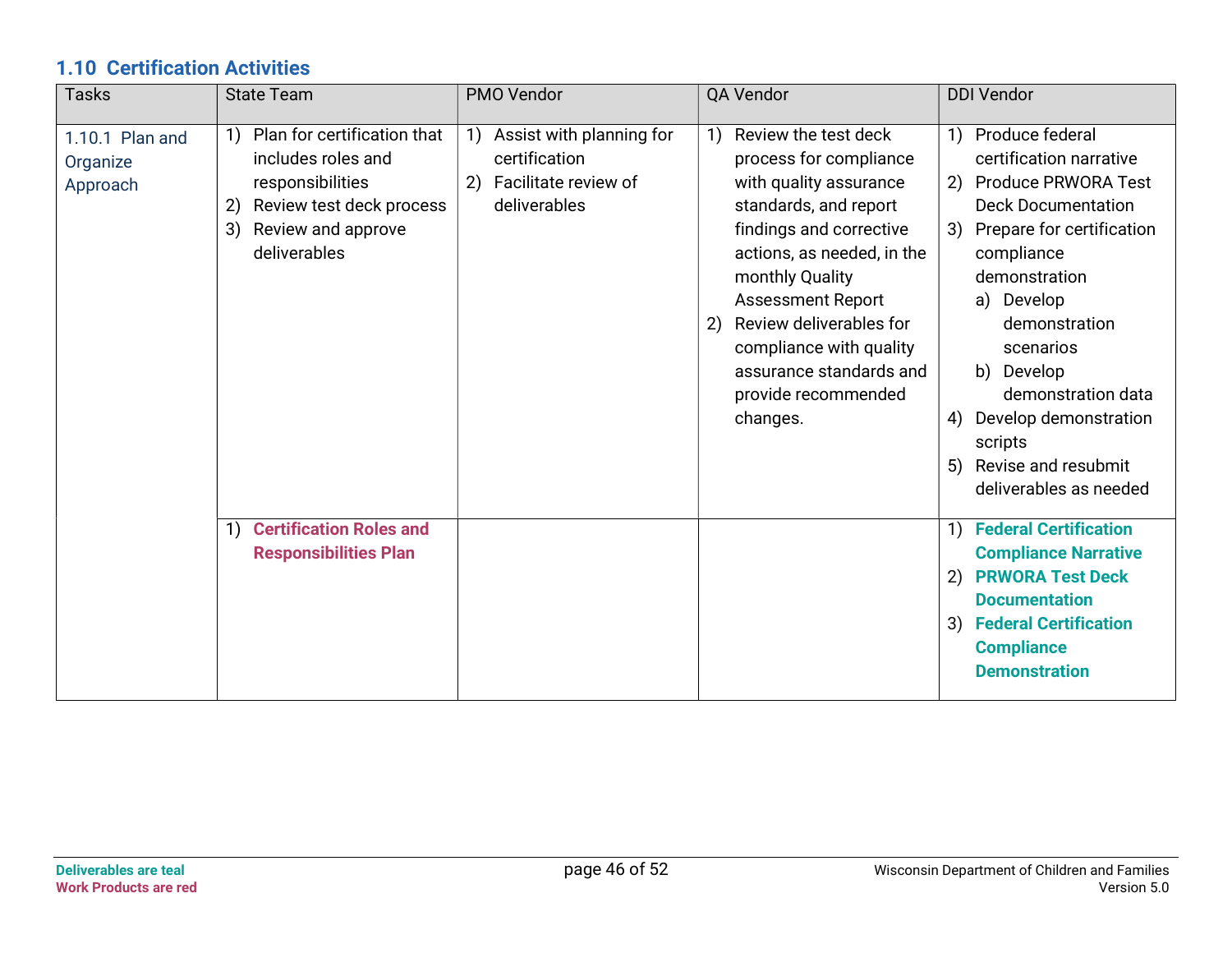| <b>Tasks</b>                                       | <b>State Team</b>                                                                                                                                                                  | PMO Vendor                                                                                                                                                             | QA Vendor | <b>DDI Vendor</b>                                                                                                                                       |
|----------------------------------------------------|------------------------------------------------------------------------------------------------------------------------------------------------------------------------------------|------------------------------------------------------------------------------------------------------------------------------------------------------------------------|-----------|---------------------------------------------------------------------------------------------------------------------------------------------------------|
| 1.10.2 Prepare<br>Presentation<br><b>Materials</b> | <b>Prepare Presentation</b><br>1)<br><b>Materials</b><br>2) Perform dry runs of<br><b>Presentation Materials.</b><br><b>Ensure materials stored</b><br>3)<br>in project repository | Assist with ensuring<br>$\left( \begin{array}{c} 1 \end{array} \right)$<br>materials are uploaded to<br>project repository as<br>needed                                |           | 1) Prepare Presentation<br><b>Materials</b><br>2) Assist with dry runs of<br><b>Presentation Materials.</b>                                             |
|                                                    | <b>Presentation Materials</b><br>1)                                                                                                                                                |                                                                                                                                                                        |           | 1) Presentation Materials                                                                                                                               |
| 1.10.3 Give<br>Presentation                        | Give presentation<br>1)                                                                                                                                                            | Attend and support state<br>1)                                                                                                                                         |           | Participate in<br>1)<br>presentation                                                                                                                    |
|                                                    |                                                                                                                                                                                    |                                                                                                                                                                        |           |                                                                                                                                                         |
| 1.10.4 Resolve<br><b>OCSE Findings</b>             | Ensure OCSE findings are<br>resolved<br>2) Prepare Response to<br><b>OCSE Findings</b>                                                                                             | Assist with ensuring<br>$\left( \begin{matrix} 1 \end{matrix} \right)$<br>OCSE findings are<br>resolved<br>Assist with preparing<br>2)<br>Response to OCSE<br>Findings |           | Resolve system<br>$\left( \begin{matrix} 1 \end{matrix} \right)$<br>functionality findings<br>2) Support preparation of<br>Response to OCSE<br>Findings |
|                                                    | <b>Response to OCSE</b><br>$\left( \begin{matrix} 1 \end{matrix} \right)$<br><b>Findings</b><br>2) Federal Certification of<br><b>Compliance from OCSE</b>                         |                                                                                                                                                                        |           | 1) Updated Documentation<br><b>Based on Resolution to</b><br><b>Findings</b><br><b>Federally Certified</b><br>2)<br><b>System</b>                       |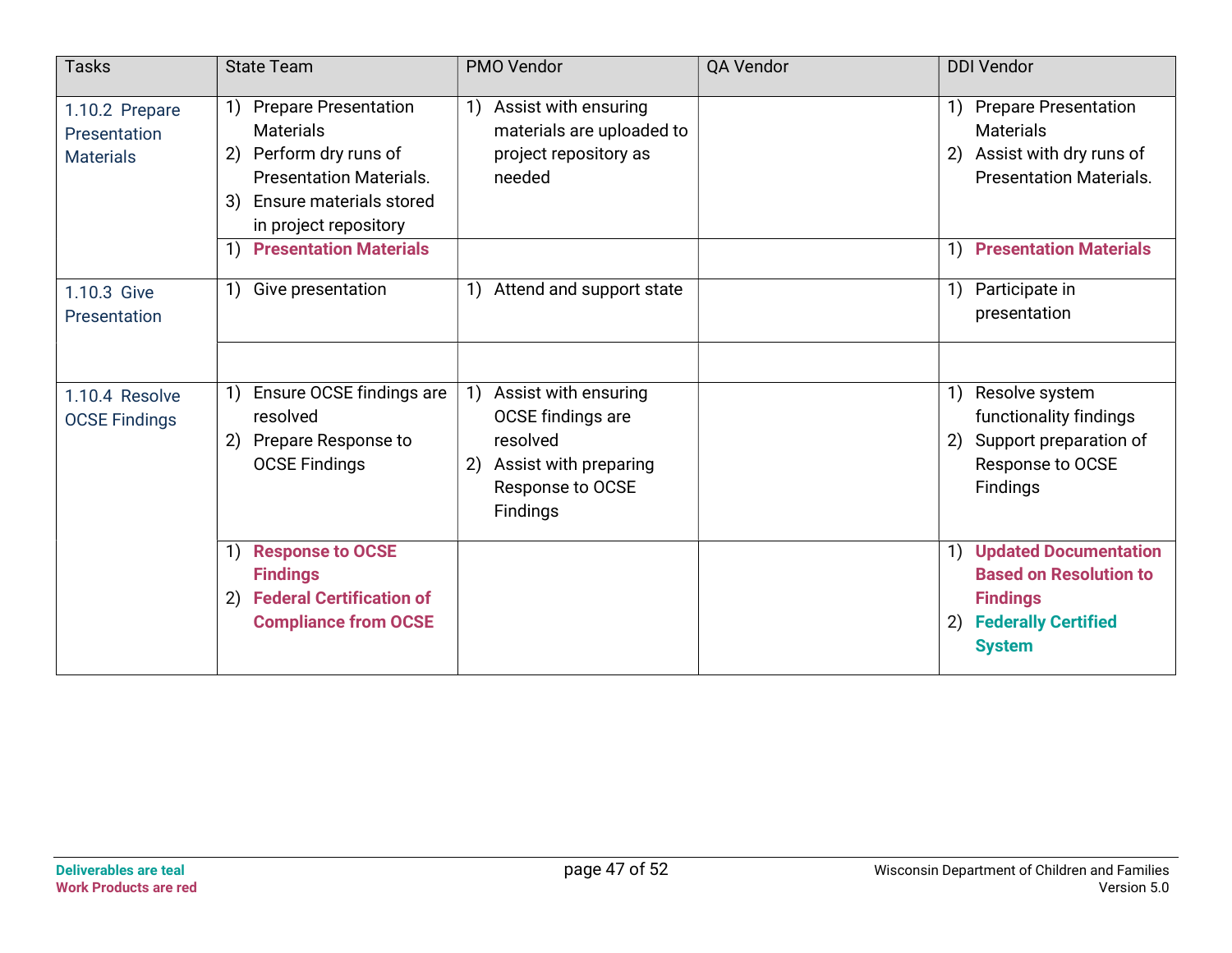#### 1.11 Training and Transition for Long-Term M&O Activities

| Tasks                                                      | <b>State Team</b>                                                                                                                                                                                                  | PMO Vendor                                                                                                                                              | QA Vendor                                                                                                                                                                                                                                                                                                                                                                                                                                                                                                                                                                                                                                                        | <b>DDI Vendor</b>                                                                                                                                                                                                                                                                                                                                                                                                                                                                                                                                                                                     |
|------------------------------------------------------------|--------------------------------------------------------------------------------------------------------------------------------------------------------------------------------------------------------------------|---------------------------------------------------------------------------------------------------------------------------------------------------------|------------------------------------------------------------------------------------------------------------------------------------------------------------------------------------------------------------------------------------------------------------------------------------------------------------------------------------------------------------------------------------------------------------------------------------------------------------------------------------------------------------------------------------------------------------------------------------------------------------------------------------------------------------------|-------------------------------------------------------------------------------------------------------------------------------------------------------------------------------------------------------------------------------------------------------------------------------------------------------------------------------------------------------------------------------------------------------------------------------------------------------------------------------------------------------------------------------------------------------------------------------------------------------|
| 1.11.1 Train State<br><b>Technology Staff</b><br>(ongoing) | <b>Develop Acceptance</b><br>1)<br>Criteria for providing<br>training and training<br>material<br>Assist in coordination of<br>2)<br>training<br>Attend training<br>3)<br>Review and approve<br>4)<br>deliverables | 1) Assist with development<br>of Acceptance Criteria<br>2) Assist with coordination<br>of training as needed<br>3) Facilitate review of<br>deliverables | 1) Review the training<br>process for compliance<br>with quality assurance<br>standards, and report<br>findings and corrective<br>actions, as needed, in the<br>monthly Quality<br><b>Assessment Report</b><br>Observe training<br>2)<br>sessions to bring to light<br>any misunderstandings<br>Conduct training surveys<br>3)<br>to collect feedback<br>4) Review training<br>observations and survey<br>feedback, and report<br>findings and corrective<br>actions, as needed, in the<br>monthly Quality<br><b>Assessment Report</b><br>Review deliverables for<br>5)<br>compliance with quality<br>assurance standards and<br>provide recommended<br>changes. | Develop Technical<br>1)<br>Training, to include:<br>a) Developer guides for<br>common<br>development tasks<br><b>Standard procedures</b><br>b)<br>manual<br>Help Desk<br>c)<br>Knowledge Base<br><b>Customer Support</b><br>d)<br>Procedures<br>2) Update Operations<br><b>Transition Management</b><br>Plan<br>3)<br>Finalize system<br>documentation for<br>technology staff<br>4) Provide training for the<br>embedded State<br>developers<br>Conduct training for non-<br>5)<br>embedded staff<br>6) Provide expert<br>consultation as needed<br>7) Revise and resubmit<br>deliverables as needed |
|                                                            |                                                                                                                                                                                                                    |                                                                                                                                                         |                                                                                                                                                                                                                                                                                                                                                                                                                                                                                                                                                                                                                                                                  |                                                                                                                                                                                                                                                                                                                                                                                                                                                                                                                                                                                                       |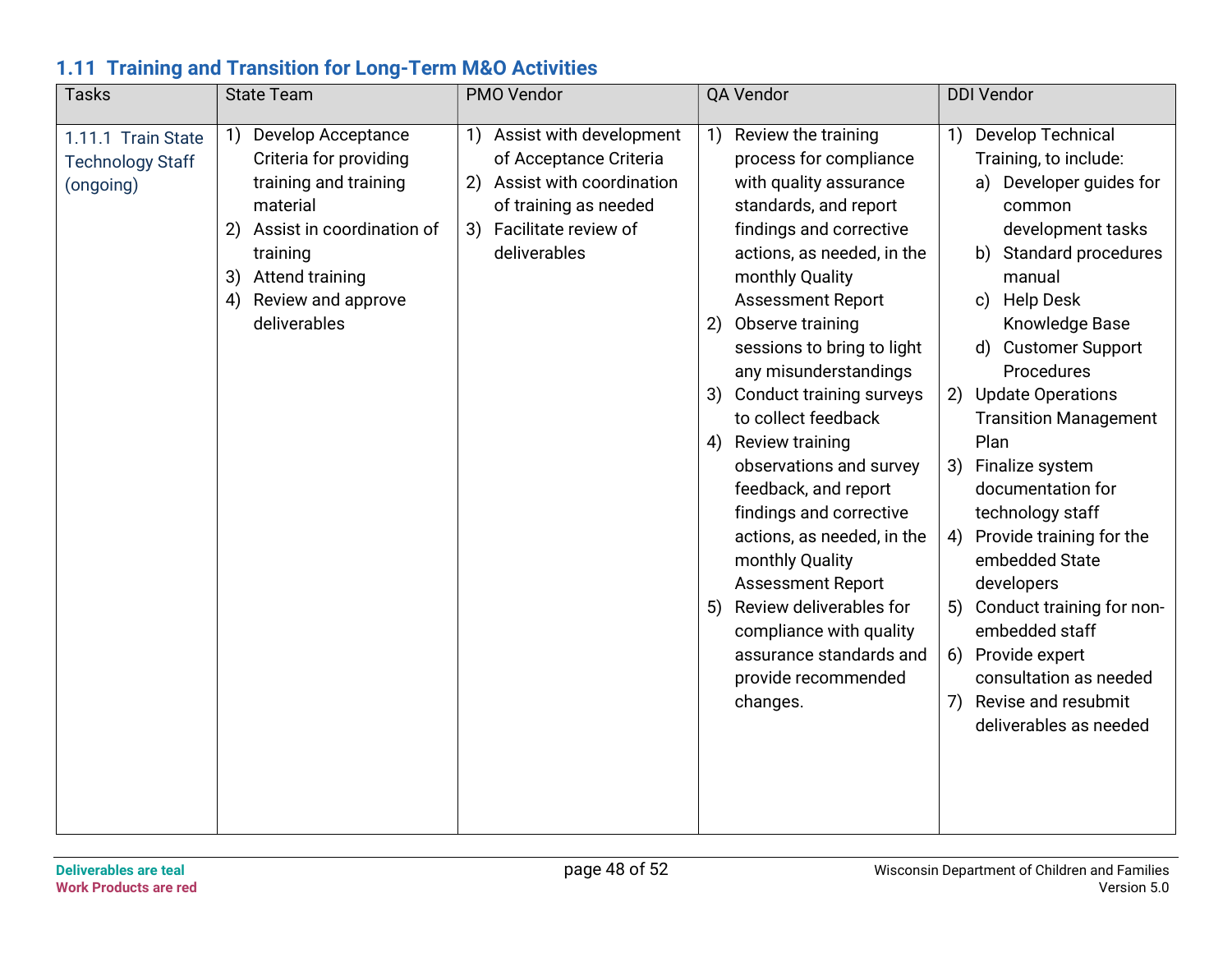| <b>Tasks</b>                                                           | <b>State Team</b>                                                                                                                                                                                               | PMO Vendor                                                                                                                                | QA Vendor | <b>DDI Vendor</b>                                                                                                                                                                                                                  |
|------------------------------------------------------------------------|-----------------------------------------------------------------------------------------------------------------------------------------------------------------------------------------------------------------|-------------------------------------------------------------------------------------------------------------------------------------------|-----------|------------------------------------------------------------------------------------------------------------------------------------------------------------------------------------------------------------------------------------|
|                                                                        | 1) Acceptance Criteria                                                                                                                                                                                          |                                                                                                                                           |           | 1) Technical Training<br>including Help Desk<br><b>Training</b><br>2) Updated Operations<br><b>Transition Management</b><br><b>Plan (including ramp)</b><br>down)<br><b>Updated Technical</b><br>3)<br><b>System Documentation</b> |
| 1.11.2 Transition<br>to State<br>Technology<br><b>Operations Staff</b> | Assume responsibility for<br>1)<br>operations and<br>maintenance<br>Ensure documentation is<br>2)<br>updated<br>3) Accept turned-over<br>software and<br>documentation<br>4) Review and approve<br>deliverables | Assist with transition as<br>1)<br>needed<br>2) Ensure documentation is<br>in state repository<br>3) Facilitate review of<br>deliverables |           | 1) Relinquish responsibility<br>for operations and<br>maintenance<br>2) Update documentation<br>3) Turn over materials,<br>software, and<br>documentation<br>4) Revise and resubmit<br>deliverables as needed                      |
|                                                                        | 1) Acceptance Criteria                                                                                                                                                                                          |                                                                                                                                           |           | <b>Training Materials</b><br>1)<br><b>Working Software</b><br>2)<br><b>Final Documentation</b><br>3)<br>(including help desk<br>procedures, Technical<br><b>Documentation, final</b><br>versions of all<br>deliverables, etc.)     |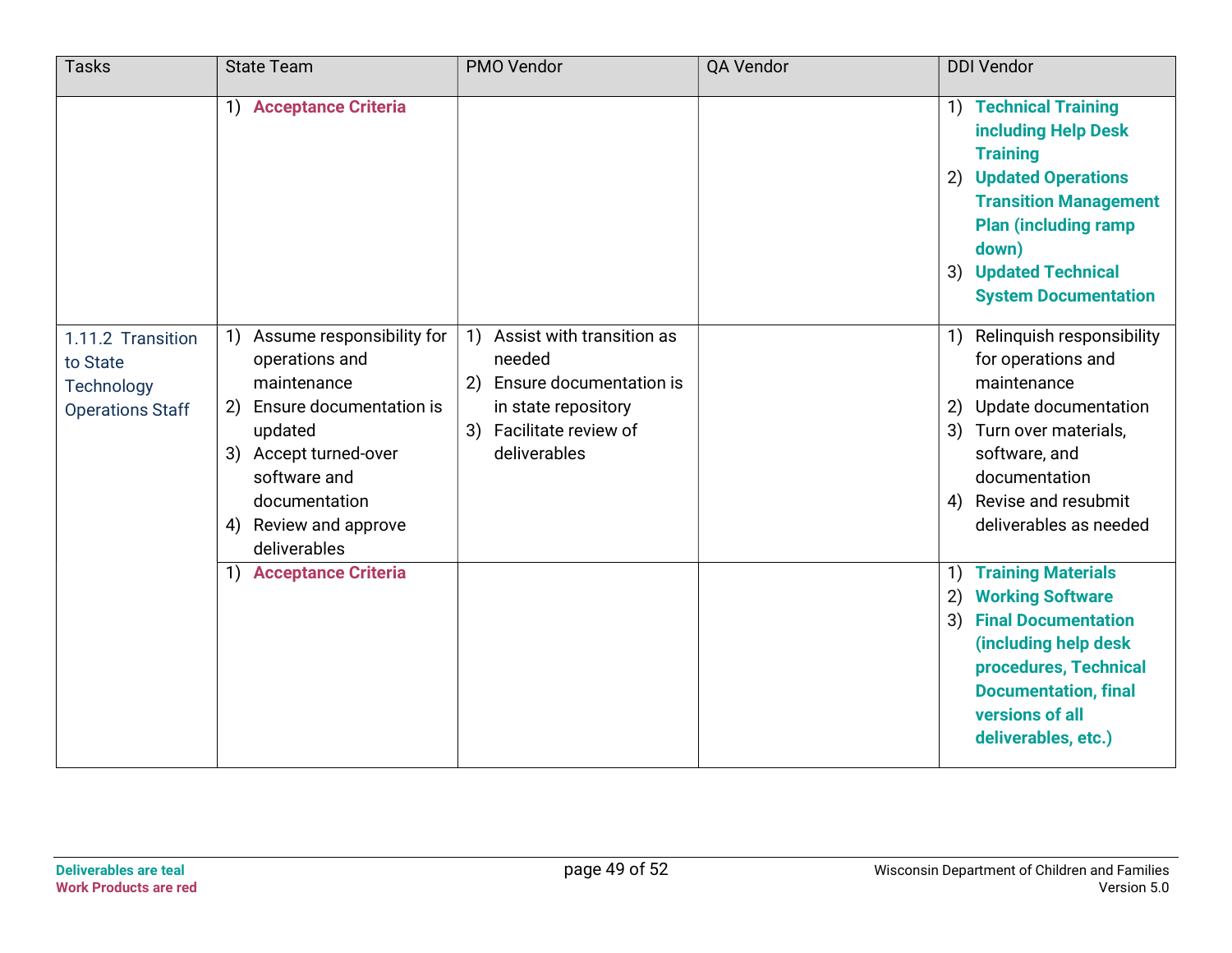## 1.12 Project Closeout Activities

| <b>Tasks</b>                    | <b>State Team</b>                                                                                                                                                                                                                                                      | PMO Vendor                                                                                                                                                                                                                                                                                    | QA Vendor                                                                                                                                      | <b>DDI Vendor</b>                                                                                                                                                                                                                                                 |
|---------------------------------|------------------------------------------------------------------------------------------------------------------------------------------------------------------------------------------------------------------------------------------------------------------------|-----------------------------------------------------------------------------------------------------------------------------------------------------------------------------------------------------------------------------------------------------------------------------------------------|------------------------------------------------------------------------------------------------------------------------------------------------|-------------------------------------------------------------------------------------------------------------------------------------------------------------------------------------------------------------------------------------------------------------------|
| 1.12.1 Close Out<br>the Project | Contribute to Project<br>1)<br><b>Completion Report</b><br>Ensure all materials are<br>2)<br>updated and uploaded to<br>the project repository<br>3) Review and approve<br>deliverables<br>4) Release Vendors<br>Archive project artifacts<br>5)<br>6) Settle accounts | Develop and maintain a<br>1)<br>Project Closeout Plan<br>2) Aggregate entities'<br><b>Project Completion</b><br>Reports into final Project<br><b>Completion Report,</b><br>including PMO Project<br><b>Completion Report</b><br>Ensure all materials<br>3)<br>stored in project<br>repository | Contribute to Project<br>1)<br><b>Completion Report</b><br>Ensure all materials are<br>2)<br>updated and uploaded to<br>the project repository | Contribute to Project<br>1)<br><b>Completion Report</b><br>2)<br>Ensure all<br>documentation is<br>updated and uploaded to<br>the project repository<br>Participate in lessons<br>3)<br>learned session(s)<br>Revise and resubmit<br>4)<br>deliverables as needed |
|                                 | <b>Closeout Plan</b><br>2) Project Completion<br><b>Report (including OCM,</b><br><b>QA and other lessons</b><br>learned)<br>3) Updated and Uploaded<br><b>Documentation</b>                                                                                           | <b>Project Closeout Plan</b><br>1)<br>2)<br><b>Master Project</b><br><b>Completion Report</b><br>(lessons learned from<br><b>PMO, includes</b><br>compilation of<br>completion reports from<br>all other vendors)<br><b>Updated and Uploaded</b><br>3)<br><b>Documentation</b>                | <b>Project Completion</b><br>1)<br><b>Reports (lessons</b><br>learned)<br>2) Updated and Uploaded<br><b>Documentation</b>                      | <b>Project Completion</b><br>1)<br><b>Reports (lessons</b><br>learned)<br><b>Updated and Uploaded</b><br>2)<br><b>Documentation</b>                                                                                                                               |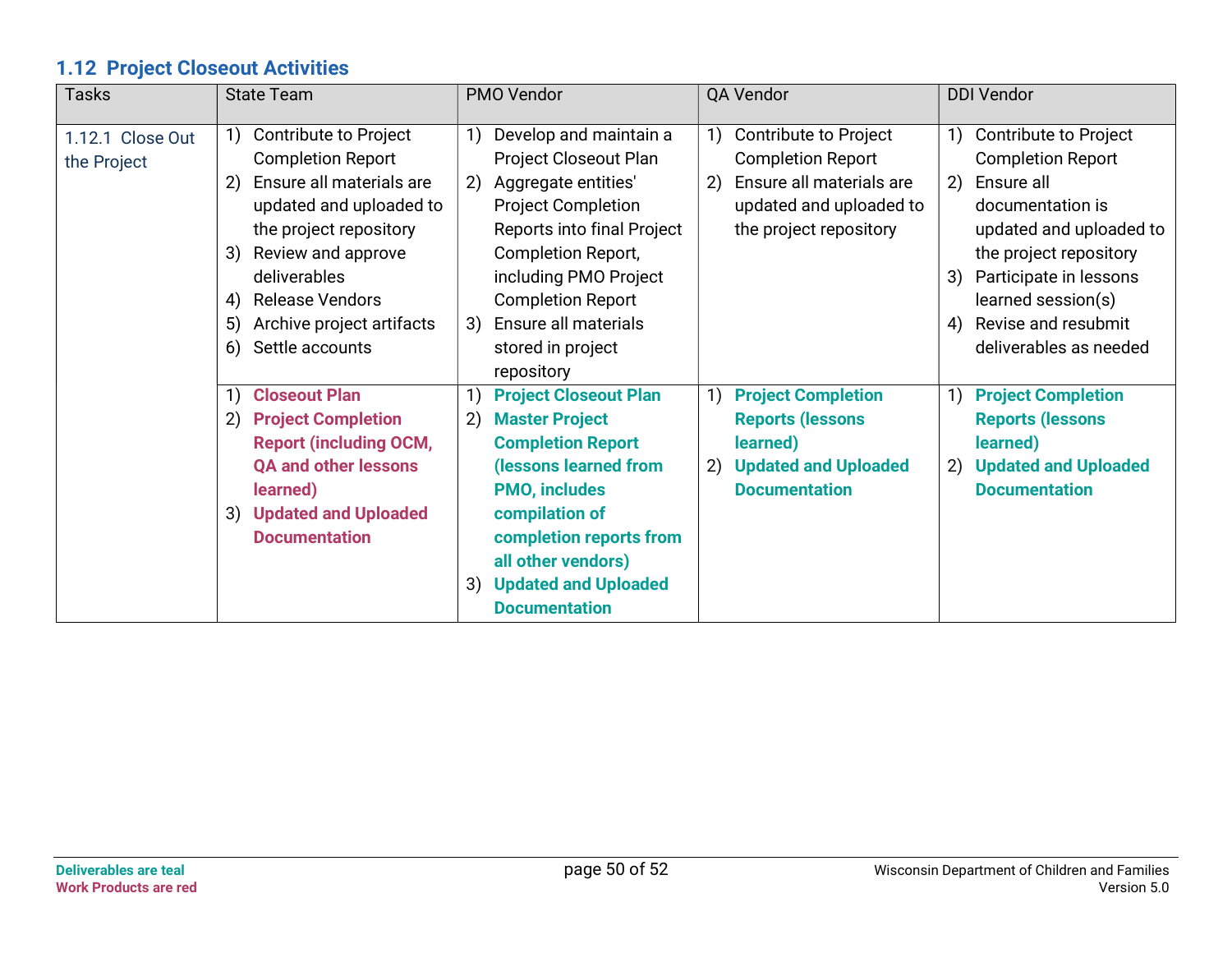# 2.0 System Operations & Maintenance (O&M) Phase

#### 2.1 System O&M Activities

| <b>Tasks</b>                 | <b>State Team</b>                                                                                                                                                                                                                      | PMO Vendor                                                                                                                                                                                | QA Vendor                                                                                                                                                                                                                                                                                                                                                                                                                                                                                              | <b>DDI Vendor</b>                                                                                                                                                                                                                                                                                                                                 |
|------------------------------|----------------------------------------------------------------------------------------------------------------------------------------------------------------------------------------------------------------------------------------|-------------------------------------------------------------------------------------------------------------------------------------------------------------------------------------------|--------------------------------------------------------------------------------------------------------------------------------------------------------------------------------------------------------------------------------------------------------------------------------------------------------------------------------------------------------------------------------------------------------------------------------------------------------------------------------------------------------|---------------------------------------------------------------------------------------------------------------------------------------------------------------------------------------------------------------------------------------------------------------------------------------------------------------------------------------------------|
| 2.1.1 Perform<br>Maintenance | Prioritize maintenance<br>1)<br>activities<br>Ensure defects are being<br>2)<br>tracked and resolved<br>Ensure documentation<br>3)<br>is maintained and<br>updated<br>Test bug fixes<br>4)<br>Review and approve<br>5)<br>deliverables | Coordinate and facilitate<br>1)<br>maintenance activities<br>2) Assist, as needed, with<br>ensuring maintenance<br>activities are taking place<br>3) Facilitate review of<br>deliverables | Ensure defects are being<br>$\left( \begin{matrix} 1 \end{matrix} \right)$<br>tracked and fixed<br>Ensure documentation<br>2)<br>is maintained and<br>updated<br>Review the maintenance<br>3)<br>process for compliance<br>with quality assurance<br>standards, and report<br>findings and corrective<br>actions, as needed, in<br>the monthly Quality<br>Assessment Report.<br>Review deliverables for<br>4)<br>compliance with quality<br>assurance standards<br>and provide<br>recommended changes. | Participate in prioritization<br>1)<br>of maintenance activities<br>Produce Periodic Help Desk<br>2)<br>Reports<br>Fix bugs<br>3)<br>Test bug fixes<br>4)<br>Implement enhancements<br>5)<br>Communicate solutions to<br>6)<br>end users<br>Maintain and update<br>7)<br>training material<br>Revise and resubmit<br>8)<br>deliverables as needed |
|                              |                                                                                                                                                                                                                                        |                                                                                                                                                                                           |                                                                                                                                                                                                                                                                                                                                                                                                                                                                                                        | <b>Periodic Help Desk Reports</b><br>1)<br><b>Updated Training Materials</b><br>2)<br><b>Updated Code</b><br>3)<br><b>Monthly Maintenance and</b><br>4)<br><b>Operation Report for</b><br><b>Submission to the PMO</b><br><b>Vendor</b>                                                                                                           |